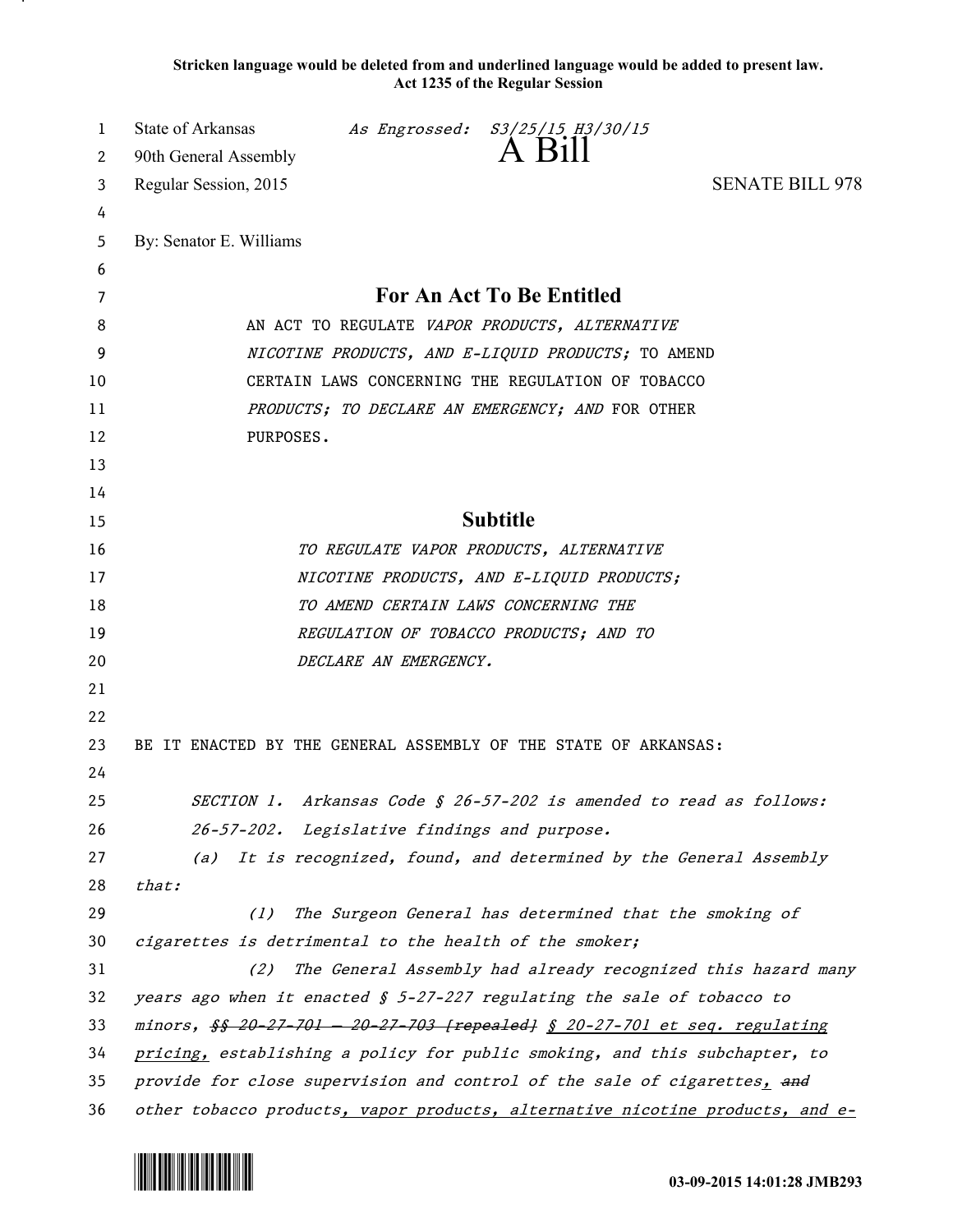| 1  | liquid products;                                                              |
|----|-------------------------------------------------------------------------------|
| 2  | The state has a very valid governmental interest in<br>(3)                    |
| 3  | preserving and promoting the public health and welfare of its citizens; and   |
| 4  | It is the responsibility of the General Assembly to enact<br>(4)              |
| 5  | legislation to protect and further this essential governmental interest.      |
| 6  | It is therefore the intent of this subchapter to:<br>(b)                      |
| 7  | Provide for the close supervision and control of the<br>(1)                   |
| 8  | licensing of persons to sell cigarettes, and other tobacco products, vapor    |
| 9  | products, alternative nicotine products, and e-liquid products in this state  |
| 10 | in order to assure that eigarettes and other tobaceo when these products are  |
| 11 | distributed in the state, they are fresh, not contaminated, and are properly  |
| 12 | taxed, stamped, stored, and distributed only to persons authorized to receive |
| 13 | these products; and                                                           |
| 14 | Impose licenses, fees, taxes, and restrictions on the<br>(2)                  |
| 15 | privilege of dealing in or otherwise doing business in tobacco products,      |
| 16 | vapor products, alternative nicotine products, and e-liquid products in order |
| 17 | to promote the public health and welfare of the citizens of this state and to |
| 18 | protect the revenue collection procedures incorporated within this            |
| 19 | subchapter.                                                                   |
| 20 |                                                                               |
| 21 | Arkansas Code § 26-57-203 is amended to read as follows:<br><i>SECTION 2.</i> |
| 22 | $26 - 57 - 203$ .<br><i>Definitions.</i>                                      |
| 23 | As used in this subchapter:                                                   |
| 24 | "Alternative nicotine product" means:<br>(1)                                  |
| 25 | (A) A product that consists of or contains nicotine that                      |
| 26 | can be ingested into the body by chewing, smoking, absorbing, dissolving,     |
| 27 | inhaling, snorting, sniffing, or by any other means.                          |
| 28 | "Alternative nicotine product" does not include a:<br>(B)                     |
| 29 | (i) Cigarette;                                                                |
| 30 | <u>Tobacco product;</u><br>(iii)                                              |
| 31 | (iii) Vapor product;                                                          |
| 32 | (iv) Product that is a drug under 21 U.S.C. §                                 |
| 33 | 321(g)(1);                                                                    |
| 34 | Product that is a device under 21 U.S.C. §<br>(v)                             |
| 35 | <u>321(h); or</u>                                                             |
| 36 | Product that constitutes a combination drug,<br>(vi)                          |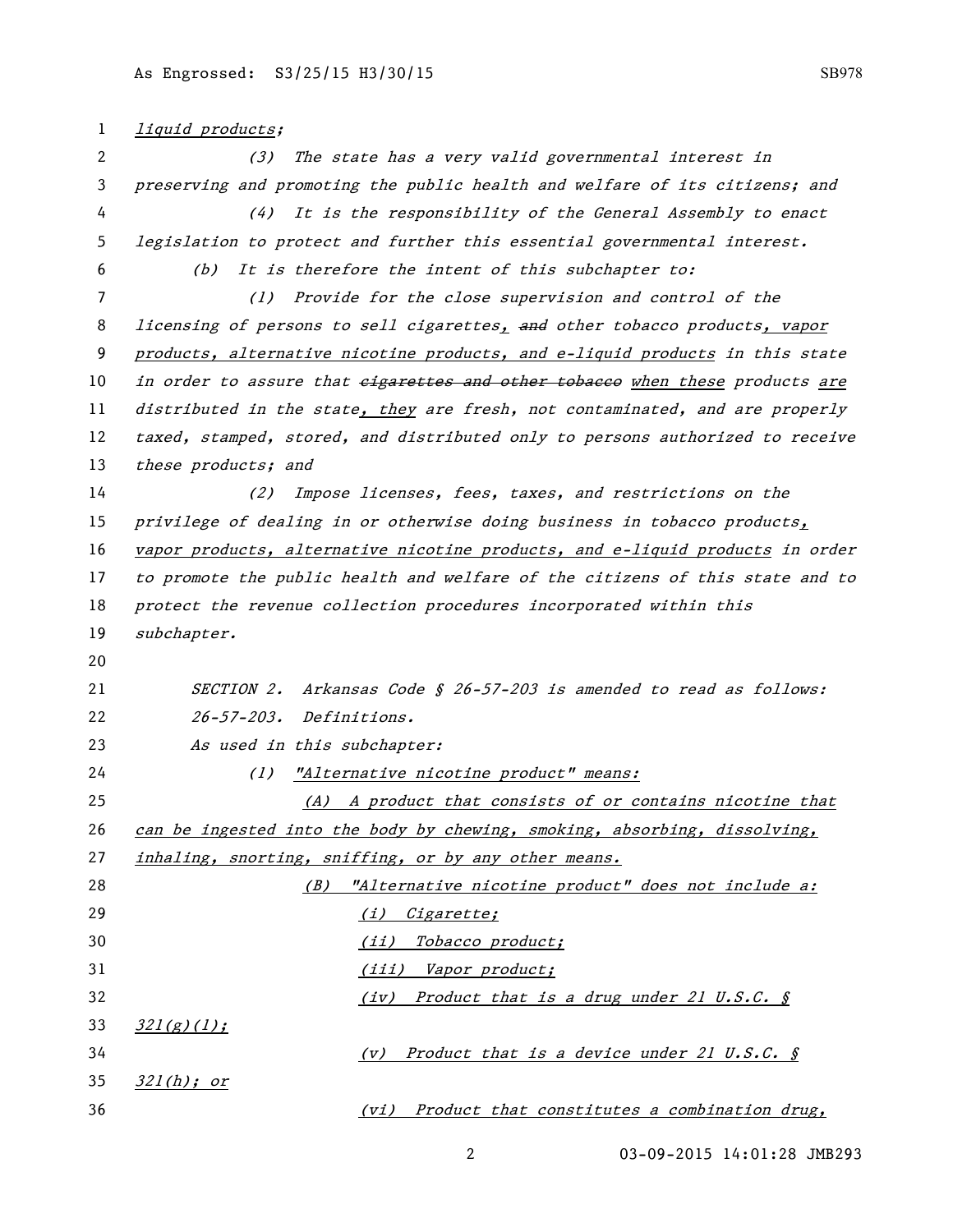| 1  | device, or biological product as described in 21 U.S.C. $\oint$ 353(g);         |
|----|---------------------------------------------------------------------------------|
| 2  | (2) "Annual" or "annually" means the fiscal year from July 1                    |
| 3  | through the next June 30;                                                       |
| 4  | $\left(2\right)(3)$ "Brand family" means the same as defined in § 26-57-1302;   |
| 5  | $(4)$ (A) "Child-resistant packaging" means packaging that is                   |
| 6  | designed or constructed to be:                                                  |
| 7  | (i) Significantly difficult for children under five                             |
| 8  | (5) years of age to:                                                            |
| 9  | (a) Open; or                                                                    |
| 10 | Obtain a toxic or harmful amount of the<br>(b)                                  |
| 11 | substance contained therein within a reasonable time; and                       |
| 12 | Not difficult for an average adult to use<br>(iii)                              |
| 13 | properly.                                                                       |
| 14 | (B) "Child-resistant packaging" does not mean packaging                         |
| 15 | that children cannot open or obtain a toxic or harmful amount within a          |
| 16 | reasonable time when tested in accordance with the method described in 16       |
| 17 | <u>C.F.R. § 1700.20, as it existed on January 1, 2015;</u>                      |
| 18 | (3)(5) "Cigar" means any roll of tobacco wrapped in leaf tobacco                |
| 19 | or in any substance containing tobacco, other than any roll of tobacco that     |
| 20 | is a cigarette;                                                                 |
| 21 | (4)(6) "Cigarette" means a cigarette as defined in § 26-57-260                  |
| 22 | that is subject to federal excise tax;                                          |
| 23 | (5)(7) "Cigarette inputs" means machinery or other component                    |
| 24 | parts typically used in the manufacture of cigarettes, including without        |
| 25 | limitation tobacco, whether processed or unprocessed, cigarette papers and      |
| 26 | tubes, cigarette filters and component parts intended for use in the making     |
| 27 | of cigarette filters, and machinery typically used in the making of             |
| 28 | cigarettes;                                                                     |
| 29 | (6)(8) "Cigarette rolling machine" means a machine, device, or                  |
| 30 | other type of equipment that is intended to be used or may be used to make      |
| 31 | rolled tobacco, or a substitute for rolled tobacco, for smoking from other      |
| 32 | tobacco products, including without limitation roll-your-own tobacco and pipe   |
| 33 | tobacco;                                                                        |
| 34 | "Consumer" means a member of the public at large;<br>$\left(\frac{7}{2}\right)$ |
| 35 | "Days" means calendar days unless otherwise specified;<br>$\frac{(8)}{(10)}$    |
| 36 | "Dealer's License" means a license for an entity that:<br>$\frac{(9)(11)}{2}$   |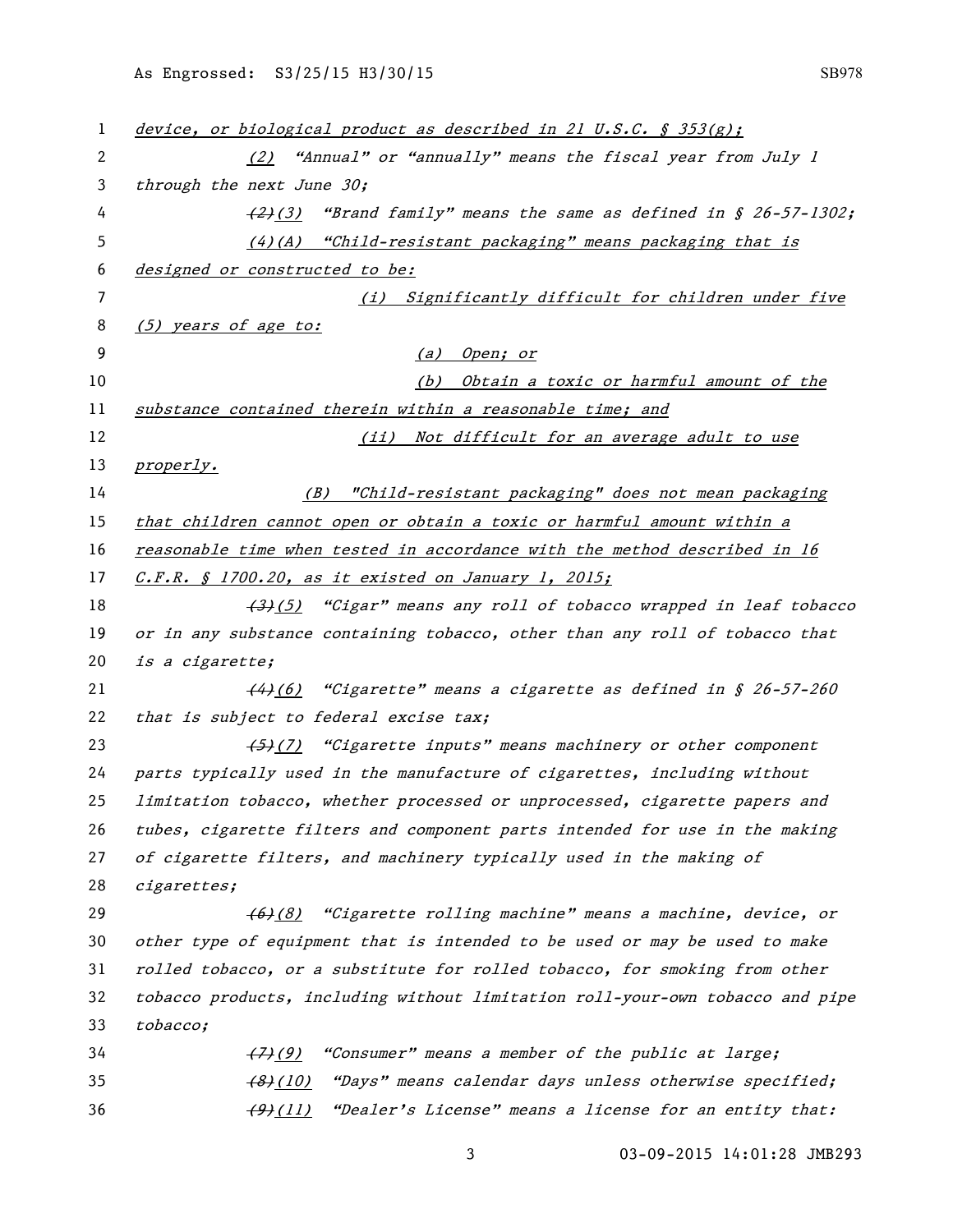| 1  | (A) Represents cigarette, or tobacco, vapor product,                          |
|----|-------------------------------------------------------------------------------|
| 2  | alternative nicotine product, or e-liquid product manufacturers for the       |
| 3  | purpose of promoting the manufacturers' products in the State of Arkansas;    |
| 4  | and                                                                           |
| 5  | (B) May have manufacturer representative permits issued to                    |
| 6  | its sales representatives;                                                    |
| 7  | (10)(12) "Directory" means:                                                   |
| 8  | (A) The directory compiled by the Attorney General under $\oint$              |
| 9  | 26-57-1303, if the reference is to the directory used in Arkansas; or         |
| 10 | The directory compiled under the law in another state,<br>(B)                 |
| 11 | if the reference is to another state's directory;                             |
| 12 | (13) "E-liquid" and "e-liquid product" means a liquid product,                |
| 13 | which may or may not contain nicotine, that is vaporized and inhaled when     |
| 14 | using a vapor product, and that may or may not include without limitation     |
| 15 | propylene glycol, vegetable glycerin, nicotine from any source, and           |
| 16 | flavorings;                                                                   |
| 17 | (14) "First sale" means the sale of tobacco products made by                  |
| 18 | a manufacturer to licensed wholesalers and licensed vendors or a licensed     |
| 19 | retailer;                                                                     |
| 20 | (12)(A)(15)(A) "General tobacco products, vapor products, and                 |
| 21 | alternative nicotine products vendor" means a person that:                    |
| 22 | (i) Operates a vending machine or that uses another                           |
| 23 | mechanical device from which cigarettes, or other tobacco products, or vapor  |
| 24 | products, alternative nicotine products, and e-liquid products are delivered  |
| 25 | to the consumer by inserting coins into the machine or device; and            |
| 26 | (ii) Purchases tobacco products or vapor products,                            |
| 27 | alternative nicotine products, and e-liquid products only from licensed       |
| 28 | wholesalers or licensed retailers.                                            |
| 29 | (B) A general tobacco products, vapor products, and                           |
| 30 | alternative nicotine products vendor may operate licensed vending machines on |
| 31 | the general tobacco products products, vapor products, and alternative        |
| 32 | nicotine products vendor's own premises and on the premises of others as a    |
| 33 | principal business;                                                           |
| 34 | (13)(16) "Gross sales" means the amount received for tobacco                  |
| 35 | products sold at retail, including both the federal and state taxes of the    |
| 36 | tobacco products when purchased by a retailer;                                |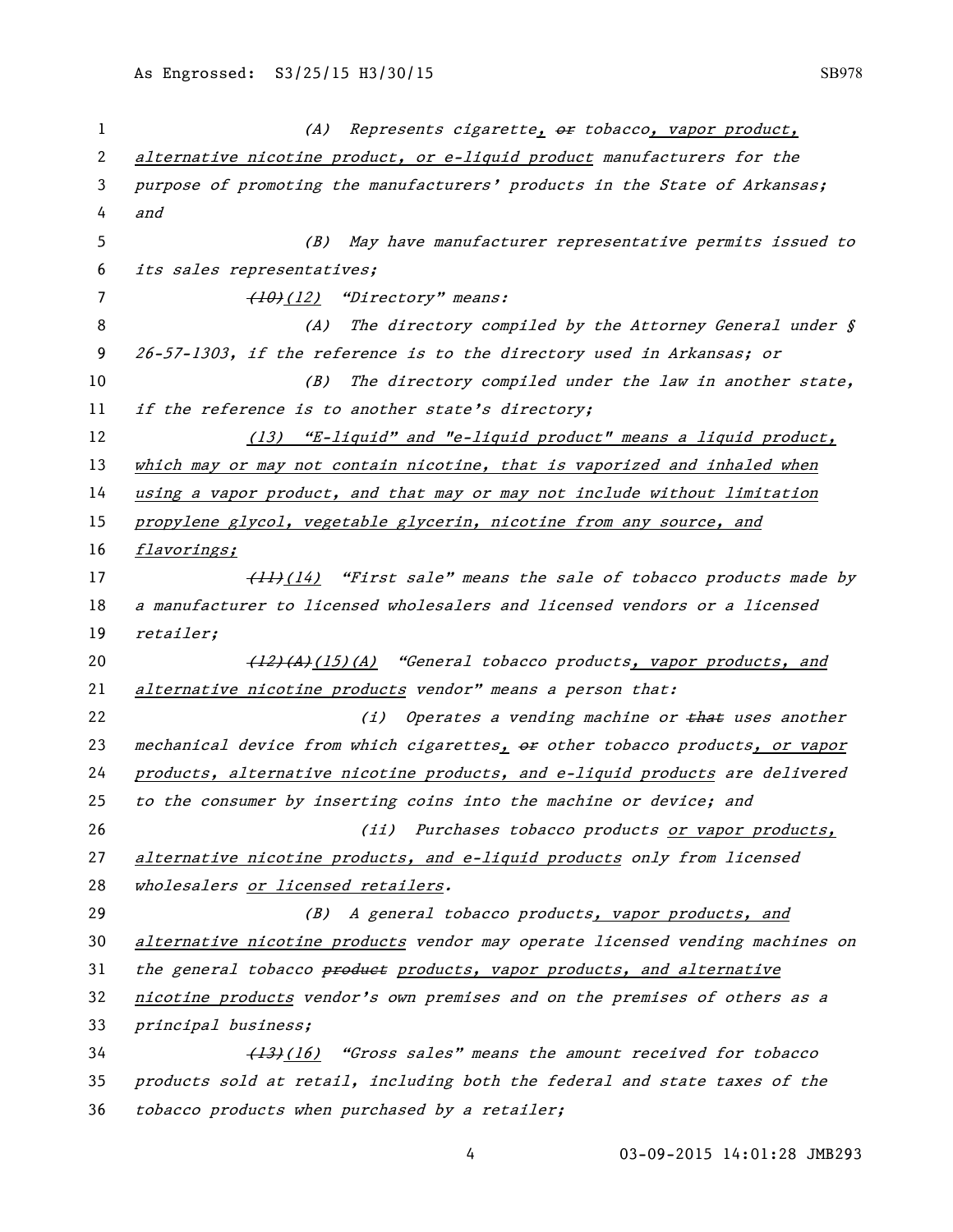| 1  | (14)(A)(17)(A) "Importer" means a person that:                                |
|----|-------------------------------------------------------------------------------|
| 2  | (i) That is Is the first person in the United States                          |
| 3  | to which non-tax paid cigarettes, tobacco products, or vapor products,        |
| 4  | alternative nicotine products, and e-liquid products manufactured in a        |
| 5  | foreign country are shipped or consigned; or                                  |
| 6  | (ii) That removes Removes cigarettes, tobacco                                 |
| 7  | products, or vapor products, alternative nicotine products, and e-liquid      |
| 8  | products for sale or consumption in the United States from a customs-bonded   |
| 9  | manufacturing warehouse; or                                                   |
| 10 | (iii) That smuggles or otherwise unlawfully brings                            |
| 11 | eigarettes into the United States.                                            |
| 12 | "Importer" includes a sales entity affiliate of the<br>(B)                    |
| 13 | importer;                                                                     |
| 14 | (18)(A) "Invoice price" means the price that a wholesaler or                  |
| 15 | retailer of tobacco products, vapor products, alternative nicotine products,  |
| 16 | or e-liquid products pays to a manufacturer, importer, or distributor, or any |
| 17 | other seller to acquire for tobacco products, vapor products, alternative     |
| 18 | nicotine products, and e-liquid products that the wholesaler or retailer      |
| 19 | purchaser subsequently sells in the state;.                                   |
| 20 | (B) In the absence of proof by the person possessing the                      |
| 21 | tobacco products, vapor products, alternative nicotine products, or e-liquid  |
| 22 | products of the price at which the tobacco products, vapor products,          |
| 23 | alternative nicotine products, or e-liquid products were purchased, "invoice  |
| 24 | price" shall be the highest price, in the normal course of business and       |
| 25 | before any discount, at which the manufacturer of the tobacco products, vapor |
| 26 | products, alternative nicotine products, or e-liquid products sell the        |
| 27 | tobacco products, vapor products, alternative nicotine products, or e-liquid  |
| 28 | products in question;                                                         |
| 29 | (16)(19) "Knowing" means, with respect to a violation or                      |
| 30 | failure, a violation or failure in which the person knowingly engages in      |
| 31 | conduct without a good faith belief that the conduct is consistent with this  |
| 32 | subchapter;                                                                   |
| 33 | (17) (20) "Licensed" means that the person has received a license             |
| 34 | or permit from the Director of Arkansas Tobacco Control and is otherwise      |
| 35 | qualified to do business in this state;                                       |
| 36 | (18)(A)(21)(A) "Manufacturer" means a person that produces or                 |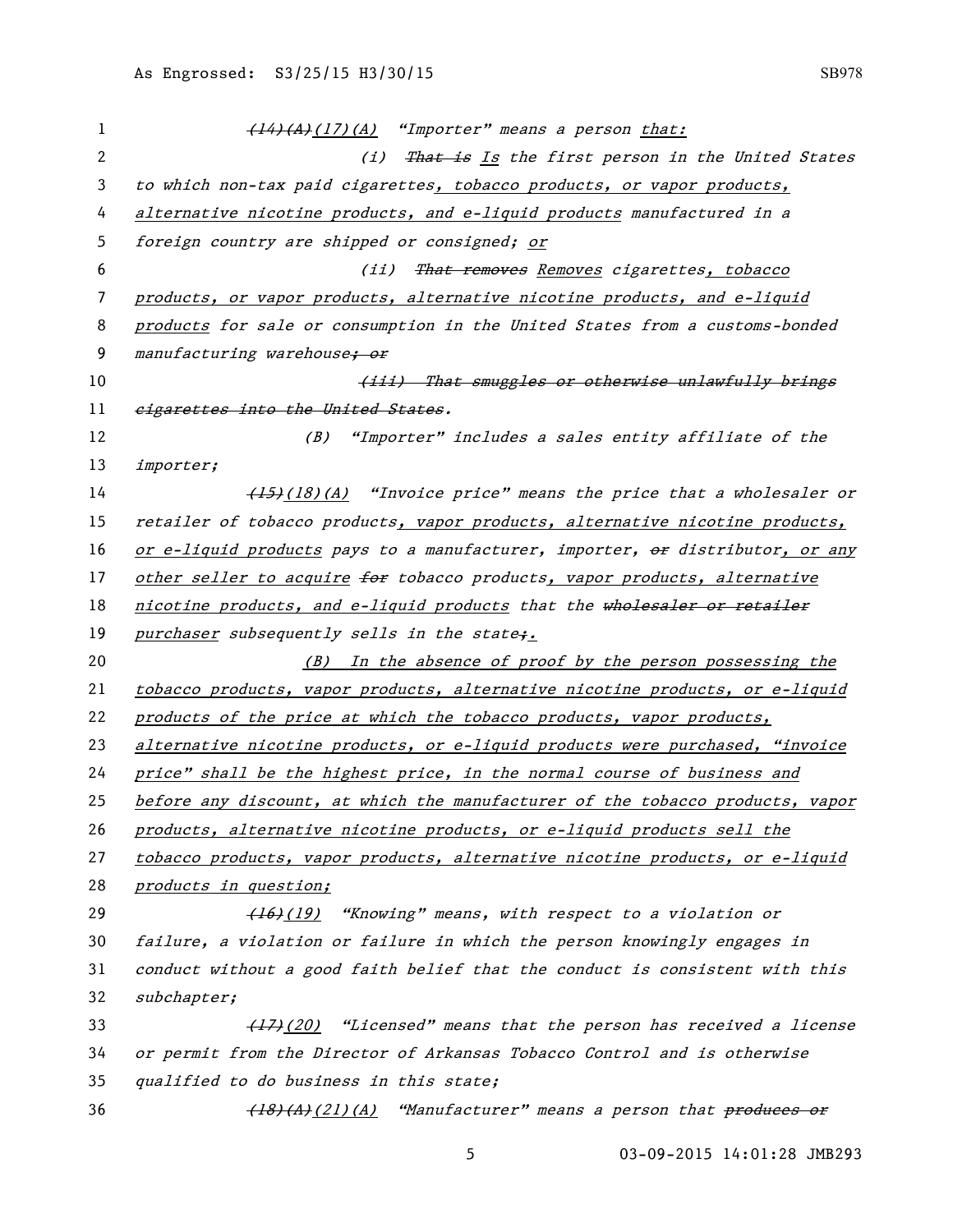1 offers manufactures, fabricates, assembles, or processes a tobacco product or manufactures or fabricates a vapor product, alternative nicotine product, or 3 e-liquid product for sale, including without limitation federally licensed importers and distributors that deal in tobacco products, vapor products, 5 alternative nicotine products, or e-liquid products as manufacturers and that are required under this subchapter to sell only to licensed wholesalers or licensed retailers located in the state. (B) "Manufacturer" includes a sales entity affiliate of the manufacturer or any other entity representing the manufacturer with 10 regard to the sale of tobacco products, vapor products, alternative nicotine products, or e-liquid products produced by the manufacturer to wholesalers or licensed retailers. (C) "Manufacturer" specifically includes a person that 14 mixes, compounds, repackages, or resizes e-liquids or vapor products; 15 (19)(22) "Nonparticipating manufacturer" means the same as *defined in § 26-57-1302*; 17 (<del>20)(A)</del>(23)(A) "Package" means a pack or other container on which a stamp could be applied consistent with and as required by this 19 subchapter that contains one (1) or more individual cigarettes for sale. (B) "Package" does not include a container of multiple packages;  $(21)(24)$  "Participating manufacturer" means the same as defined 23 in § 26-57-1302; 24 (22)(25) "Person" means an individual, retailer, wholesaler, manufacturer, firm, association, company, partnership, limited liability company, corporation, joint-stock company, club, agency, syndicate, the State of Arkansas, county, municipal corporation or other political subdivision of the state, receiver, trustee, fiduciary, or trade association;  $(23)(26)$  "Place of business" means the place where orders are 30 taken or received or where tobacco products, vapor products, alternative nicotine products, or e-liquid products are sold;  $(24)(27)$  "Purchase" means an acquisition in any manner or by any means for any consideration, including without limitation transporting or receiving product in connection with a purchase; 35 (25)(28) "Restricted tobacco products vendor" means a person that is licensed to operate vending machines owned by the person only on the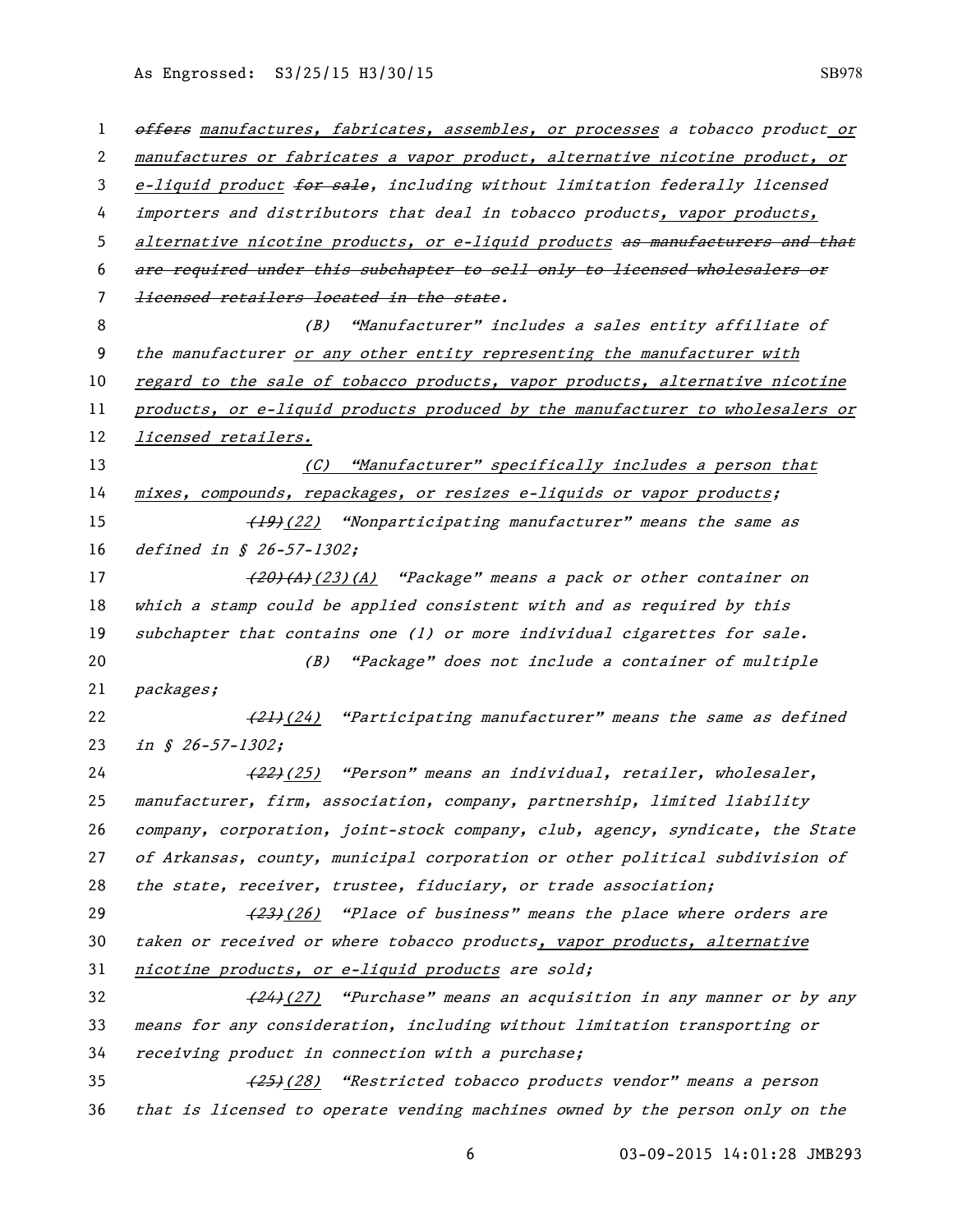| 1  | person's own premises and is otherwise subject to all other restrictions      |
|----|-------------------------------------------------------------------------------|
| 2  | imposed on a general tobacco products vendor;                                 |
| 3  | (29) "Retail exclusive vapor product and alternative nicotine                 |
| 4  | product store" means a retail store that generates ninety percent (90%) or    |
| 5  | more of its gross revenue from the sale and service of vapor products,        |
| 6  | alternative nicotine products, or e-liquid products;                          |
| 7  | (30) "Retailer" means a person that purchases tobacco                         |
| 8  | products, vapor products, alternative nicotine products, or e-liquid products |
| 9  | from licensed wholesalers for the purpose of selling the tobacco products,    |
| 10 | vapor products, alternative nicotine products, or e-liquid products over the  |
| 11 | counter at retail to consumers;                                               |
| 12 | $\frac{27}{27}(A)(31)(A)$ "Sale" or "sell" means a transfer, exchange, or     |
| 13 | barter in any manner or by any means for any consideration, including         |
| 14 | distributing or shipping product in connection with a sale.                   |
| 15 | (B) A sale "in" or "into" a state refers to the state in                      |
| 16 | which the destination point of the product is located in the sale without     |
| 17 | regard to where title was transferred.                                        |
| 18 | (C) A sale "from" a state refers to the sale of cigarettes                    |
| 19 | that are located in that state to the destination in question without regard  |
| 20 | to where title was transferred;                                               |
| 21 | (28)(A)(32)(A) "Sales entity affiliate" means an entity that:                 |
| 22 | (i) Sells cigarettes or other tobacco products that                           |
| 23 | the entity acquires directly from a manufacturer or importer; and             |
| 24 | (ii) Is affiliated with the manufacturer or importer                          |
| 25 | from which the entity acquires the cigarettes or other tobacco products.      |
| 26 | "Sales entity affiliate" includes entities in a<br>(B)                        |
| 27 | relationship in which one (1) entity directly or indirectly through one (1)   |
| 28 | or more intermediaries controls, is controlled by, or is under common control |
| 29 | with the other entity;                                                        |
| 30 | (29) (33) "Salesperson" means the agent or employee of a                      |
| 31 | wholesaler that sells or offers for sale to licensed wholesalers or licensed  |
| 32 | retailers or that solicits for sale, takes orders for, or in any manner       |
| 33 | promotes the sale or use of tobacco products, vapor products, alternative     |
| 34 | nicotine products, or e-liquid products;                                      |
| 35 | (30)(A)(34)(A) "Stamps" means the Arkansas cigarette stamps                   |
| 36 | denoting the tax on cigarettes.                                               |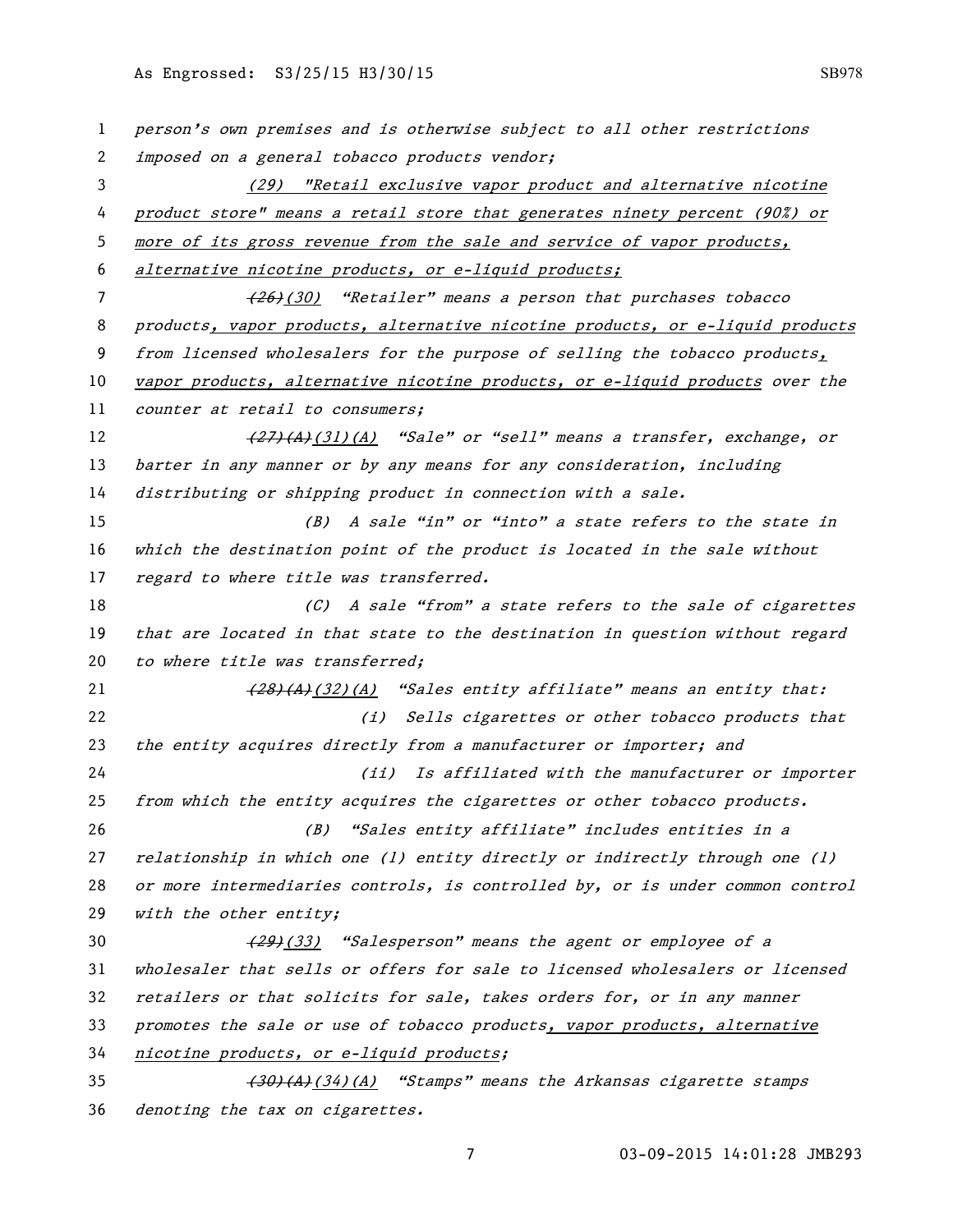| 1  | When affixed to a container of cigarettes, the stamps<br>(B)                  |
|----|-------------------------------------------------------------------------------|
| 2  | indicate that the tax has been paid;                                          |
| 3  | (31) (35) "Tobacco products" means all products containing                    |
| 4  | tobacco for consumption, including without limitation cigarettes, cigars,     |
| 5  | little cigars, cigarillos, chewing tobacco, smokeless tobacco, snuff, smoking |
| 6  | tobacco, including pipe tobacco, and smoking tobacco substitutes;             |
| 7  | (32) (36) "Tobacco products, vapor products, alternative nicotine             |
| 8  | products, or e-liquid products vending machine" means a vending machine from  |
| 9  | which tobacco products, vapor products, alternative nicotine products, or e-  |
| 10 | liquid products are sold;                                                     |
| 11 | (33) (37) "Unstamped cigarettes" means cigarettes that are not                |
| 12 | contained in a package bearing a stamp permitted under this chapter;          |
| 13 | (38) "Vapor product" means an electronic oral device of any size              |
| 14 | or shape that contains a vapor of nicotine, e-liquid, or any another          |
| 15 | substance that when used or inhaled simulates smoking, regardless of whether  |
| 16 | a visible vapor is produced, including without limitation a device that:      |
| 17 | (A) Is composed of a heating element, battery, electronic                     |
| 18 | circuit, chemical process, mechanical device or a combination of heating      |
| 19 | element, battery, electronic circuit, chemical process or mechanical device;  |
| 20 | (B) Works in combination with a cartridge, other container                    |
| 21 | or liquid delivery device containing nicotine or any other substance and      |
| 22 | manufactured for use with vapor products;                                     |
| 23 | (C) Is manufactured, distributed, marketed, or sold as any                    |
| 24 | type or derivation of a vapor product, e-cigarette, e-cigar, e-pipe, or any   |
| 25 | other product name or descriptor; and                                         |
| 26 | (D) Does not include a product regulated as a drug or                         |
| 27 | device by the Federal Food, Drug, and Cosmetic Act, 21 U.S.C. § 301 et seq.,  |
| 28 | as it existed on January 1, 2015;                                             |
| 29 | (34) (39) "Warehouse" means a place where tobacco products, vapor             |
| 30 | products, alternative nicotine products, or e-liquid products are stored for  |
| 31 | another person and to or from which place the tobacco products, vapor         |
| 32 | products, alternative nicotine products, or e-liquid products, are shipped or |
| 33 | delivered upon order by the owner of the tobacco products, vapor products,    |
| 34 | alternative nicotine products, or e-liquid products, to the warehouse; and    |
| 35 | (40) "Wholesaler" means a person other than a manufacturer                    |
| 36 | or a person owned or operated by a manufacturer that:                         |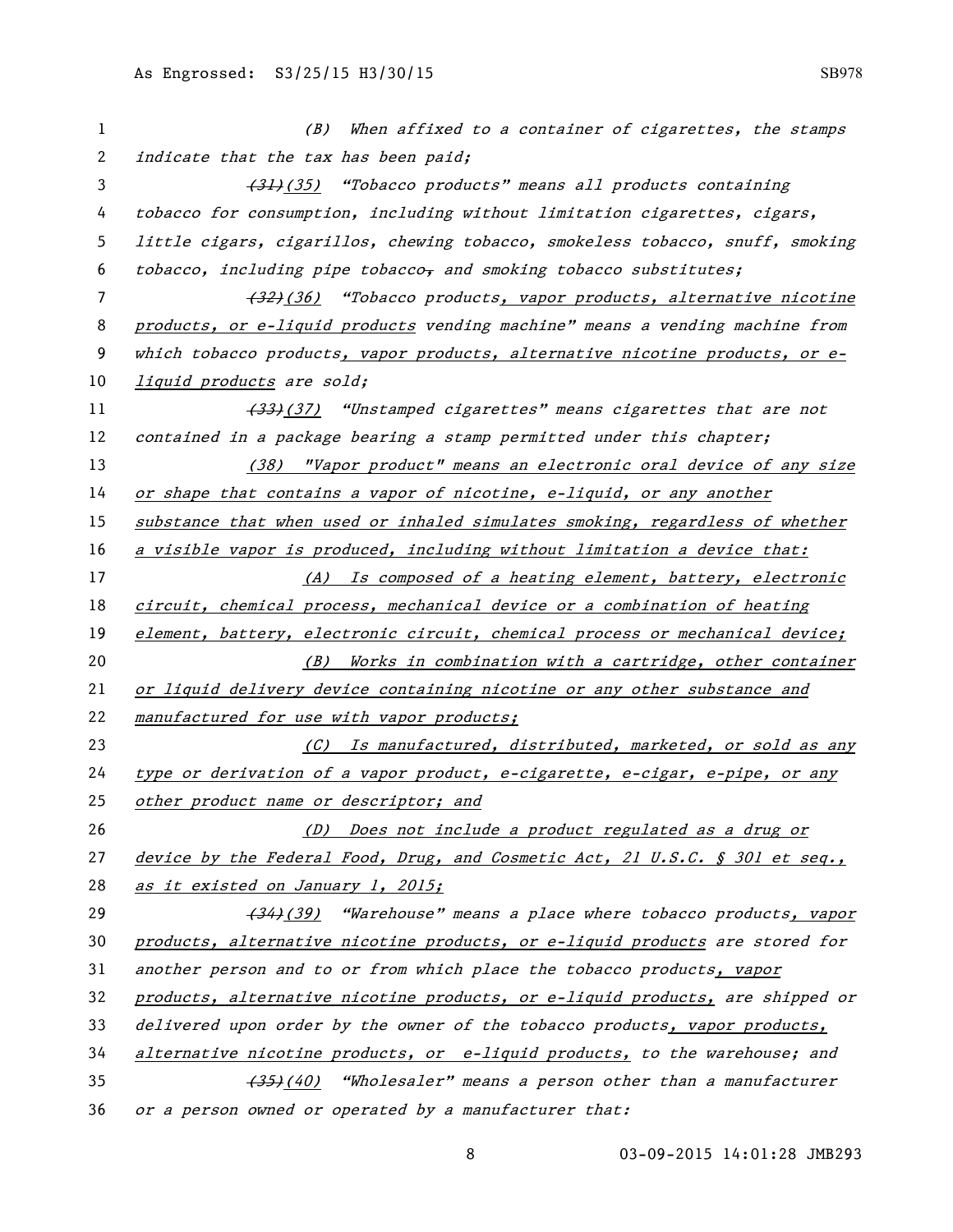| 1  | (A) Does business within the state and purchases unstamped                    |
|----|-------------------------------------------------------------------------------|
| 2  | or untaxed;                                                                   |
| 3  | (B) Purchases cigarettes, or other tobacco products, vapor                    |
| 4  | products, alternative nicotine products, or e-liquid products directly from   |
| 5  | manufacturers that distribute tobacco products in the state; and any source;  |
| 6  | (B) Sells to properly licensed cigarette or other tobaceo                     |
| 7  | product vendors or retailers                                                  |
| 8  | (C) Distributes or sells the cigarettes, other tobacco                        |
| 9  | products, vapor products, alternative nicotine products, or e-liquid products |
| 10 | to other wholesalers, vendors, or retailers; and                              |
| 11 | (D) Does not distribute or sell the cigarettes, other                         |
| 12 | tobacco products, vapor products, alternative nicotine products, or e-liquid  |
| 13 | products at retail to consumers.                                              |
| 14 |                                                                               |
| 15 | SECTION 3. Arkansas Code § 26-57-207 is amended to read as follows:           |
| 16 | 26-57-207. Privilege to do business.                                          |
| 17 | The business of handling, receiving, possessing, storing, distributing,       |
| 18 | taking orders for, for soliciting orders of, selling, offering for sale, and  |
| 19 | dealing in, through sale, barter, or exchange, any cigarettes, or other       |
| 20 | tobacco products, vapor products, alternative nicotine products, or e-liquid  |
| 21 | products is declared to be a privilege under the Arkansas Constitution and    |
| 22 | laws of the State of Arkansas.                                                |
| 23 |                                                                               |
| 24 | SECTION 4. Arkansas Code §§ 26-57-213 - 26-57-216 are amended to read         |
| 25 | as follows:                                                                   |
| 26 | 26-57-213. Invoices.                                                          |
| 27 | The tax shall be set out and identified on each invoice or<br>(a)             |
| 28 | statement as the "Arkansas Cigarette or Tobacco Products Excise Tax" as a     |
| 29 | separate billing or item.                                                     |
| 30 | (b) Copies of all invoices for the purchase or sale of any tobacco            |
| 31 | products, vapor products, alternative nicotine products, or e-liquid products |
| 32 | shall be retained by each manufacturer, wholesaler, vendor, and retailer for  |
| 33 | a period of three (3) years subject to examination by the Director of the     |
| 34 | Department of Finance and Administration and the Director of Arkansas Tobacco |
| 35 | Control or their authorized agents upon demand at any time during regular     |
| 36 | business hours.                                                               |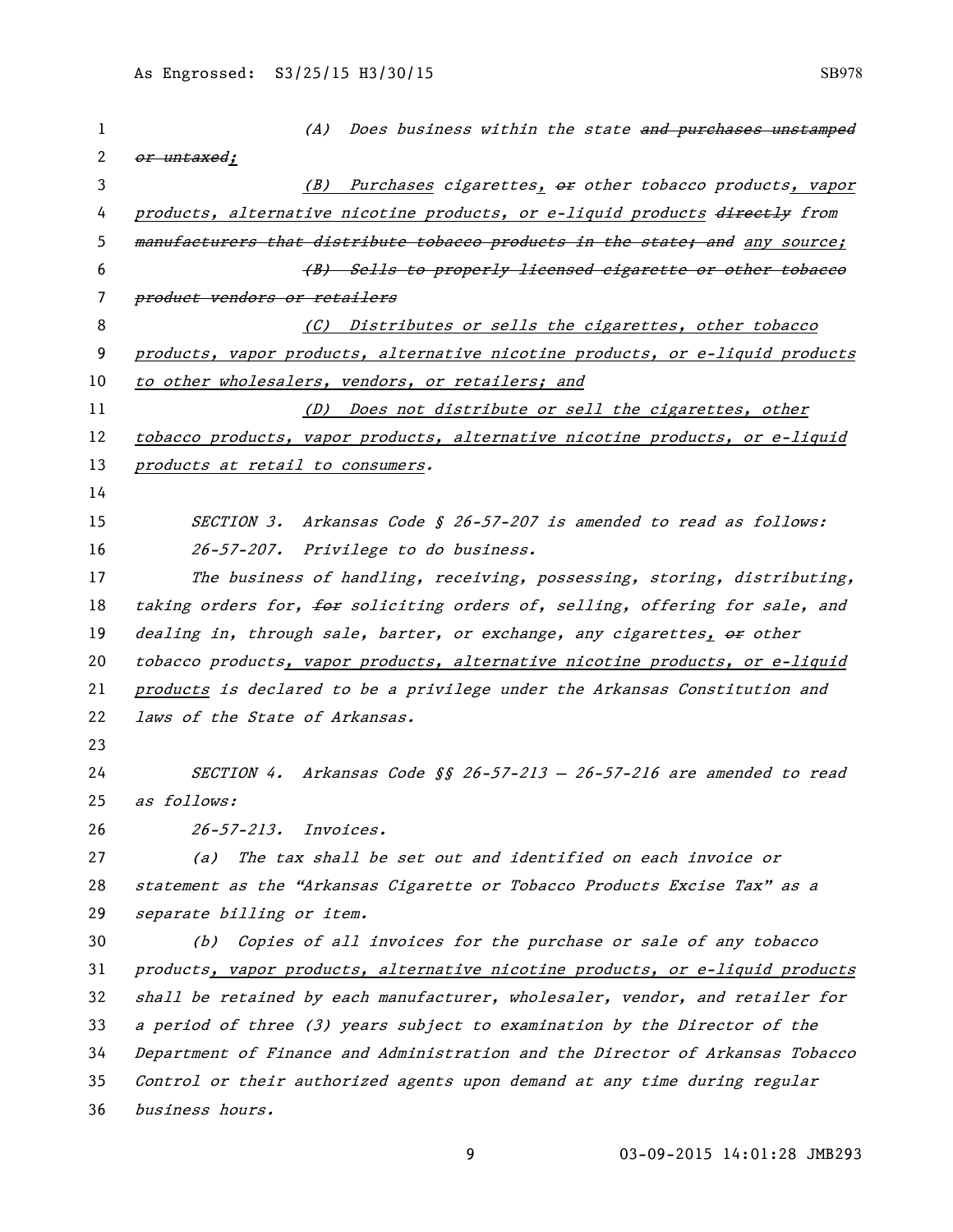(c) Retailers shall: (1) Maintain or produce copies of at least the last thirty (30) days of tobacco product, vapor product, alternative nicotine product, or e- liquid product invoices; and (2) Make the invoices available upon demand during normal business hours in the retail store. (d) Wholesalers, dealers, and manufacturers shall maintain three (3) 8 years of tobacco product, vapor product, alternative nicotine product, or e- liquid product invoices that are available upon demand during normal business 10 hours in the permitted location. 26-57-214. Registration and licensing required prior to doing business. (a) A person shall not deal with, deliver, or cause to be delivered to a retailer or consumer or otherwise do business in tobacco products, vapor products, alternative nicotine products, or e-liquid products, in this state without having first registered with the Director of Arkansas Tobacco Control 18 and obtained a permit or license for that purpose, except that a person purchasing an existing permitted retail location may operate under the selling owner's permit for a period not to exceed thirty (30) days from the date of sale to allow the purchasing owner time to secure a permit. (b) All permits and licenses shall be issued by the director. (c) A manufacturer, wholesaler, retailer, or general tobacco products, 24 vapor products, or alternative nicotine products vendor, or restricted 25 tobacco products vendor who intends to sell tobacco products, vapor products, 26 alternative nicotine products, or e-liquid products at or from one (1) or more places of business owned, rented, or leased by it shall obtain a separate license for each such place of business.  $(d)(1)$  Any person licensed as a wholesaler shall not operate as a retailer unless a retailer's license is first secured. (2) Any person licensed as a retailer shall not operate as a wholesaler unless a wholesaler's license is first secured. (e) Any person who pleads guilty or nolo contendere to or is found guilty of buying, selling, or otherwise doing business in cigarettes,  $\theta$  tobacco products, vapor products, alternative nicotine products, or e-liquid products in this state without first obtaining the appropriate license or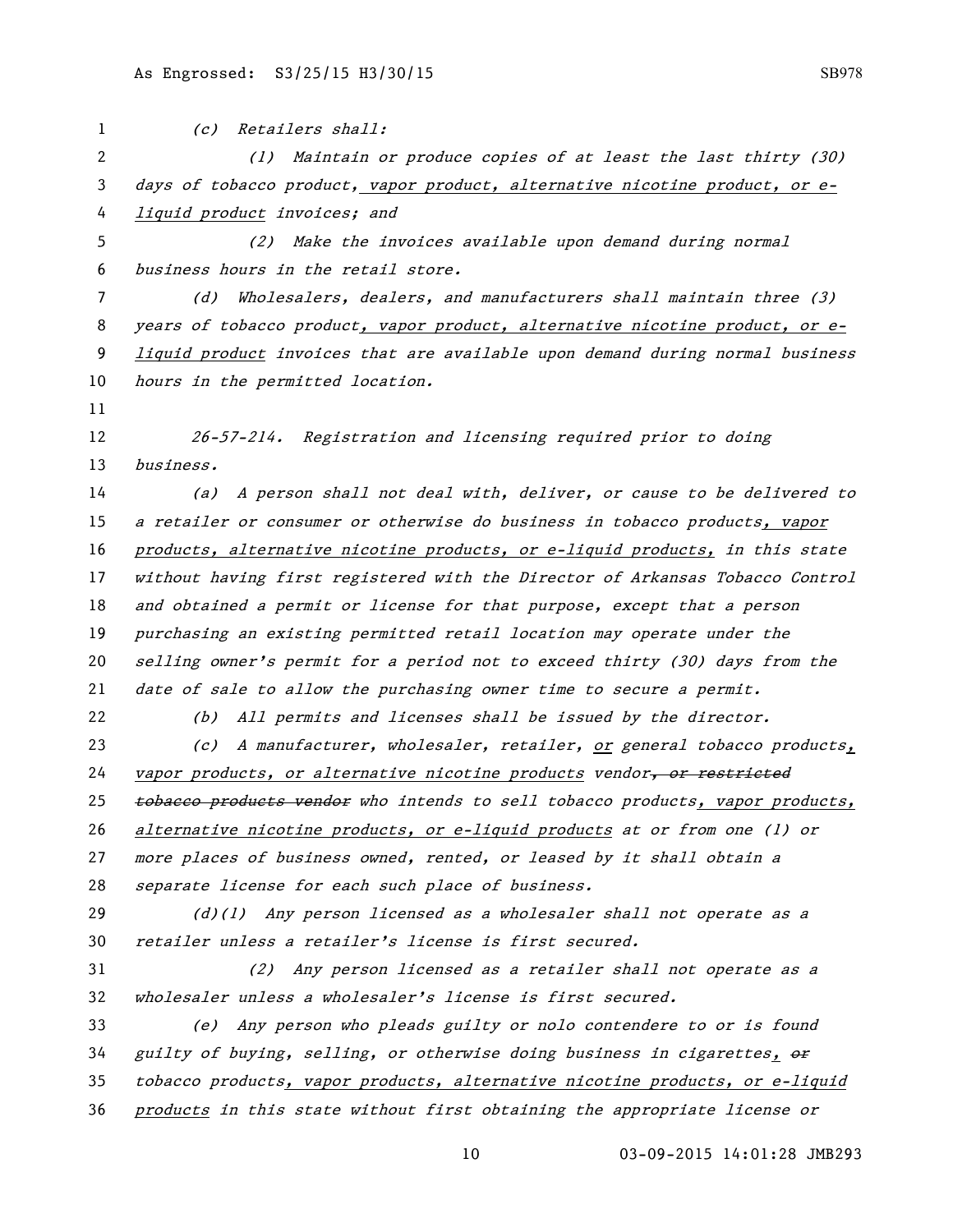1 permit is guilty of a Class G Class A misdemeanor. 26-57-215. Permits and licenses — Types. (a)(1) Each person listed in this section, before commencing business, or if already in business, before continuing, shall pay an annual privilege fee and secure a permit or license from the Director of Arkansas Tobacco Control. (2) However, a person purchasing an existing permitted retail location may operate under the selling owner's permit for a period not to exceed thirty (30) days from the date of sale to allow the purchasing owner time to secure a permit. (b)(1) In addition to securing a permit or license under subsection (a) of this section, a manufacturer whose products are sold in this state shall register with the Director of the Department of Finance and Administration. A manufacturer whose products are sold in this state is not required to obtain a dealer's license for an employee operating as the manufacturer's sales representative if the manufacturer holds a license or permit under subsection (a) of this section. 19 (2)(A) Every wholesaler of cigarettes who operates a place of 20 business shall secure a wholesale cigarette permit, and every wholesaler of any vapor products, alternative nicotine products, e-liquid products, or other tobacco products except cigarettes who operates a place of business shall secure a wholesale tobacco, vapor product, and alternative nicotine product permit. 25 (B) Any A wholesaler doing business in both cigarettes and 26 vapor products, alternative nicotine products, e-liquid products, or other tobacco products shall secure both a wholesale cigarette permit and a wholesale tobacco, vapor product, and alternative nicotine product permit. 29 (3) Every salesperson of any tobacco product, vapor product, 30 alternative nicotine product, or e-liquid product who contacts a retailer in this state for the purpose of soliciting or taking and processing orders for 32 the sale of tobacco products, vapor products, alternative nicotine products ,or e-liquid products or who through contact delivers or causes delivery of any tobacco product, vapor product, alternative nicotine product, or e-liquid product to a retailer in this state, shall first secure a salesperson's license. Application shall be made by the wholesaler or general tobacco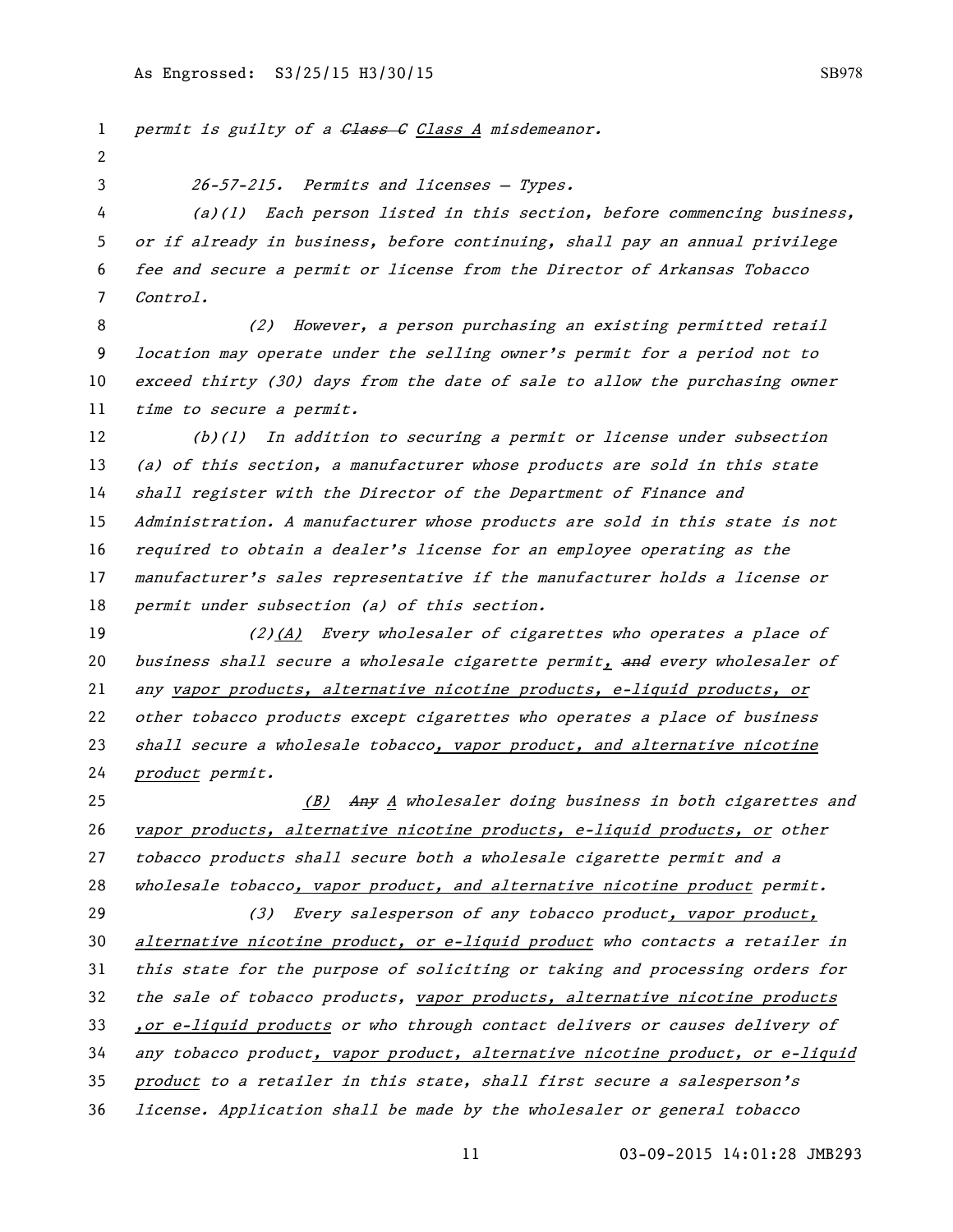1 products vendor who is the salesperson's employer. A salesperson's license is 2 not transferable to another employer and must be surrendered to the Director 3 of Arkansas Tobacco Control by the employer upon termination of the 4 salesperson's employment. 5 (4)(A) Every retailer of cigarettes, other tobacco products, 6 vapor products, alternative nicotine products, or e-liquid products who that 7 operates a place of business shall secure a retail cigarette, tobacco, vapor 8 products, alternative nicotine products, or e-liquid products permit, and 9 every exclusive retailer of any other tobacco products, except cigarettes, 10 vapor products, alternative nicotine products, or e-liquid products who that 11 operates a place of business shall secure a retail tobacco exclusive vapor 12 product and alternative nicotine product store permit. Any retailer doing 13 business in both cigarettes and other tobacco products shall secure both a 14 retail cigarette permit and a retail tobacco permit. 15 (B) Retailers Retail permit holders and dealer license 16 holders may secure temporary permits to operate at picnics, fairs, carnivals, 17 circuses, or any other temporary public gathering for periods not to exceed 18 ten (10) days for a fee of five dollars (\$5.00). 19 (5) A person engaged in the business of selling, leasing, 20 renting, or otherwise disposing of or dealing with a <del>tobacco product</del> vending 21 machine containing tobacco products, vapor products, alternative nicotine 22 products, or e-liquid products in this state shall secure a General Tobaceo 23 Products Vending Permit general tobacco products, vapor products, and 24 alternative nicotine products vending permit. 25 (6)(A)(i) Every general tobacco products, vapor products, and 26 alternative nicotine products vendor and every restricted tobacco vendor must 27 shall obtain a proper license from the Director of Arkansas Tobacco Control. 28 However, municipal corporations may license and tax the privilege of doing 29 business as a general tobacco products, vapor products, and alternative 30 nicotine products vendor or restricted tobacco vendor in cities where the 31 vendors maintain an established place of business, provided that the machine 32 license tax imposed may not exceed fifty percent (50%) of the amounts levied 33 on the vendors' licenses under this subchapter. 34 (ii) If a municipality by ordinance licenses or 35 taxes the privilege of doing business as a general tobacco products, vapor 36 products, and alternative nicotine products vendor or restricted tobacco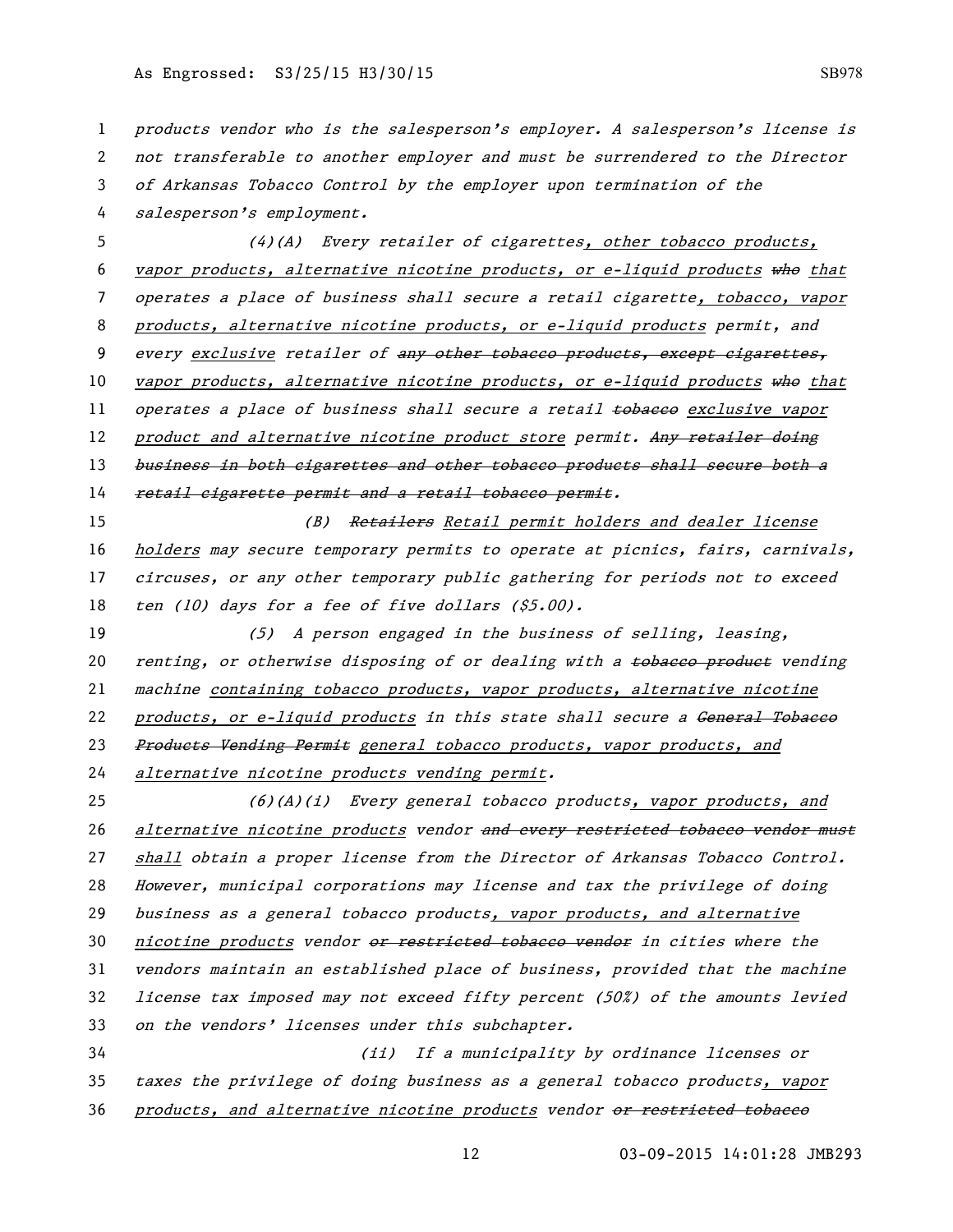1 vendor, proof that the license is in good standing shall be a mandatory 2 condition for the issuance of a state license required under this section. 3 (B)(i)(a) In addition, every general tobacco products, 4 vapor products, and alternative nicotine products vendor or restricted 5 tobacco vendor must shall obtain a permit stamp for each machine of any type 6 placed in operation in this state for the purpose of vending any tobacco 7 products, vapor products, alternative nicotine products, or e-liquid 8 products. 9 (b) This stamp shall be affixed to the machine 10 in a conspicuous location together with a decal or card reciting the name, 11 address, and license number of the vendor operating the machine. 12 (ii) No stamp will be issued for any machine upon 13 which the state gross receipts or state compensating tax has not been paid, 14 and the Director of the Department of Finance and Administration Arkansas 15 Tobacco Control shall require proof of payment before the initial issue of a 16 stamp for any tobacco products vending machine containing tobacco products, 17 vapor products, alternative nicotine products, or e-liquid products. 18 (c)(1) Permits and licenses are issued as follows: 19 (A) A permit for a sole proprietor is issued in the sole 20 proprietor's name and in the sole proprietor's fictitious business name, if  $21$  any; 22 (B)(i) A permit for a partnership or limited liability 23 company is issued in the name of: 24 (a) The managing partner or managing member; 25 and 26 (b) The partnership or limited liability 27 company. 28 (ii) The If the managing partner or managing member 29 of a limited liability company may not be is a partnership, limited liability 30 company, or corporation; and, then the permit shall be issued in the name of: 31 (a) The president or chief executive officer; 32 and 33 (b) The partnership or limited liability 34 company. 35 (C) A permit for a publicly traded or nonpublicly traded 36 corporation is issued in the name of the president or chief executive officer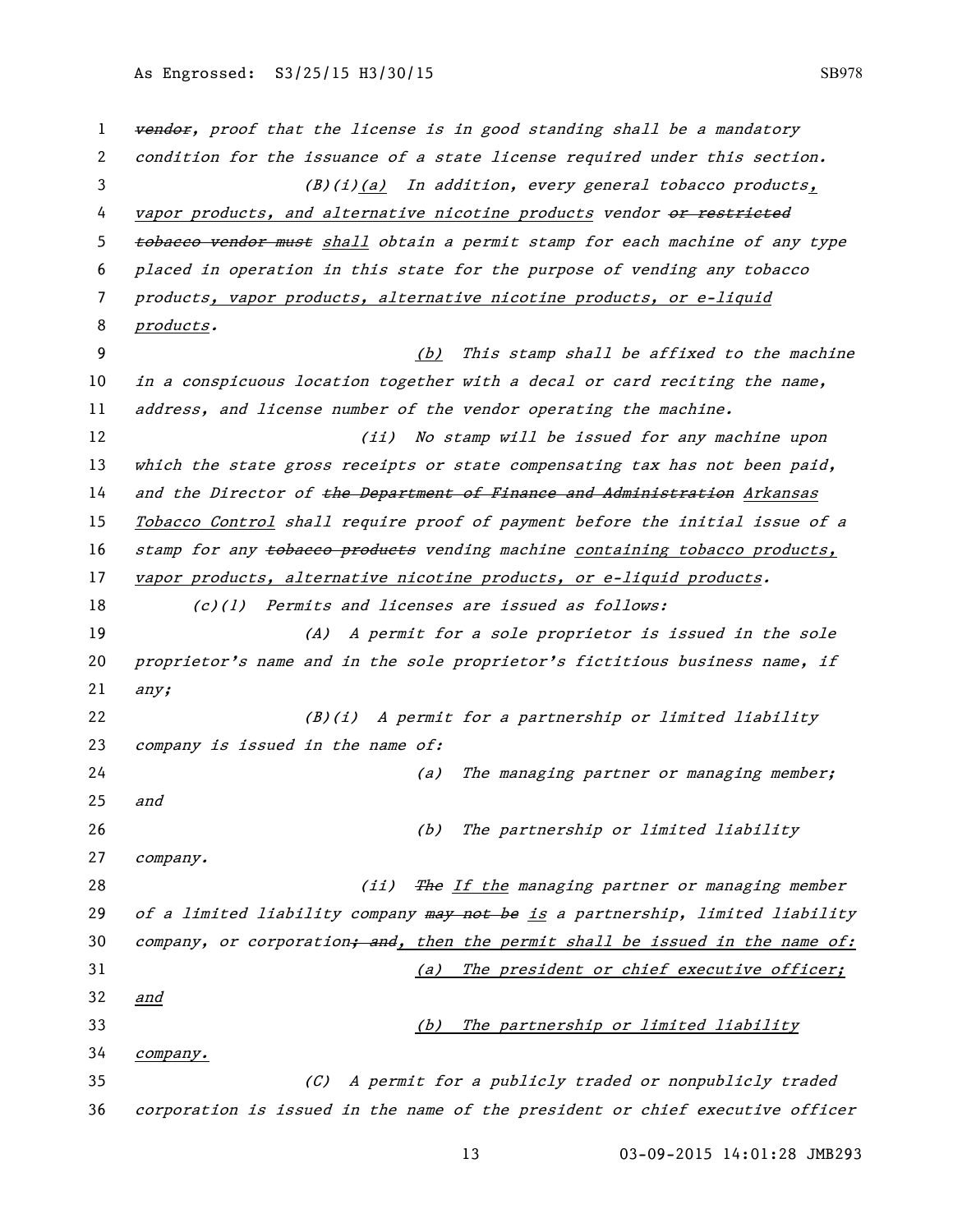of the corporation and in the name of the corporation.

 (2) It is a violation for a permitted entity not to provide written notification to the Director of Arkansas Tobacco Control within thirty (30) days of a change in the following:

 (A) The managing partner, limited liability company managing member, or president or chief executive officer of a corporation, partnership, or limited liability company; or

8 (B) The stockholders effecting twenty-five percent (25%) or more of the total voting shares of a nonpublicly traded corporation.

10 (d)(1) When an entity transfers a business permitted under this subchapter, the entity to which the business is transferred shall apply for and may be issued a new permit under this subchapter and may operate under 13 the selling owner's permit only for a period not to exceed thirty (30) days from the date of transfer to allow the purchasing owner time to secure a permit.

 (2)(A) When a partnership or limited liability company permitted 17 under this subchapter changes, removes, or replaces the managing partner,  $\theta$ 18 managing member, president, or chief executive officer, the existing permit issued under this subchapter is void, and the partnership or limited liability company shall apply for and may be issued a new permit under this subchapter.

 (B) However, the partnership or limited liability company 23 may operate under the prior managing partner's or managing member's permit for a period not to exceed thirty (30) days from the date of transfer to allow the purchasing owner time to secure a permit.

 (3)(A) When a nonpublicly traded corporation permitted under 27 this subchapter changes, removes, or replaces the president or chief executive officer named on the permit or changes, removes, or replaces a stockholder who owns fifty percent (50%) or more of the total voting shares of the nonpublicly traded corporation's stock, the permit issued under this subchapter is void, and the nonpublicly traded corporation shall apply for and may be issued a new permit under this subchapter.

 (B) However, the nonpublicly traded corporation may operate under the prior permit for a period not to exceed thirty (30) days from the date of removal or change to allow the nonpublicly traded corporation time to secure a new permit.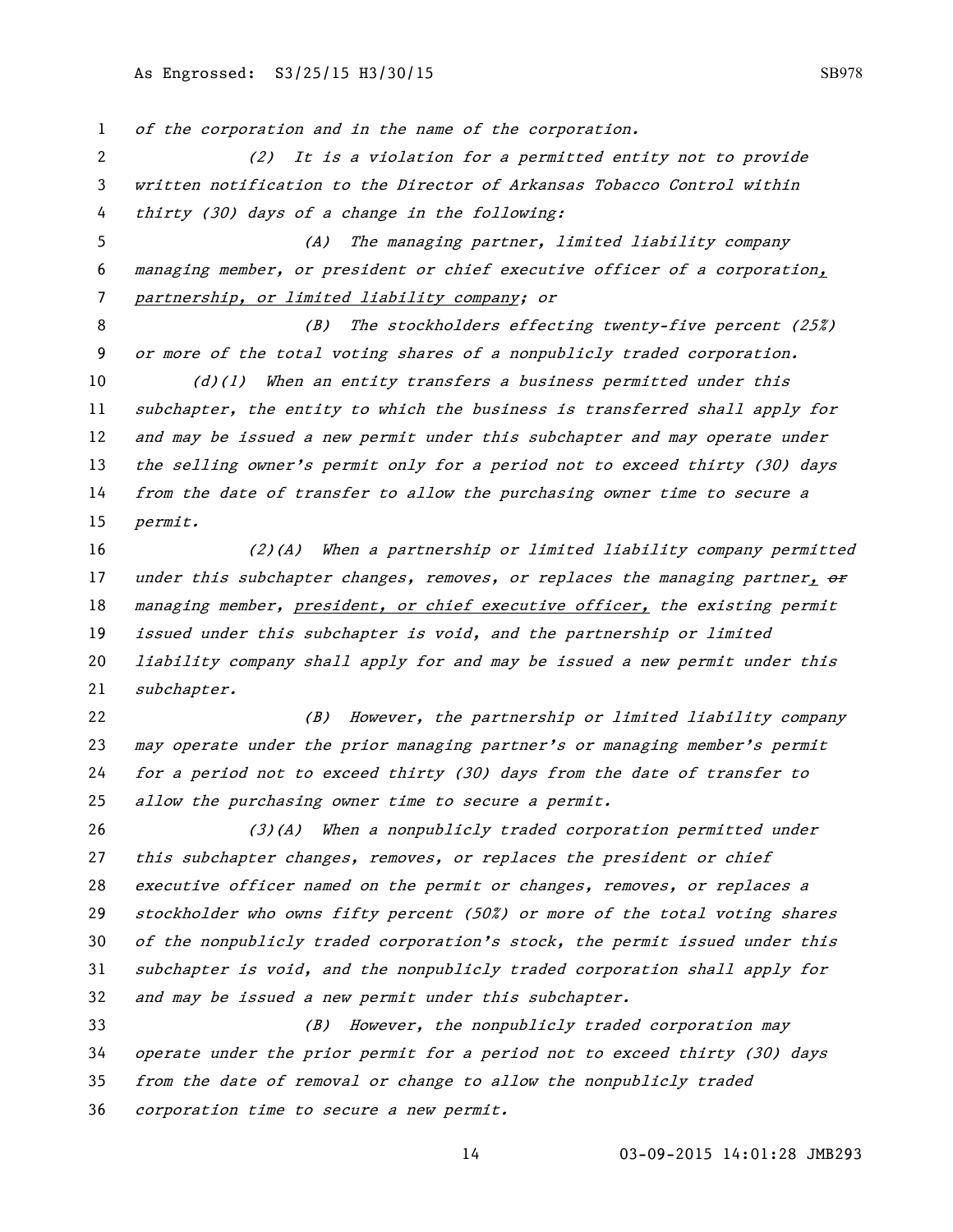(4)(A) When a publicly traded corporation permitted under this subchapter changes, removes, or replaces the president or chief executive officer named on the permit or changes, removes, or replaces a stockholder who owns fifty percent (50%) or more of the total voting shares of the publicly traded corporation's stock, the permit issued under this subchapter is void, and the publicly traded corporation shall apply for and may be issued a new permit under this subchapter. 8 (B) However, the publicly traded corporation may operate under the prior permit for a period of not more than thirty (30) days from the date of removal or change to allow the publicly traded corporation time 11 to secure a new permit. (e) An entity may apply for and be issued a permit or license under this subchapter in advance of the effective date of the permit or license to facilitate continuity of business operations. 26-57-216. Permits and licenses — Number and location — Background 17 check required. The Arkansas Tobacco Control Board may determine in its reasonable discretion and in accordance with this subchapter: 20 (1) The number of licenses to be granted in the state; 21 (2)(A) The locations thereof. (B) However, a retail, wholesale, or manufacturer license or permit shall not be issued to a residential address or for an address not zoned appropriately for the business seeking to secure the permit; and 25 (3)(A) The persons to whom they are to be granted. (B) However, a license or permit shall not be issued to: (i) A person who has pleaded guilty or nolo contendere to or been found guilty of a felony; or (ii) A business owned or operated, in whole or in part, by a person who has pleaded guilty or nolo contendere to or been found guilty of a felony. (C) Arkansas Tobacco Control shall conduct a criminal justice background check on each permit applicant and application, utilizing its Arkansas Crime Information Center access as a law enforcement agency, in accordance with §§ 12-12-1008 — 12-12-1011.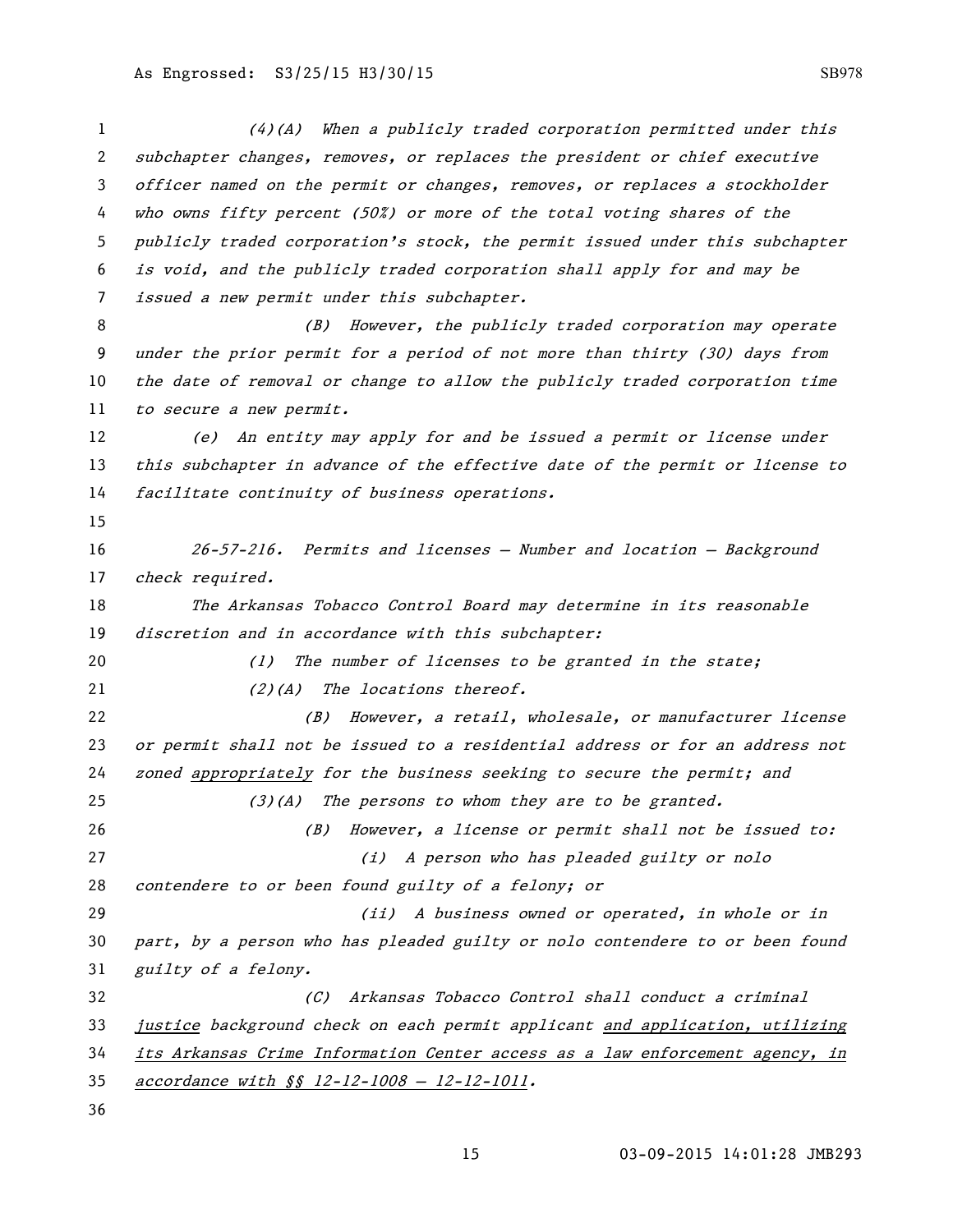| 1  | SECTION 5. Arkansas Code § 26-57-219 is amended to read as follows:          |
|----|------------------------------------------------------------------------------|
| 2  | 26-57-219. Permits and licenses - Annual privilege tax.                      |
| 3  | The annual privilege tax or fee for each permit or license<br>(a)            |
| 4  | authorized by § 26-57-215 is established as follows:                         |
| 5  | Wholesale Cigarette Permit $\ldots$ , $\lessgtr$ 500.00<br>(1)               |
| 6  | Wholesale Tobacco, Vapor Product, and Alternative Nicotine<br>(2)            |
| 7  | Product Permit 500.00                                                        |
| 8  | (3) General Tobacco Products, Vapor Products, and Alternative                |
| 9  | Nicotine Products Vending Permit (vendor) 100.00                             |
| 10 | Tobacco Products, Vapor Products and Alternative Nicotine<br>(4)             |
| 11 | Products Vending Machine License, per machine 10.00                          |
| 12 | (5)(A) Retail Cigarette/Tobacco Permit for retailers whose                   |
| 13 | weekly gross eigarette and tobacco sales are less than \$5,000               |
| 14 | 20.00                                                                        |
| 15 | (B) Retail Cigarette/Tobacco Permit for retailers whose                      |
| 16 | weekly gross cigarette and tobacco sales are between \$5,000 and \$15,000    |
| 17 | $\frac{1}{1}$ . 30.00                                                        |
| 18 | (C) Retail Cigarette/Tobacco Permit for retailers whose                      |
| 19 | weekly gross cigarette and tobacco sales are in excess of \$15,000           |
| 20 | 50.00                                                                        |
| 21 | (5) Retail Cigarette, Tobacco, Vapor Product, and Alternative                |
| 22 | Nicotine Product Permit 50.00                                                |
| 23 | (6) Retail Exclusive Vapor Product and Alternative Nicotine                  |
| 24 | Product Permit 100.00                                                        |
| 25 | (6)(7) Wholesale Salesperson's License 25.00                                 |
| 26 | (7)(8) Dealer's License 25.00                                                |
| 27 | (8)(9) Manufacturer's Representative Fee 25.00                               |
| 28 | (9)(10) Manufacturer Cigarette Permit 500.00                                 |
| 29 | (10)(11)(A) Manufacturer Tobacco, Vapor Product, and Alternative             |
| 30 | Nicotine Product Permit 500.00                                               |
| 31 | $(B)$ Notwithstanding subdivision (11)(A) of this section,                   |
| 32 | tobacco manufacturers or importers who deal solely in cigars may submit a    |
| 33 | copy of their current federal tobacco import license or federal tobacco      |
| 34 | manufacturers license to Arkansas Tobacco Control when applying for a        |
| 35 | Manufacturer Tobacco, Vapor Product, and Alternative Nicotine Product Permit |
| 36 | to receive the permit at no cost.                                            |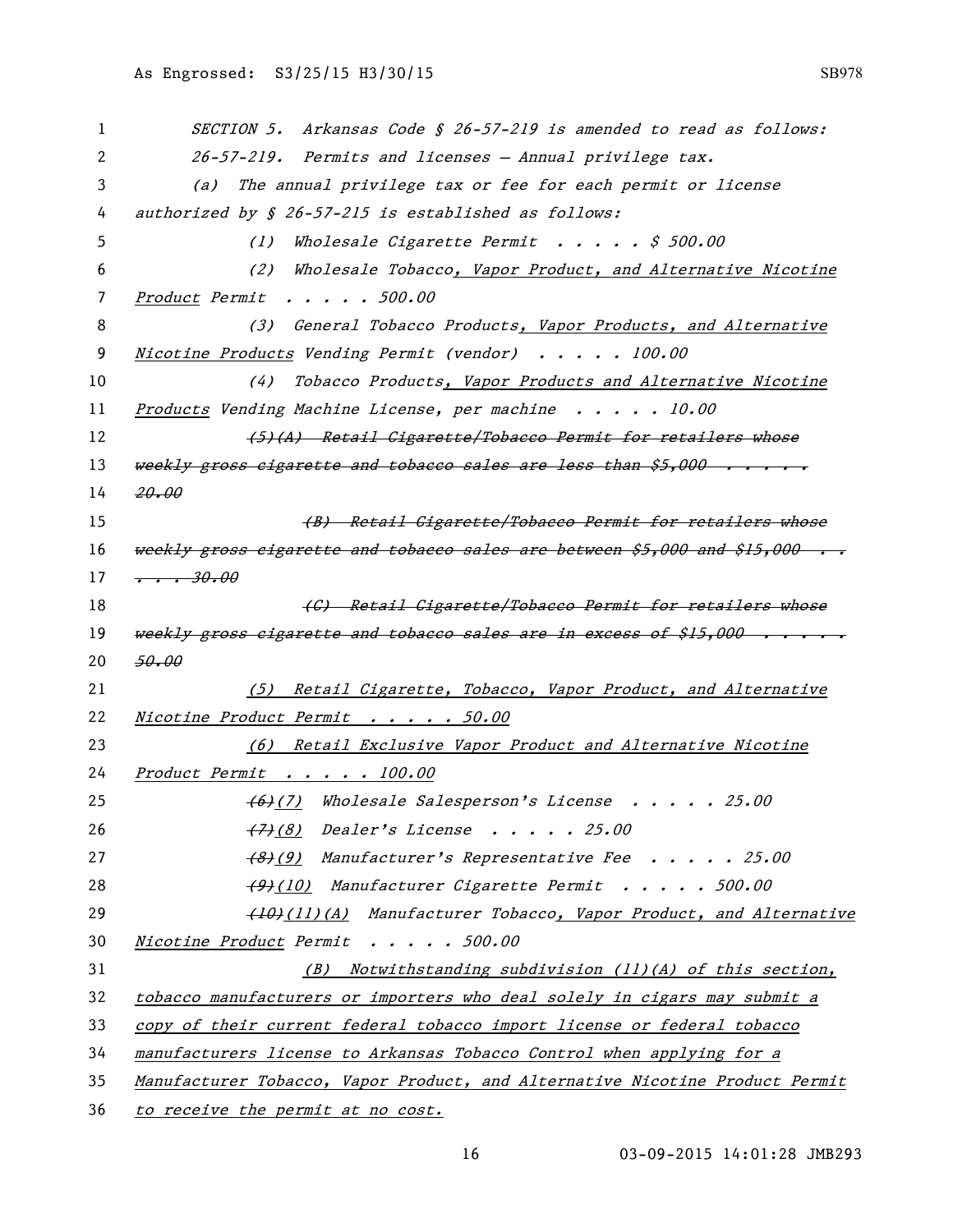(b)(1) All permits and licenses issued under this subchapter expire on June 30 following the effective date of issuance. (2)(A) Upon the failure to timely renew a permit or license issued under this subchapter, a late fee of two (2) times the amount of the permit or license fee in question shall be owed in addition to the annual

privilege fee for the permit or license.

 (B) An expired permit or license that is not renewed before September 1 following the expiration of the permit or license shall not be renewed, and the holder of the expired permit or license shall submit an application for a new permit or license.

 (3) A permit or license shall not be issued to the applicant 12 until the late fee and the license or permit fee have been paid.

 (c) A permit or license issued under this subchapter shall not be renewed for a permit or license holder who is delinquent more than ninety (90) days on a privilege fee, tax relating to the sale or dispensation of cigarettes or tobacco products, or any other state and local tax due the Director of the Department of Finance and Administration.

18 (d) A person who is delinquent more than ninety (90) days on a state or local tax may not renew or obtain a permit or license issued under this subchapter except upon certification that the permit or license holder has entered into a repayment agreement with the Department of Finance and Administration and is current on the payments.

 (e) A permitee or licensee who has unpaid fines or an unserved permit or license suspension may not transfer, sell, or give cigarette, tobacco, vapor product, alternative nicotine product, or e-liquid product inventory of the business associated with the permit or license to a third party until all fines are paid in full and all suspensions are completed successfully nor shall any third party be issued a new permit or license for the business location. 30 (f) A person that has not obtained a permit under this section as of May 1, 2015, but that is required to obtain a permit under this section to do business in vapor products, alternative nicotine products, or e-liquids,

shall have until July 1, 2015, to obtain the required permit under this

section.

SECTION 6. Arkansas Code § 26-57-223 is amended to read as follows: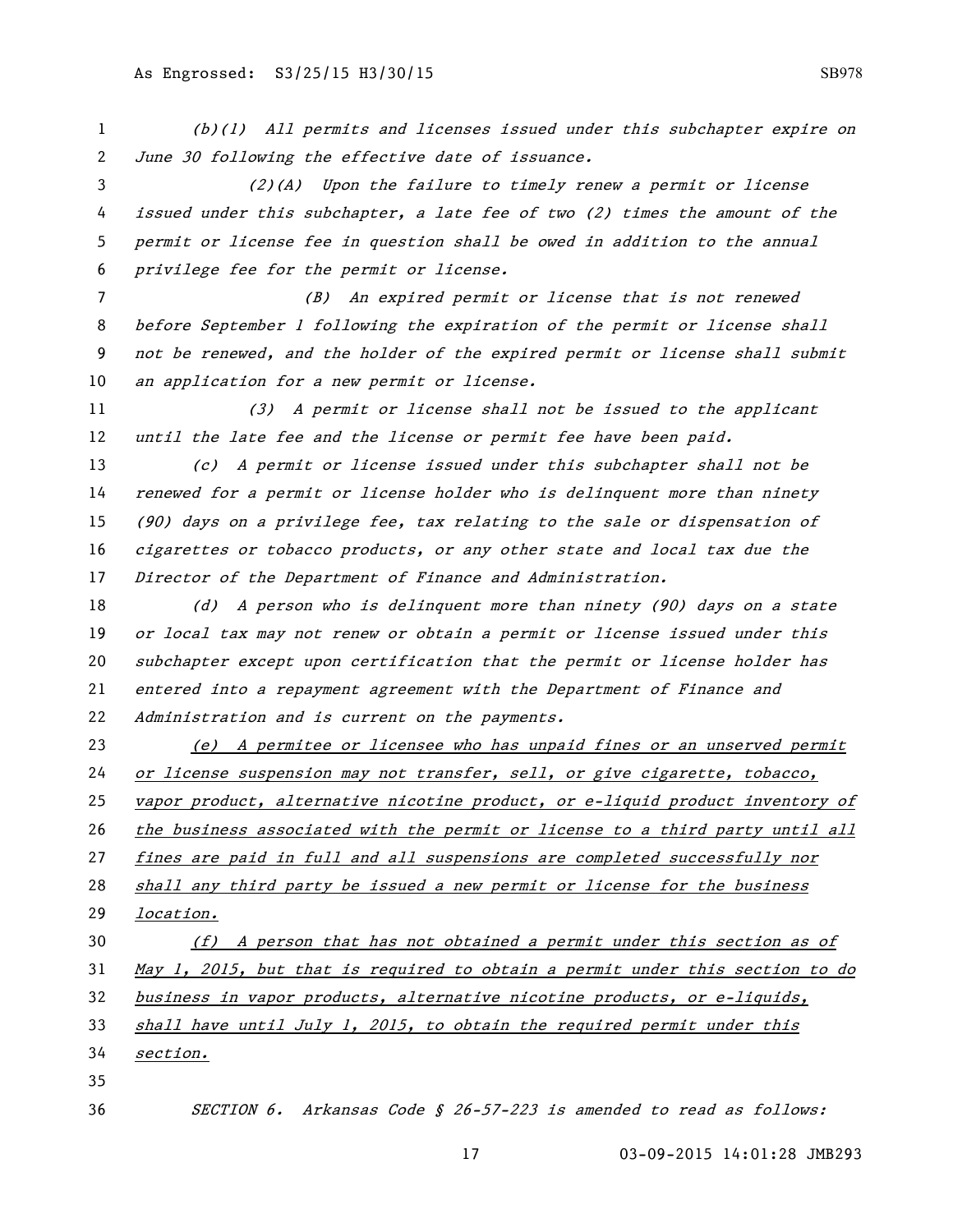| 1                     | 26-57-223. Permits and licenses - Suspension or revocation.                   |
|-----------------------|-------------------------------------------------------------------------------|
| $\mathbf{2}^{\prime}$ | (a) All permits and licenses issued under this subchapter may be              |
| 3                     | suspended or revoked by the Director of Arkansas Tobacco Control for any      |
| 4                     | violation of this subchapter or the rules pertaining to this subchapter,      |
| 5                     | subject to an appeal hearing at the next regularly scheduled Arkansas Tobacco |
| 6                     | Control Board meeting.                                                        |
| 7                     | The director may revoke for one (1) year all permits or licenses<br>(b)       |
| 8                     | to deal in tobacco products, vapor products, alternative nicotine products,   |
| 9                     | or e-liquid products associated with $\theta$ any person who is convicted of  |
| 10                    | criminally violating this subchapter or the regulations pertaining to this    |
| 11                    | subchapter a second time with the revocation being subject to an appeal to    |
| 12                    | the board.                                                                    |
| 13                    |                                                                               |
| 14                    | SECTION 7. Arkansas Code §§ 26-57-226 - 26-57-228 are amended to read         |
| 15                    | as follows:                                                                   |
| 16                    | 26-57-226. Penalties.                                                         |
| 17                    | Any person within the jurisdiction of this state who is not licensed to       |
| 18                    | sell, deliver, or cause to be delivered tobacco products, vapor products,     |
| 19                    | alternative nicotine products, or e-liquid products to consumers who sells,   |
| 20                    | takes orders from, delivers, or causes to be delivered immediately or in the  |
| 21                    | future any tobacco products, vapor products, alternative nicotine products,   |
| 22                    | or e-liquid products to consumers, is guilty of a+                            |
| 23                    | (1) Class C misdemeanor for the first offense; and                            |
| 24                    | (2) Class B misdemeanor for each additional offense Class A                   |
| 25                    | misdemeanor.                                                                  |
| 26                    |                                                                               |
| 27                    | 26-57-227. Operation of vending machine without license a public              |
| 28                    | nuisance - Seizure and sale - Redemption.                                     |
| 29                    | (a) Any person who engages in the business of owning, operating, or           |
| 30                    | leasing any tobaceo product vending machines containing tobacco products,     |
| 31                    | vapor products, alternative nicotine products, or e-liquid products without   |
| 32                    | first obtaining the license described in this subchapter is declared to be    |
| 33                    | maintaining a public nuisance.                                                |
| 34                    | (b) Any tobacco product vending machine so operated may be seized and         |
| 35                    | sold by the Director of Arkansas Tobacco Control at public auction upon the   |
| 36                    | order of the Pulaski County Circuit Court.                                    |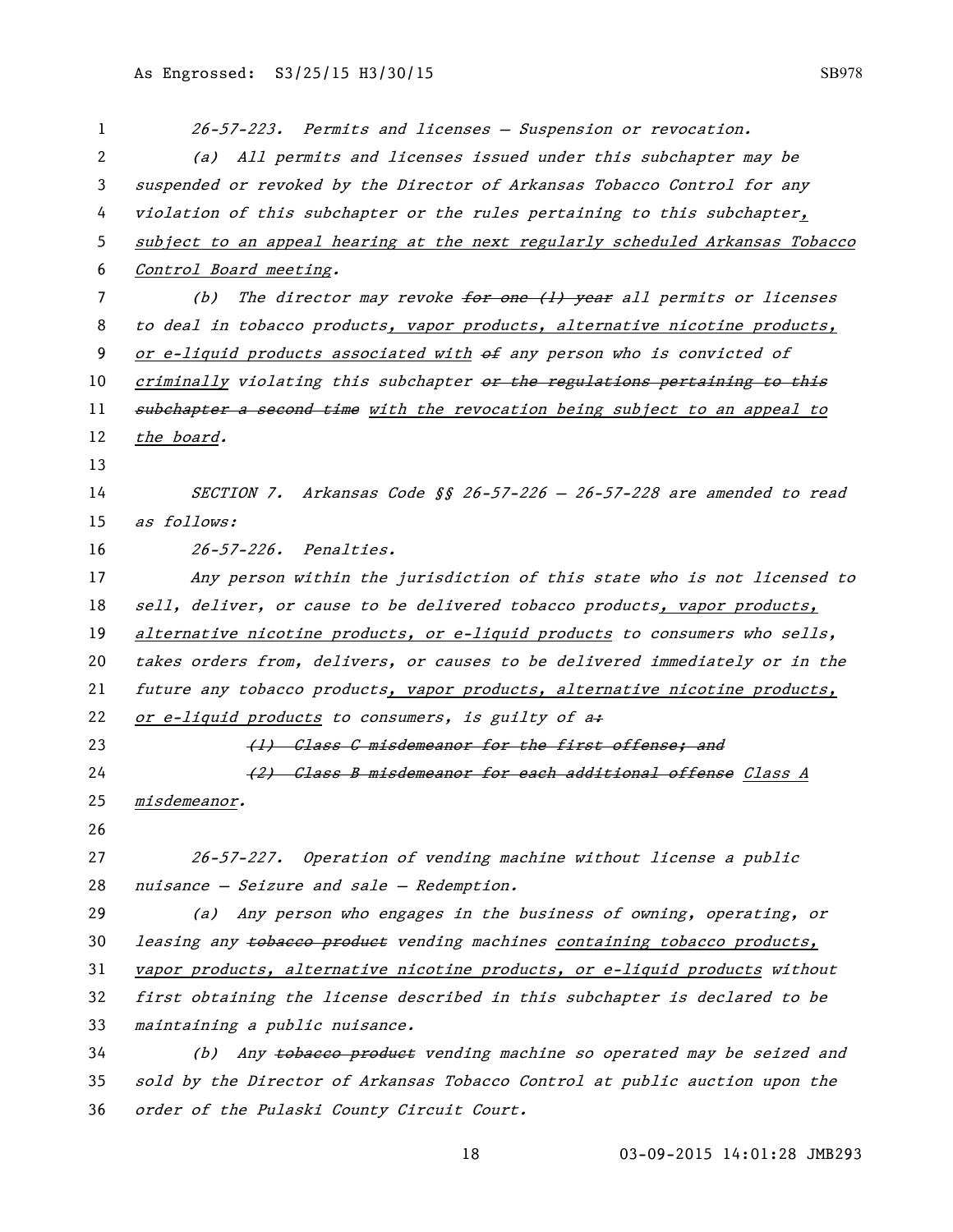(c) These machines may be redeemed prior to sale by the owner upon the payment of all taxes or fees due on the machine and all costs and expenses incurred in enforcing this section if the offender pays all taxes, fees, and costs within ten (10) days after seizure of the machines by the director. 26-57-228. Purchases from unregistered, unlicensed dealers unlawful. (a) It is unlawful for a retailer of tobacco products, vapor products, 8 alternative nicotine products, or e-liquid products to purchase tobacco products, vapor products, alternative nicotine products, or e-liquid products from a person other than a licensed manufacturer, licensed wholesaler, or other licensed retailer. (b) Any retailer violating the provisions of this subchapter is guilty of a Class B misdemeanor for each purchase defined in subsection (a) of this section. SECTION 8. Arkansas Code §§ 26-57-230 and 26-57-231 are amended to 17 read as follows: 26-57-230. Common carriers. 19 (a) Common carriers transporting tobacco products, vapor products, alternative nicotine products, or e-liquid products may be required by the Director of the Department of Finance and Administration or the Director of Arkansas Tobacco Control to give a statement of all consignments of tobacco products, vapor products, alternative nicotine products, or e-liquid products showing date, point of origin, point of delivery, and to whom delivered. (b) All common carriers shall permit their records relating to 26 shipment or receipt of tobacco products, vapor products, alternative nicotine products, or e-liquid products to be examined by the Director of the Department of Finance and Administration, the Director of Arkansas Tobacco Control, or their agents. (c) A person who fails or refuses to give the statement, reports, or invoices required by this section or who refuses to permit the Director of the Department of Finance and Administration or the Director of Arkansas Tobacco Control to examine the person's records is guilty of a Class C misdemeanor. 26-57-231. Failure to allow inspection unlawful.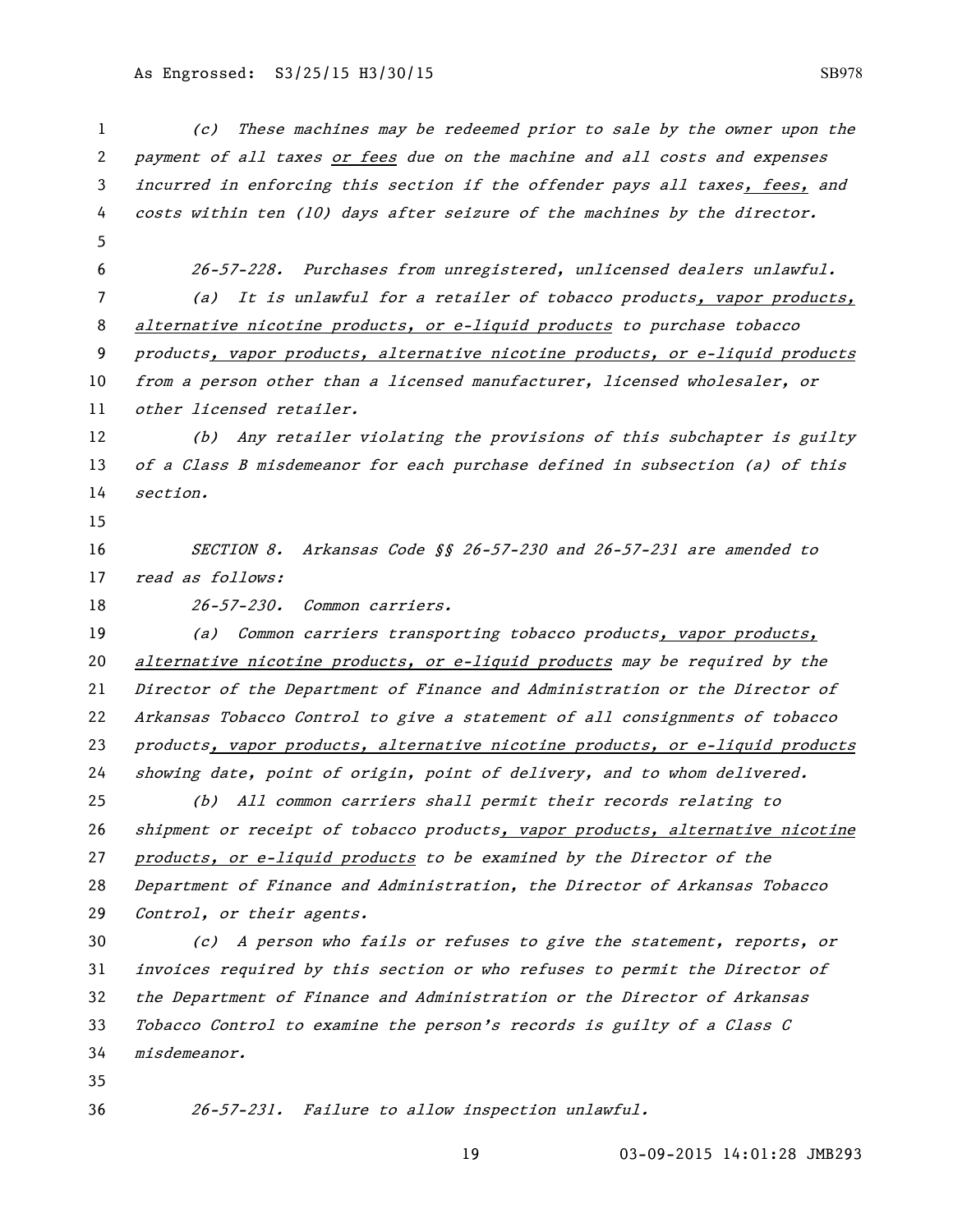A person required to pay taxes or obtain a permit under this subchapter who fails or refuses to permit the Department of Finance and Administration 3 or Arkansas Tobacco Control to examine or inspect the person's taxable stock 4 of tobacco products, vapor products, alternative nicotine products, e-liquid products, invoice books, papers, and memoranda considered necessary to secure information directly relating to the enforcement of this subchapter is guilty 7 of  $a$ : 8 (1) Violation for the first and second offense; and 9 (2) Class C misdemeanor for each additional offense Class A misdemeanor. 12 SECTION 9. Arkansas Code § 26-57-232(a)(2), concerning wholesaler 13 restrictions and criminal violations of wholesalers, is amended to read as follows: (2) Except as otherwise provided herein, the wholesaler may sell tobacco products, vapor products, alternative nicotine products, or e-liquid 17 products only to persons properly licensed under this subchapter; SECTION 10. Arkansas Code §§ 26-57-233 and 26-57-234 are amended to 20 read as follows: 26-57-233. Salesperson — Restrictions — Violations. Every salesperson who sells, offers for sale, takes orders, and solicits for sale any tobacco products, vapor products, alternative nicotine products, or e-liquid products for immediate or future delivery to 25 wholesalers of tobacco products, vapor products, alternative nicotine products, or e-liquid products in this state may do so only under the following restrictions: (1) The salesperson shall secure a permit from the Director of Arkansas Tobacco Control; (2) The salesperson may sell to or take orders for tobacco products, vapor products, alternative nicotine products, or e-liquid products from licensed wholesalers, provided that the tobacco products, vapor products, alternative nicotine products, or e-liquid products are consigned 34 or delivered only to registered licensed manufacturers or licensed wholesalers; (3) The salesperson may sell to or take orders for tobacco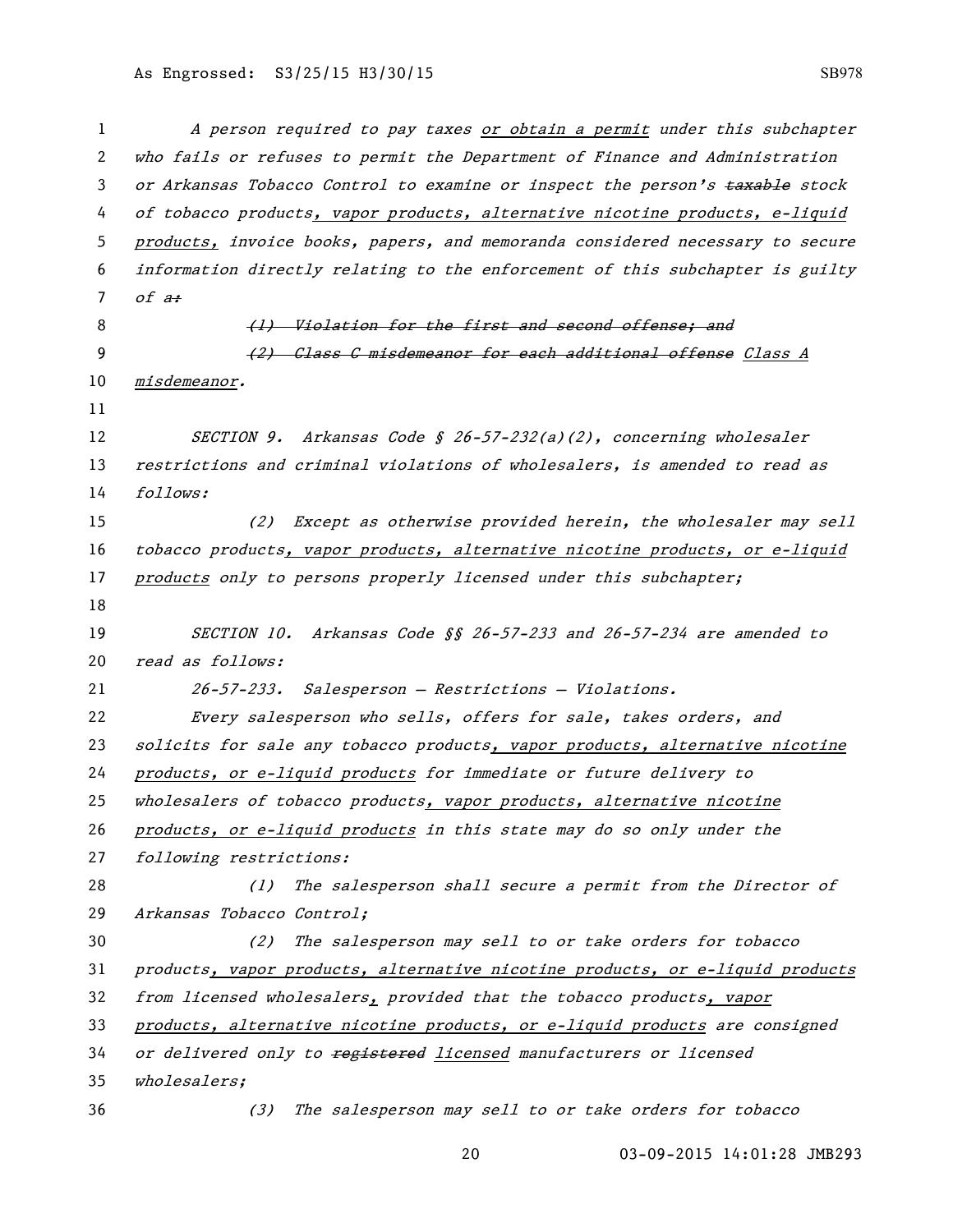products, vapor products, alternative nicotine products, or e-liquid products from licensed retailers, provided that the tobacco, vapor products, 3 alternative nicotine products, or e-liquid products shall be delivered to the retailer only by a licensed wholesaler; and (4)(A) The wholesaler shall keep complete records of all sales or orders taken for dealers in tobacco products, vapor products, alternative nicotine products, or e-liquid products in this state, copies of all invoices, orders taken, and other instruments as evidence of sales or disposition of tobacco products, vapor products, alternative nicotine 10 products, or e-liquid products. (B) The wholesaler shall retain the information required 12 under subdivision (4)(A) of this section in a designated place within this 13 state for three (3) years subject to inspection by the Department of Finance and Administration and Arkansas Tobacco Control. 26-57-234. Retailers and vendors — Restrictions — Violations. (a) Retailers and vendors shall conduct their businesses subject to 18 the following restrictions: 19 (1) Retailers and vendors not possess, place in their stock, have on their premises, sell, or otherwise dispose of any cigarettes to which 21 stamps denoting the tax due thereon have not been affixed; (2) Retailers and vendors require that properly cancelled stamps are affixed to all cigarettes purchased or otherwise received or accepted by them before they purchase or otherwise become the owner or possessor of the cigarettes; (3) Retailers and vendors require from the wholesaler at the time of each purchase or receipt of cigarettes an invoice showing the quantity, kind, and price of the cigarettes and the stamps required to show that the tax has been paid, and date of sale or delivery; (4)(A) The retailer shall keep records showing the description and date of the receipt of each lot of tobacco products, vapor products, alternative nicotine products, or e-liquid products, from whom purchased, and when received on the premises, or any other requirements prescribed by the Director of the Department of Finance and Administration. (B) The records required under subdivision (a)(4)(A) of this section are subject to inspection by the Department of Finance and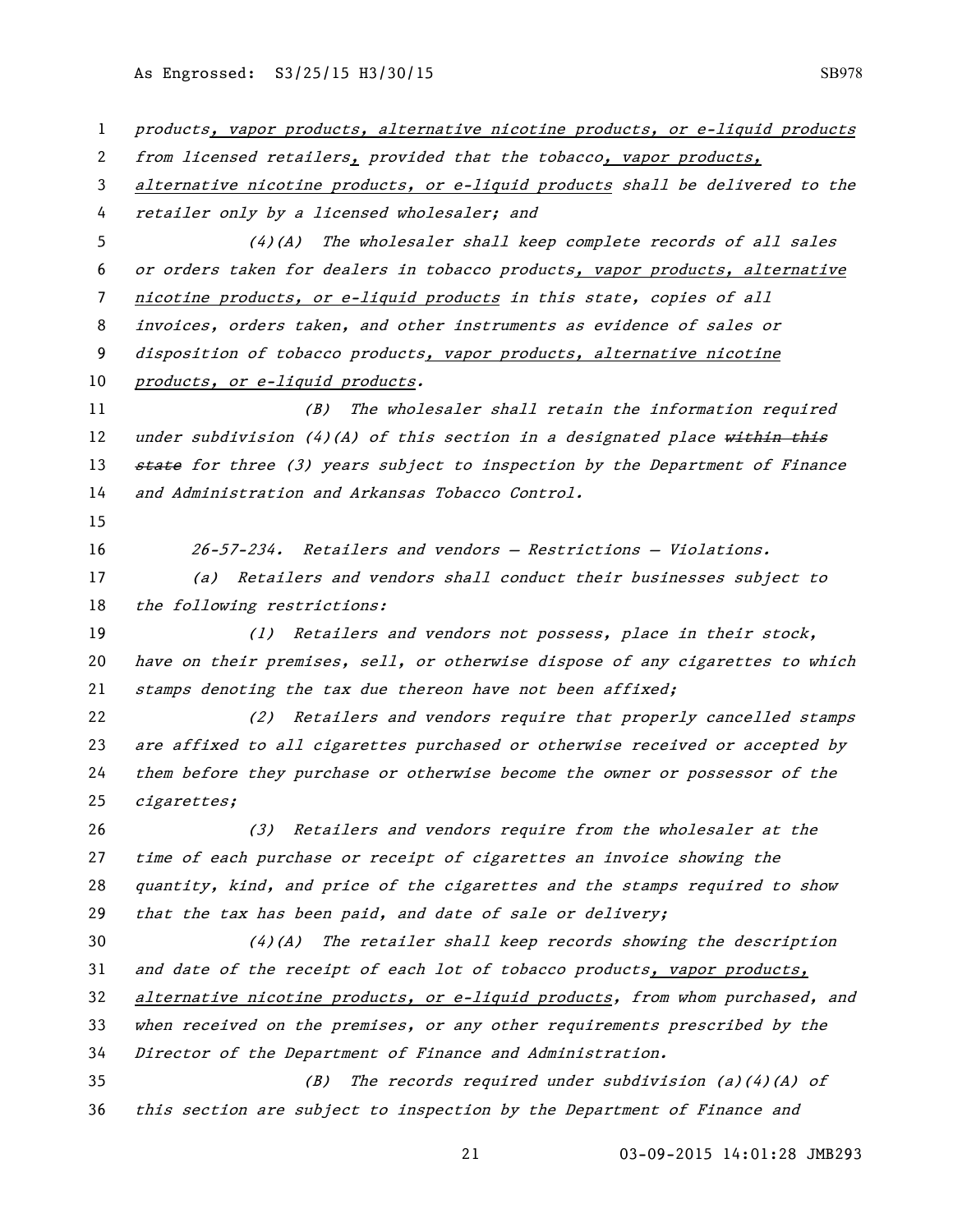Administration and Arkansas Tobacco Control;

 (5) The Director of the Department of Finance and Administration may require retailer reports covering receipts and sales of tobacco products monthly or for any other period;

 (6) The retailer shall permit the department and Arkansas Tobacco Control or any peace officer acting under their direction to inspect the retailer's stock of merchandise and premises, including any room or building used in connection with the retailer's business.

 (b) Upon a retailer's failure to comply with any part of this section, 10 the Director of Arkansas Tobacco Control may revoke the retailer's permit.

11 (c) Any A retailer or vendor who fails or refuses to retain in his or her files invoices of tobacco products, vapor products, alternative nicotine products, or e-liquid products, and stamps, or who fails or refuses to furnish the statements and information or make the reports concerning 15 receipts and sales of tobacco products, vapor products, alternative nicotine products, or e-liquid products, as required by this subchapter or prescribed by the Director of the Department of Finance and Administration, or who violates any of the requirements of this section, is guilty of a violation. 

 SECTION 11. Arkansas Code § 26-57-247(b), concerning the seizure, forfeiture, and disposition of tobacco products and other property, is 22 amended to read as follows:

 (b) The Director of Arkansas Tobacco Control may seize and hold for disposition of the courts or the Arkansas Tobacco Control Board all tobacco products, vapor products, alternative nicotine products, or e-liquid products found in the possession of a person dealing in, or a consumer of, tobacco products, vapor products, alternative nicotine products, or e-liquid products if:

 (1) Prima facie evidence exists that the full amount of excise tax due on the tobacco products has not been paid to the Director of the Department of Finance and Administration;

 (2) Tobacco products, vapor products, alternative nicotine products, or e-liquid products are in the possession of a wholesaler who does not possess a current Arkansas wholesale cigarette or tobacco product, vapor product, and alternative nicotine product permit;

(3) A retail establishment does not possess a current Arkansas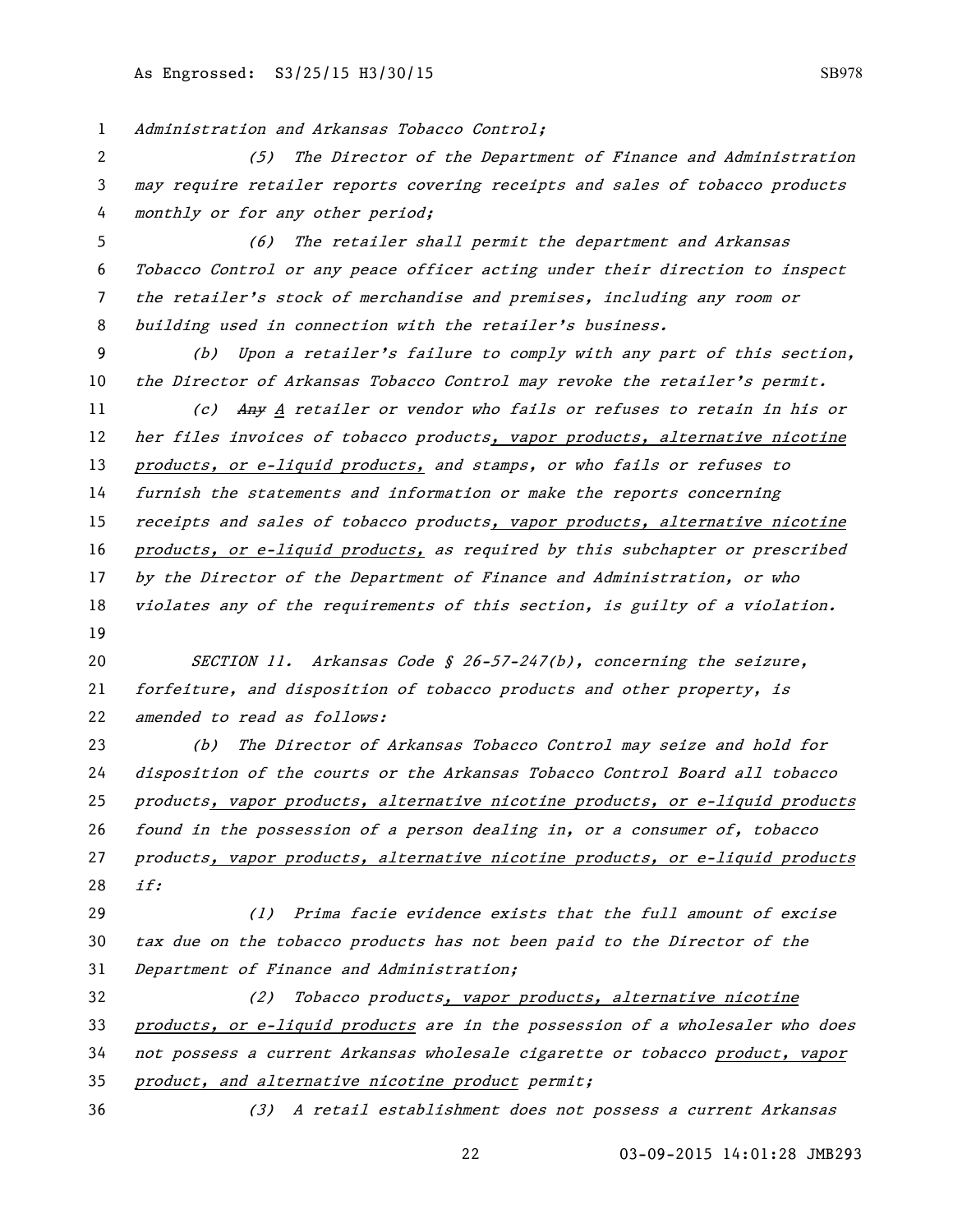| 1  | retail cigarette, and tobacco, vapor product, and alternative nicotine        |
|----|-------------------------------------------------------------------------------|
| 2  | product permit or retail exclusive vapor product and alternative nicotine     |
| 3  | product store permit; or                                                      |
| 4  | (4)<br>The tobacco products, vapor products, alternative nicotine             |
| 5  | products, or e-liquid products have been offered for sale to the public at    |
| 6  | another location without a current Arkansas retail cigarette, and tobacco,    |
| 7  | vapor product, and alternative nicotine product permit or retail exclusive    |
| 8  | vapor product and alternative nicotine product store permit.                  |
| 9  |                                                                               |
| 10 | SECTION 12. Arkansas Code § 26-57-247(e)(1) and (2), concerning the           |
| 11 | seizure, forfeiture, and disposition of tobacco products and other property,  |
| 12 | are amended to read as follows:                                               |
| 13 | The following are subject to forfeiture under this section upon<br>(e)        |
| 14 | order by a circuit court:                                                     |
| 15 | Tobacco products, vapor products, alternative nicotine<br>(1)                 |
| 16 | products, or e-liquid products distributed, dispensed, or acquired in         |
| 17 | violation of this subchapter;                                                 |
| 18 | Raw materials, products, or equipment used or intended for<br>(2)             |
| 19 | use in manufacturing, compounding, processing, delivering, importing, or      |
| 20 | exporting a tobacco product, vapor product, alternative nicotine product, or  |
| 21 | e-liquid product in violation of this subchapter;                             |
| 22 |                                                                               |
| 23 | SECTION 13. Arkansas Code § 26-57-247(e)(6) and $(7)$ , concerning the        |
| 24 | seizure, forfeiture, and disposition of tobacco products and other property,  |
| 25 | are amended to read as follows:                                               |
| 26 | Except as provided in subdivision $(e)(6)(B)$ of this<br>(6)(A)               |
| 27 | section, a thing of value, including:                                         |
| 28 | Firearms furnished or intended to be furnished<br>(i)                         |
| 29 | in exchange for a purchased from the proceeds of the sale of untaxed tobacco  |
| 30 | product products, vapor products, alternative nicotine products, or e-liquid  |
| 31 | products in violation of this subchapter or used in furtherance of a criminal |
| 32 | offense as described in § 26-57-245;                                          |
| 33 | (ii) Proceeds or profits traceable to an exchange                             |
| 34 | described in subdivision $(e)(6)(A)(i)$ of this section; and                  |
| 35 | (iii) Money, negotiable instruments, or security                              |
| 36 | used or intended to be used to facilitate a violation of this subchapter.     |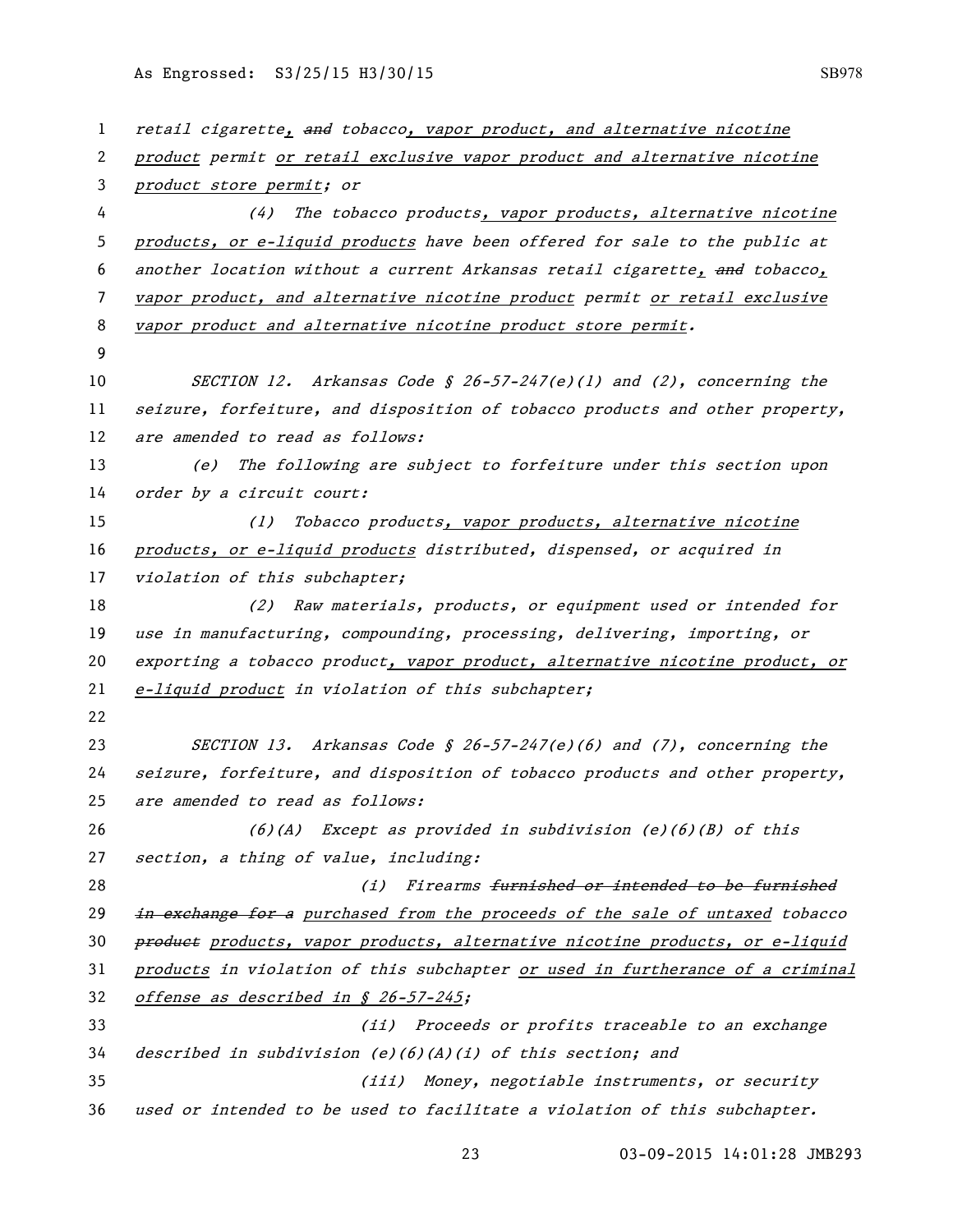(B) Property shall not be forfeited under subdivision (e)(6)(A) of this section to the extent of the interest of an owner by reason of an act or omission established by him or her by a preponderance of the evidence to have been committed or omitted without his or her knowledge or consent; (7)(A) Money, coins, or currency found in close proximity to a forfeitable tobacco product, vapor product, alternative nicotine product, or e-liquid product or a forfeitable record of an importation of a tobacco product, vapor product, alternative nicotine product, or e-liquid product is presumed to be forfeitable under this section. (B) The burden of proof is upon a claimant of the money, 12 coins, or currency to rebut the presumption in subdivision (e)(7)(A) of this 13 section by a preponderance of the evidence; and SECTION 14. Arkansas Code § 26-57-247(f) and (g), concerning the seizure, forfeiture, and disposition of tobacco products and other property, 17 are amended to read as follows: 18 (f) A tobacco product, vapor product, alternative nicotine product, or e-liquid product that is possessed, transferred, sold, or offered for sale in violation of this subchapter may be seized and immediately forfeited to the state.  $(g)(1)$  Property subject to forfeiture under this subchapter may be seized by a law enforcement agent upon process issued by a circuit court having jurisdiction over the property on petition filed by the prosecuting attorney of the judicial circuit. 26 (2) Seizure without process may be made if: (A) The seizure is incident to an arrest or a search under 28 a search warrant or an inspection under an administrative inspection warrant 29 the regulatory authority of Arkansas Tobacco Control; (B) The property subject to seizure has been the subject of a prior judgment in favor of the state in a criminal injunction or forfeiture proceeding based upon this subchapter; (C) The seizing law enforcement agency has probable cause to believe that the property is directly or indirectly dangerous to health or safety; or (D) The seizing law enforcement agency has probable cause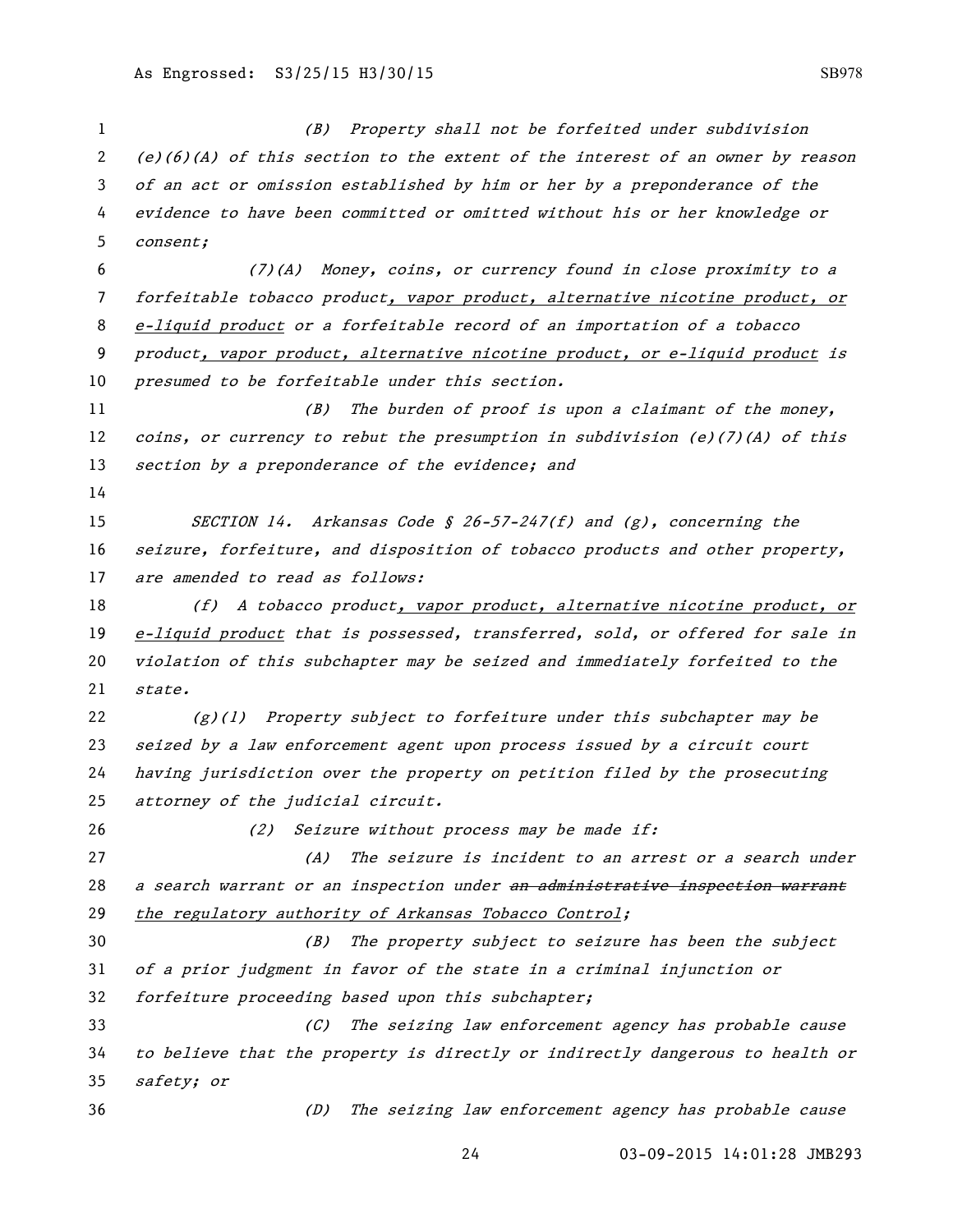to believe that the property was used or is intended to be used in violation 2 of this subchapter. SECTION 15. Arkansas Code § 26-57-247(l)(1)(A)(iv), concerning an order by a circuit court to seize property, is amended to read as follows: (iv)(a) An aircraft is forfeited to the office of the Director of Arkansas Tobacco Control and may be used only for tobacco, 8 vapor product, alternative nicotine product, or e-liquid product smuggling interdiction efforts within the discretion of the Director of Arkansas 10 Tobacco Control. 11 (b) However, if the Director of Arkansas 12 Tobacco Control determines that the aircraft should be sold, the sale shall 13 be conducted under  $$ 5-5-101(e)$  and  $(f)$ , and the proceeds shall be deposited 14 <del>into the State Treasury as special revenues to be credited to the Special</del> 15 State Assets Forfeiture Fund the proceeds of the sale shall be distributed as 16 set forth in subdivision  $(1)(1)(A)(i)(b)$  of this section; 18 SECTION 16. Arkansas Code § 26-57-247(1)(1)(A)(vi), concerning an 19 order by a circuit court to seize property, is amended to read as follows: (vi) A tobacco product, vapor product, alternative nicotine product, or e-liquid product shall be destroyed pursuant to a court order; SECTION 17. Arkansas Code § 26-57-249 is amended to read as follows: 26-57-249. Destruction of tobacco products upon conviction — Procedure. (a) Upon conviction of any person charged with a violation of any tobacco, vapor product, alternative nicotine product, or e-liquid product law 29 or rule which resulted in the seizure of tobacco products, vapor products, 30 alternative nicotine products, or e-liquid products, the court shall issue an order to destroy the tobacco products, vapor products, alternative nicotine products, or e-liquid products confiscated by the Director of Arkansas Tobacco Control or by any state, county, or municipal officer in this state. (b) Upon a finding of guilty of any person charged with a violation of a state tobacco, vapor product, alternative nicotine product, or e-liquid product law or rule in a proceeding before the Arkansas Tobacco Control Board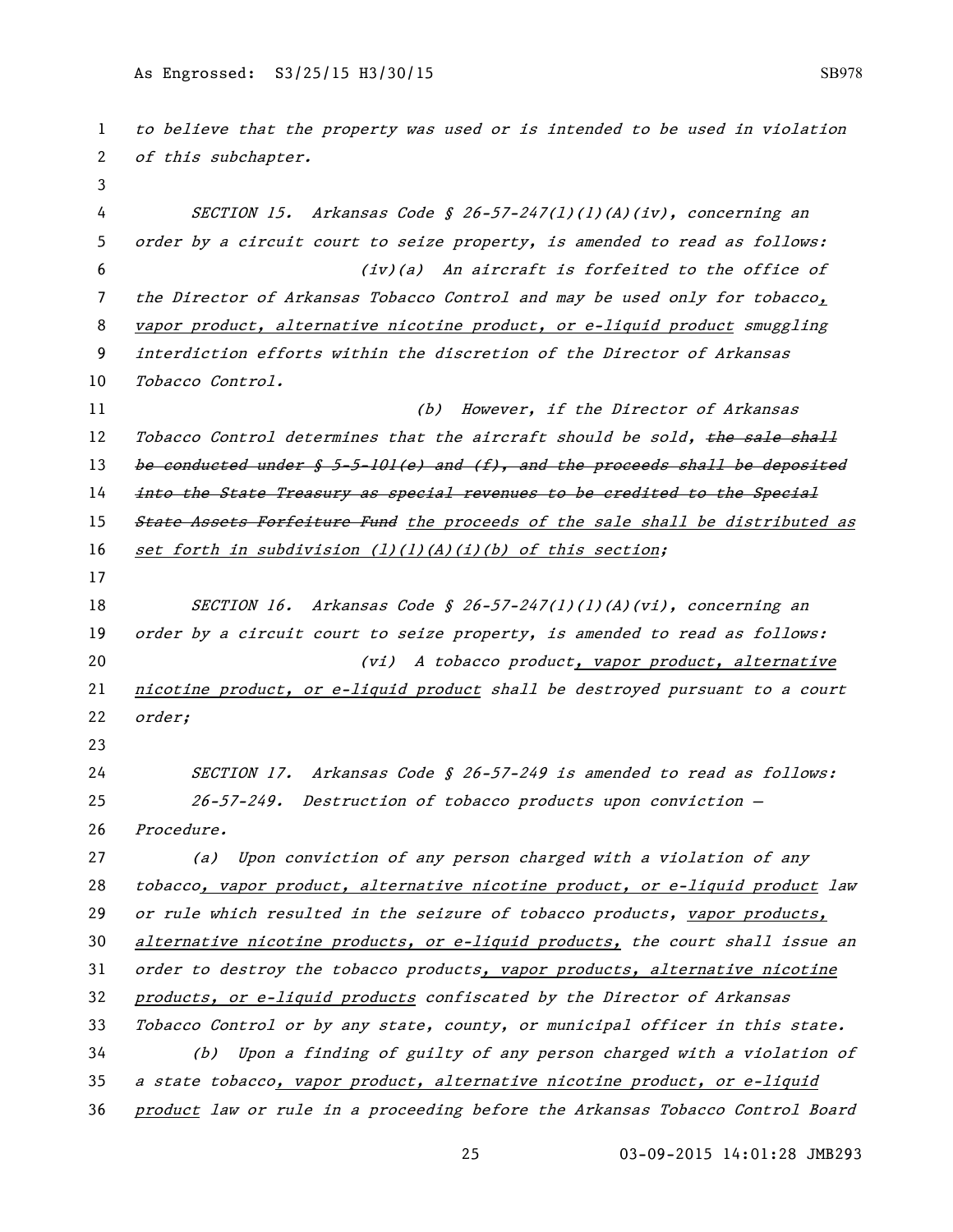1 that resulted in the seizure of tobacco products, vapor products, alternative 2 nicotine products, or e-liquid products, the board shall issue an order to 3 destroy the tobacco products, vapor products, alternative nicotine products, 4 or e-liquid products, confiscated by the director or by any state, county, or 5 municipal officer in this state. 6 (c) Every court of record in this state shall notify the director of 7 the disposition made of each case in the court as to whether the defendant 8 was convicted or acquitted. 9 (d) Upon application of the director, the board or the court issuing a 10 destruction order may instead release the tobacco products, vapor products, 11 alternative nicotine products, or e-liquid products to the use and benefit of 12 Arkansas Tobacco Control for suitable law enforcement or training purposes. 13 14 SECTION 18. Arkansas Code § 26-57-254 is amended to read as follows: 15 26-57-254. Health inspections Safety inspections on permitted products 16 — Restrictions on use of e-liquid products and alternative nicotine products. 17 (a) In order to assure that the citizens of this state receive only 18 tobacco products, vapor products, alternative nicotine products, or e-liquid 19 products which that are fresh and not contaminated, and to ensure the safety 20 of Arkansas youth, the Director of the Department of Health Arkansas Tobacco 21 Control is authorized under this subchapter to: 22 (1) make reasonable inspection of Inspect or cause to be 23 inspected any tobacco products product, vapor product, alternative nicotine 24 product, or e-liquid container in places of storage or distribution 25 authorized under this subchapter; and 26 (2) may require Require any such tobacco products, vapor 27 products, alternative nicotine products, or e-liquid containers found to be 28 contaminated, damaged, or not fresh be removed from stock and be either 29 returned to the proper wholesaler or manufacturer for disposal according to 30 law or delivered to the Director of Arkansas Tobacco Control for destruction 31 or disposal.  $(b)(1)$  It is a violation for any person to use a tobacco product, 33 vapor product, alternative nicotine product, or e-liquid product in or on the 34 grounds of any school, child care facility, or healthcare facility. 35 (2) As used in this subdivision: 36 (A) "Child care facility" means the same as provided in §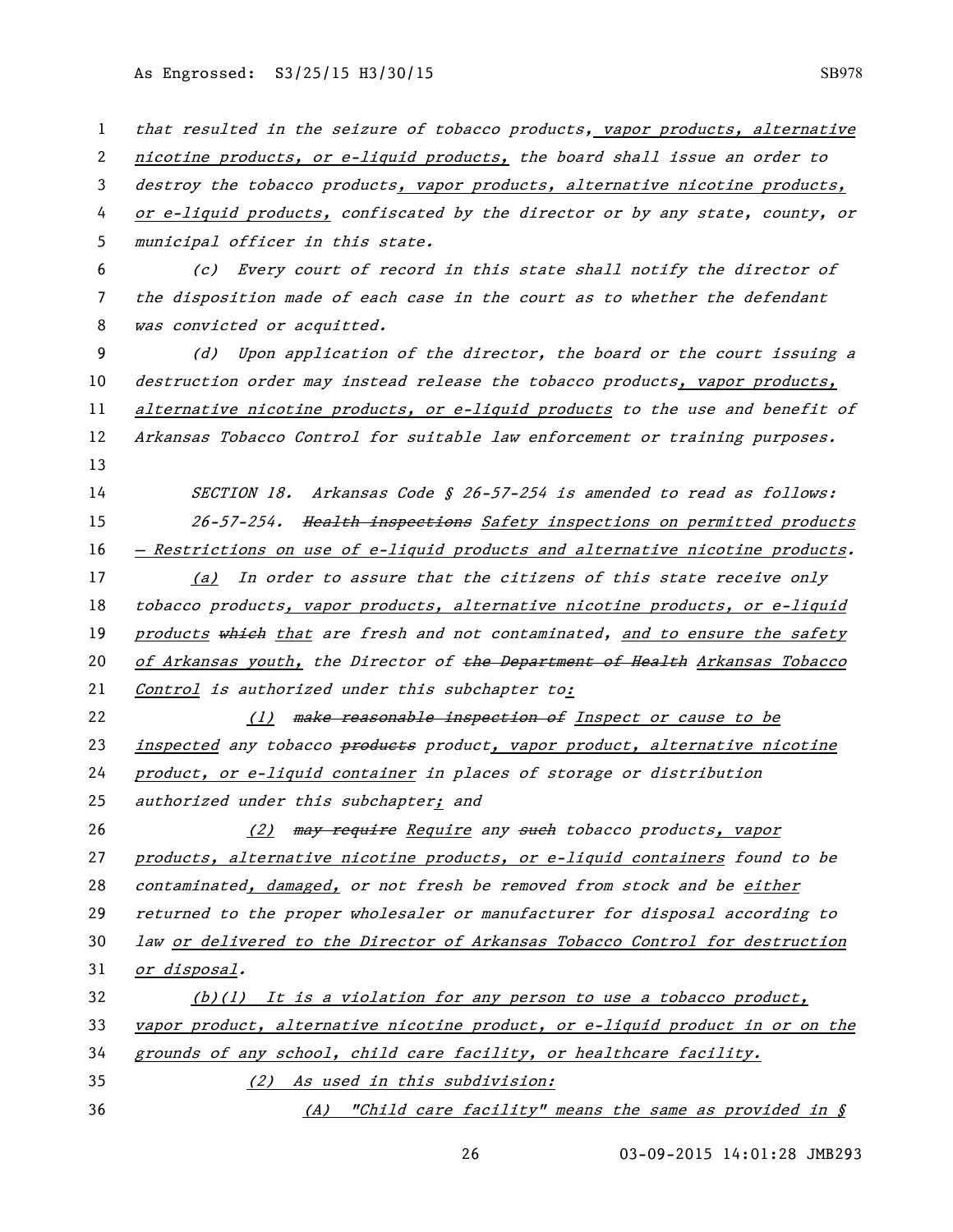| 1  | $20 - 78 - 202(2)$ ;                                                            |
|----|---------------------------------------------------------------------------------|
| 2  | "Healthcare facility" means the same as provided in §<br>(B)                    |
| 3  | $20 - 27 - 1803(6)$ ; and                                                       |
| 4  | (C)<br>"School" means:                                                          |
| 5  | (i) Any buildings, parking lots, playing fields,                                |
| 6  | playgrounds, school buses, or other school vehicles; or                         |
| 7  | (ii) Any off-campus school-sponsored or -sanctioned                             |
| 8  | events with respect to any public, charter, or private school where children    |
| 9  | attend classes in kindergarten programs or grades one through twelve (1 -       |
| 10 | $12$ ).                                                                         |
| 11 | (c) On and after the effective date of this section, all alternative            |
| 12 | nicotine products and e-liquid containers containing nicotine sold at retail    |
| 13 | in this state shall satisfy the child-resistant packaging effectiveness         |
| 14 | standards described in $\S$ 26-57-203 when tested in accordance with the method |
| 15 | described by 16 C.F.R. § 1700.20, as it is existed on January 1, 2015.          |
| 16 | (d) As used in this section, "e-liquid container" means a bottle or             |
| 17 | other container of e-liquid that is sold or provided for mixing at retail and   |
| 18 | is marketed or intended for use in a vapor product, but does not include e-     |
| 19 | liquid contained in a cartridge that is sold, marketed, or intended for use     |
| 20 | in a vapor product if the cartridge is prefilled and sealed by the              |
| 21 | manufacturer and is not intended to be opened by the consumer.                  |
| 22 |                                                                                 |
| 23 | SECTION 19. Arkansas Code § 26-57-255(a)(1) and (2), concerning the             |
| 24 | creation of the Arkansas Tobacco Control Board, is amended to read as           |
| 25 | follows:                                                                        |
| 26 | Two (2) members of the board shall be tobacco products<br>(1)                   |
| 27 | wholesalers of tobacco products, vapor products, alternative nicotine           |
| 28 | products, or e-liquid products;                                                 |
| 29 | Two (2) members of the board shall be tobacco products<br>(2)                   |
| 30 | retailers of tobacco products, vapor products, alternative nicotine products,   |
| 31 | or e-liquid products; and                                                       |
| 32 |                                                                                 |
| 33 | SECTION 20. Arkansas Code § 26-57-256(a)(4) and $(5)$ , concerning the          |
| 34 | duties of the Arkansas Tobacco Control Board, are amended to read as follows:   |
| 35 | $(4)$ (A) Cooperate with the Revenue Division of the Department of              |
| 36 | Finance and Administration in the enforcement of the tax laws affecting the     |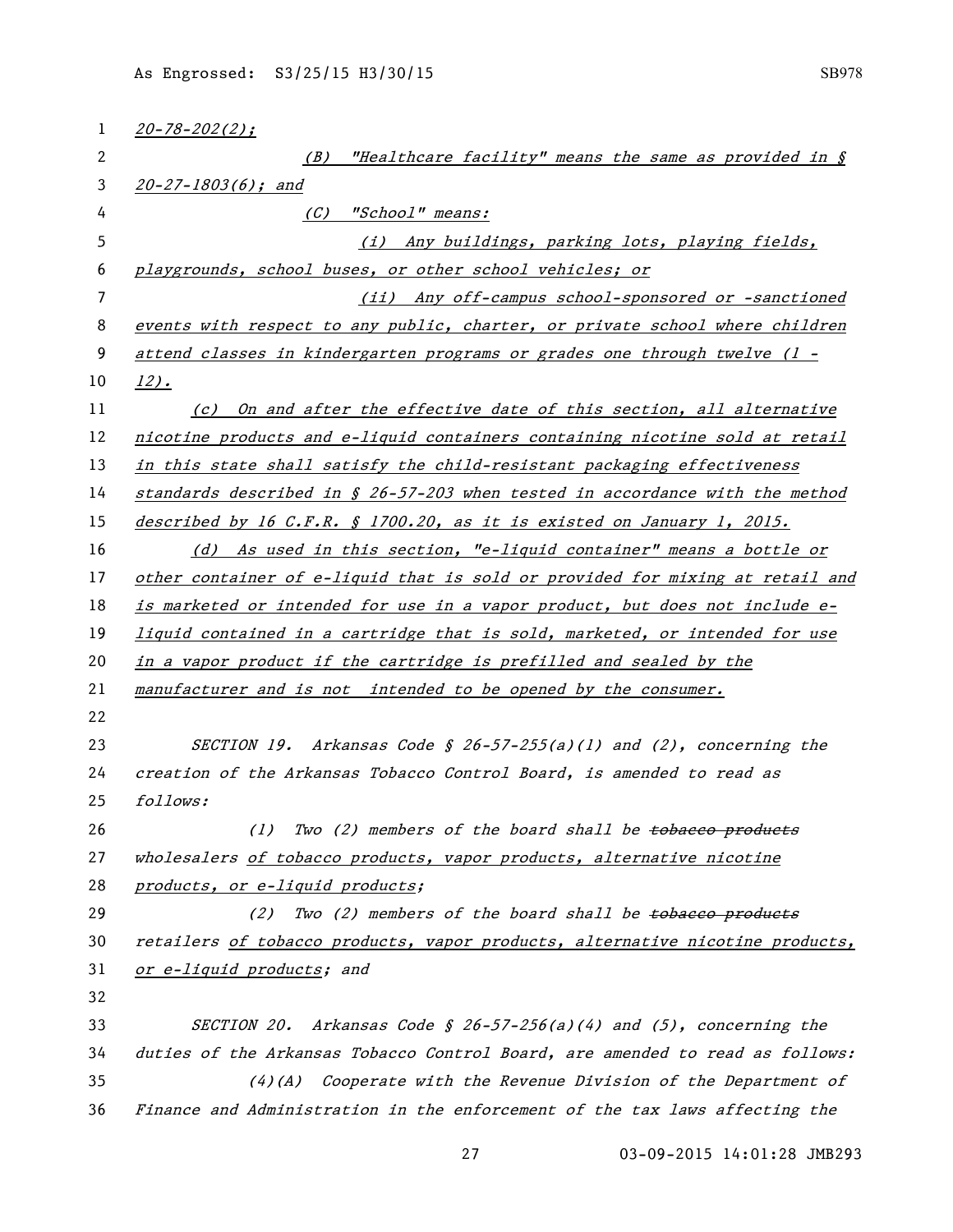sale of tobacco products in this state and in the enforcement of all other state and local tax laws. (B) To facilitate efforts to cooperate with the division concerning the enforcement of all other state and local tax laws, the board shall immediately require that the following additional information be provided by all applicants for permit issuance or renewal: (i) Federal tax identification numbers issued by the Internal Revenue Service; (ii) Social Security numbers; and 10 (iii) State sales tax account numbers assigned by 11 the Department of Finance and Administration, if applicable.  $(C)(i)$  Each year the board shall provide a list of all 13 applicants for the issuance or renewal of all tobacco, vapor product, 14 alternative nicotine product, or e-liquid product permits and licenses to the Director of the Department of Finance and Administration. (ii) This list shall contain the identifying information required by subdivision (a)(4)(B) of this section as well as the 18 name of the permittee and the permittee's current business address; (5)(A) Conduct public hearings when appropriate regarding any permit and license authorized by this subchapter or in violation of this 21 subchapter, the Unfair Cigarette Sales Act,  $\S$  4-75-701 et seq.,  $\S$  5-27-227, 22 or any other federal, state, or local statute, ordinance, rule, or regulation 23 concerning the sale of tobacco products, vapor products, alternative nicotine products, or e-liquid products, to minors or the rules promulgated by the board.  $(B)(i)$  After a notice and hearing held in accordance with the Arkansas Administrative Procedure Act, § 25-15-201 et seq., if the board 28 finds a violation of this subchapter, the Unfair Cigarette Sales Act,  $\oint$  4-75-29 701 et seq., or the rules promulgated by the board, the board may suspend, revoke, or not renew any or all permits and licenses issued by the board to any person or entity. (ii) In addition, the board may levy a civil penalty in an amount not to exceed five thousand dollars (\$5,000) for each violation against any person or entity found to be in violation. (iii) Each day of the violation shall be deemed a separate violation.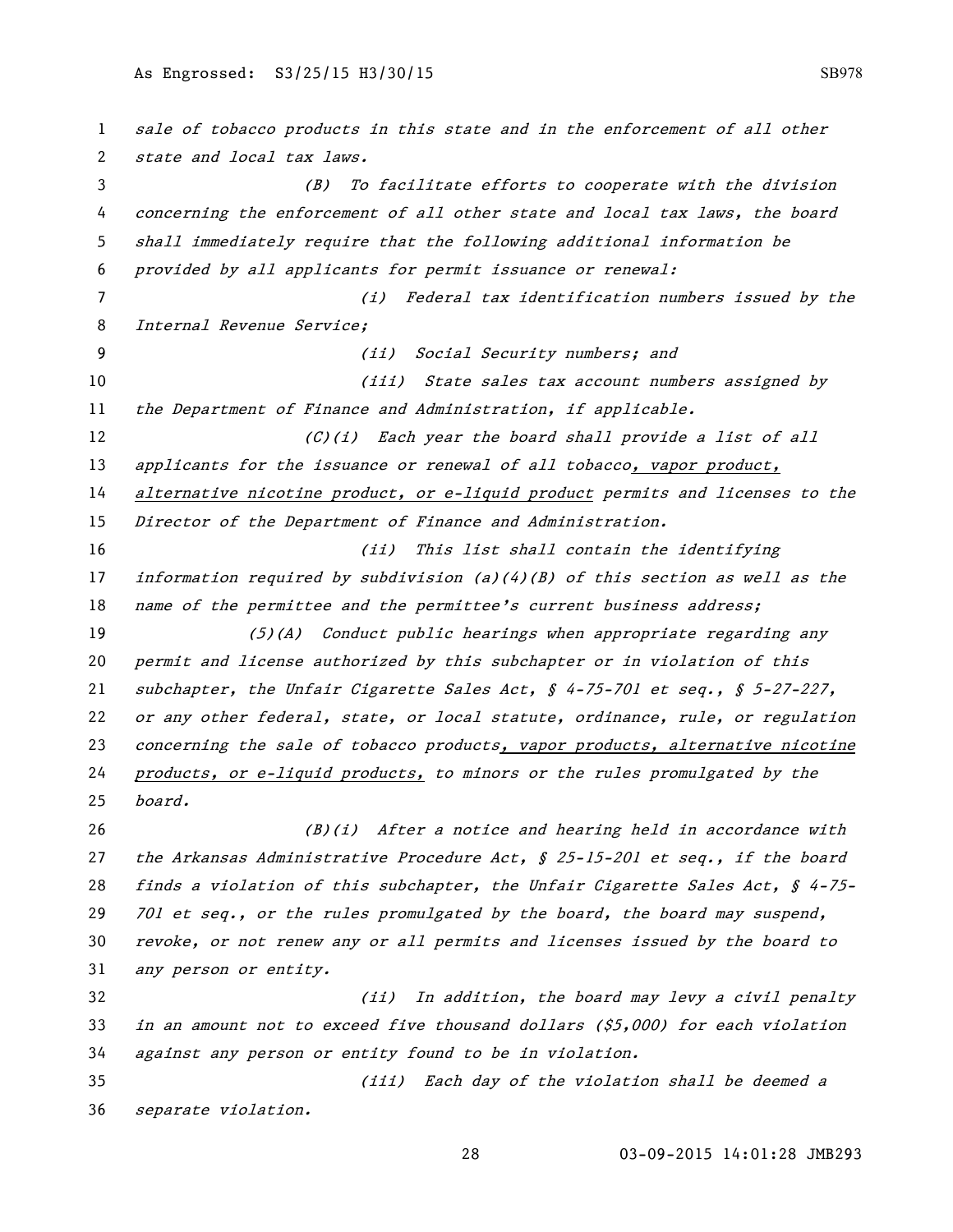(C) In that regard, the board may examine or cause to be examined under oath any witness and the books and records of any licensee, person, or entity; and SECTION 21. Arkansas Code § 26-57-256(f) — (h), concerning the duties of the Arkansas Tobacco Control Board, are amended to read as follows: 7 (f) The board shall may consider the following factors when reviewing a possible violation: (1) The business has adopted and enforced a written policy 10 against selling cigarettes, or tobacco products, vapor products, alternative 11 nicotine products, or e-liquid products to persons less than eighteen (18) 12 years of age; (2) The business has informed its employees of the applicable 14 laws regarding the sale of cigarettes, and tobacco products, vapor products, 15 alternative nicotine products, or e-liquid products to persons less than 16 eighteen (18) years of age; (3) The business required employees to verify the age of 18 cigarette, or tobacco product, vapor product, alternative nicotine product, 19 e-liquid product, or e-liquid customers by way of photographic identification; (4) The business has established and imposed disciplinary sanctions for noncompliance; and 23 (5) The appearance of the purchaser of the tobacco in any form, 24 vapor products, alternative nicotine product, or cigarette papers was such that an ordinary prudent person would believe him or her to be of legal age to make the purchase.  $(g)(1)$  A penalty under subsection (d) of this section for a violation 28 of  $\zeta$  5-27-227 shall not be imposed upon a retailer or agent or employee of a retailer who can establish an affirmative defense that before the date of the violation the retailer or agent or employee of the retailer furnishing the tobacco in any form, vapor products, alternative nicotine products, or e- liquid products or cigarette papers reasonably relied upon proof of age that identified the person receiving the tobacco in any form, vapor products, alternative nicotine products, e-liquid products, or cigarette papers as being eighteen (18) years of age or older. (2) As used in this section, "proof of age" means any document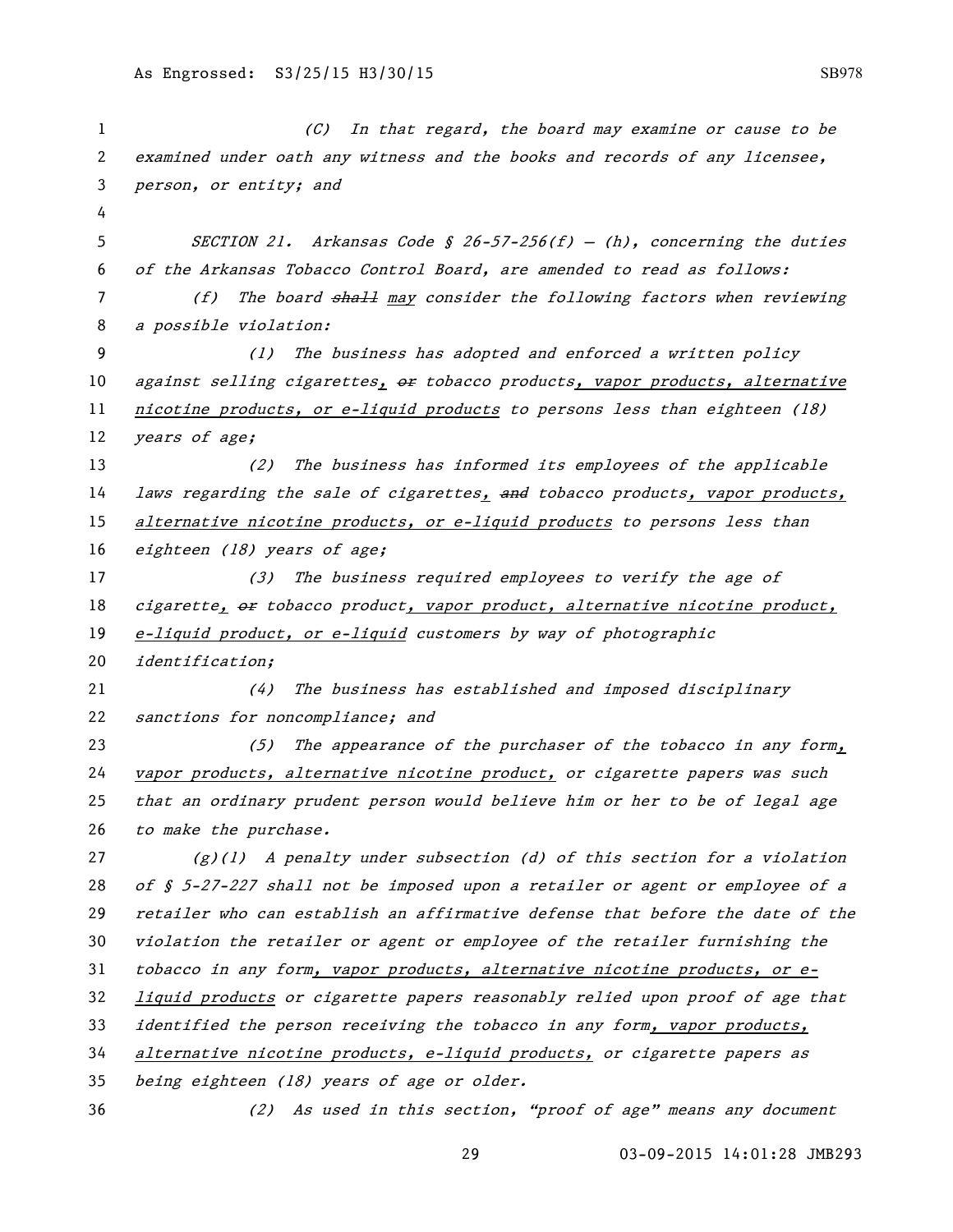issued by a governmental agency containing a description of the person or the person's photograph, or both, and giving the person's date of birth and includes without limitation a passport, military identification card, or driver's license. 5 (h) Any cigarettes, or tobacco products, vapor products, alternative nicotine products, or e-liquid products found in the possession of a person less than eighteen (18) years of age may be confiscated. SECTION 22. Arkansas Code § 26-57-257(l) is amended to read as follows: (l) The Director of Arkansas Tobacco Control may inspect or cause to 12 be inspected any premises where tobacco products, vapor products, alternative 13 nicotine products, or e-liquid products are manufactured, imported, distributed, stored, or sold. SECTION 23. Arkansas Code § 26-57-257(r) is amended to read as follows: (r) The enforcement of state laws relating to the prohibition of the 19 barter or sale of tobacco in any form, vapor products, alternative nicotine products, e-liquid products, or cigarette papers to minors by multiple state agencies shall be coordinated to avoid duplicative inspections of the same 22 retailer by multiple state agencies. SECTION 24. Arkansas Code § 26-57-257, concerning the duties of the Director of the Arkansas Tobacco Control, is amended to add an additional subsection to read as follows:  $(1)$  (s)(1) Child safety being of paramount concern when dealing with alternative nicotine products and e-liquid products, the Director of Arkansas Tobacco Control may adopt safety and hygiene rules for persons that prepare 30 or mix e-liquid products or alternative nicotine products that include without limitation: (A) Child-resistant packaging effectiveness standards in accordance with § 26-57-254; (B) Regulation of the production of custom or "create your own" e-liquids, or alternative nicotine product mixes; and (C) Workplace safety rules for any location where e-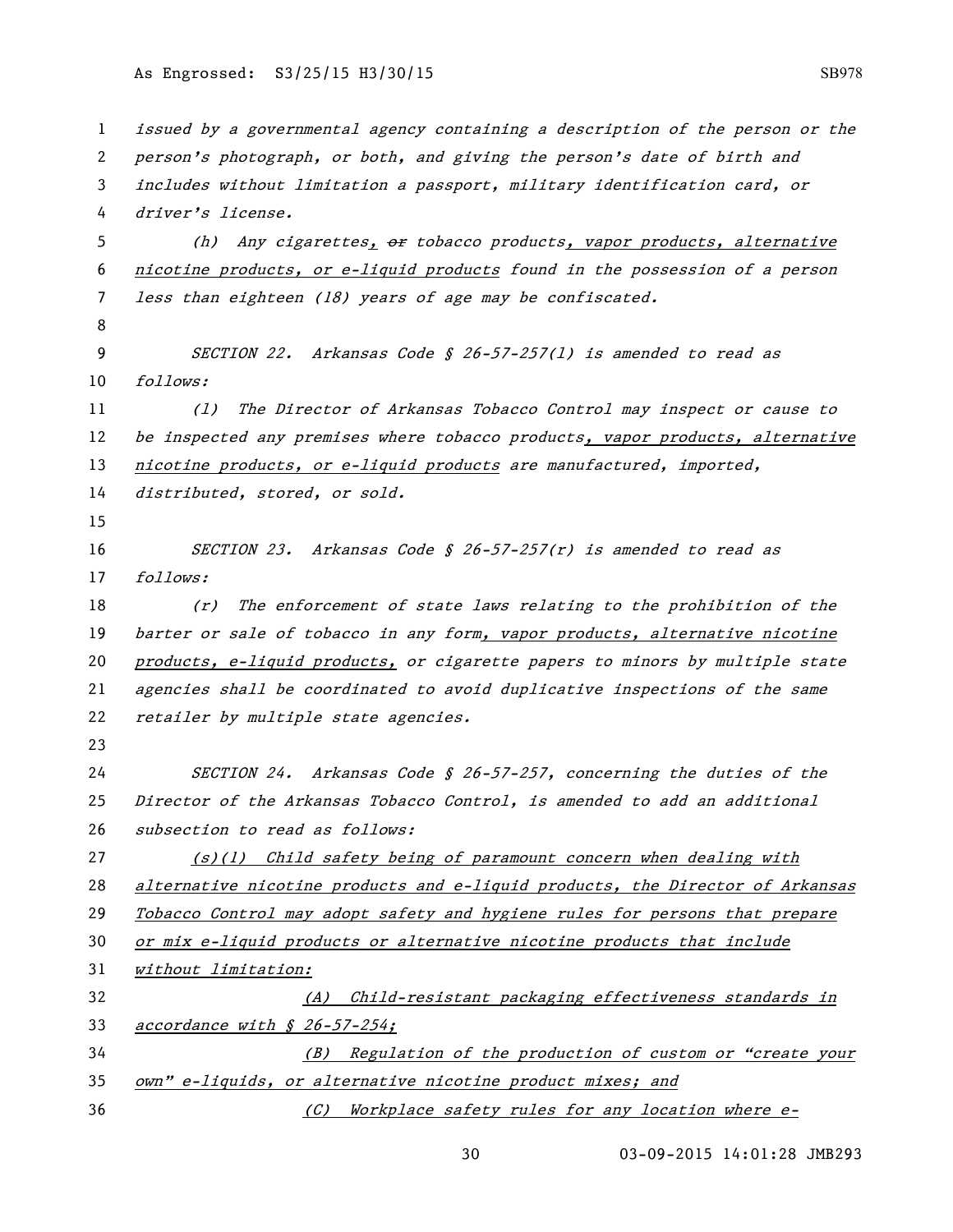| 1  | liquids or alternative nicotine products are mixed or prepared, including     |
|----|-------------------------------------------------------------------------------|
| 2  | without limitation:                                                           |
| 3  | The availability and requirement for use of hand<br>(i)                       |
| 4  | washing sinks in the preparation area for employee use that have hot and cold |
| 5  | water, soap, hand-drying equipment, and a waste collection container;         |
| 6  | (ii) Cleanliness and maintenance of e-liquid                                  |
| 7  | preparation and mixing equipment;                                             |
| 8  | (iii) Employee use of protective gloves or other                              |
| 9  | items when using e-liquid preparation and mixing equipment;                   |
| 10 | (iv) Prohibition of food and drink consumption and                            |
| 11 | vapor, cigarette, or tobacco use in any e-liquid preparation or mixing area;  |
| 12 | <u>and</u>                                                                    |
| 13 | (v) Prohibition of the presence of any animals in                             |
| 14 | any e-liquid preparation or mixing area.                                      |
| 15 | (2) The rules promulgated under subdivision $(s)(1)$ of this                  |
| 16 | section shall not apply to an e-liquid in a cartridge that is sold, marketed, |
| 17 | or intended for use in a vapor product if the cartridge is prefilled and      |
| 18 | sealed by the manufacturer and is not intended to be opened by the consumer.  |
| 19 |                                                                               |
| 20 | SECTION 25. Arkansas Code § 26-57-259 is amended to read as follows:          |
| 21 | 26-57-259. Nonpreemption.                                                     |
| 22 | This act and the rules, regulations, and other actions of the<br>(a)          |
| 23 | Arkansas Tobacco Control Board shall not be construed or interpreted so as to |
| 24 | preempt or in any other manner qualify or limit the enactment and enforcement |
| 25 | of any federal, state, county, municipal, or other local regulation of the    |
| 26 | manufacture, sale, storage, or distribution of tobacco products that is more  |
| 27 | restrictive than this act or the rules and regulations promulgated by the     |
| 28 | board.                                                                        |
| 29 | This act and the rules, regulations, and other actions of the<br>(b)          |
| 30 | board shall not be construed or interpreted so as to preempt or otherwise     |
| 31 | limit any legal or equitable claims or causes of action brought under the     |
| 32 | common law or any federal or state statutes.                                  |
| 33 | Nothing in this act nor any rule or regulation of the board shall<br>(c)      |
| 34 | be construed or interpreted so as to require any state, county, municipal, or |
| 35 | other local authority to exhaust any administrative remedies through the      |
| 36 | board, including without limitation the right to seize and forward to the     |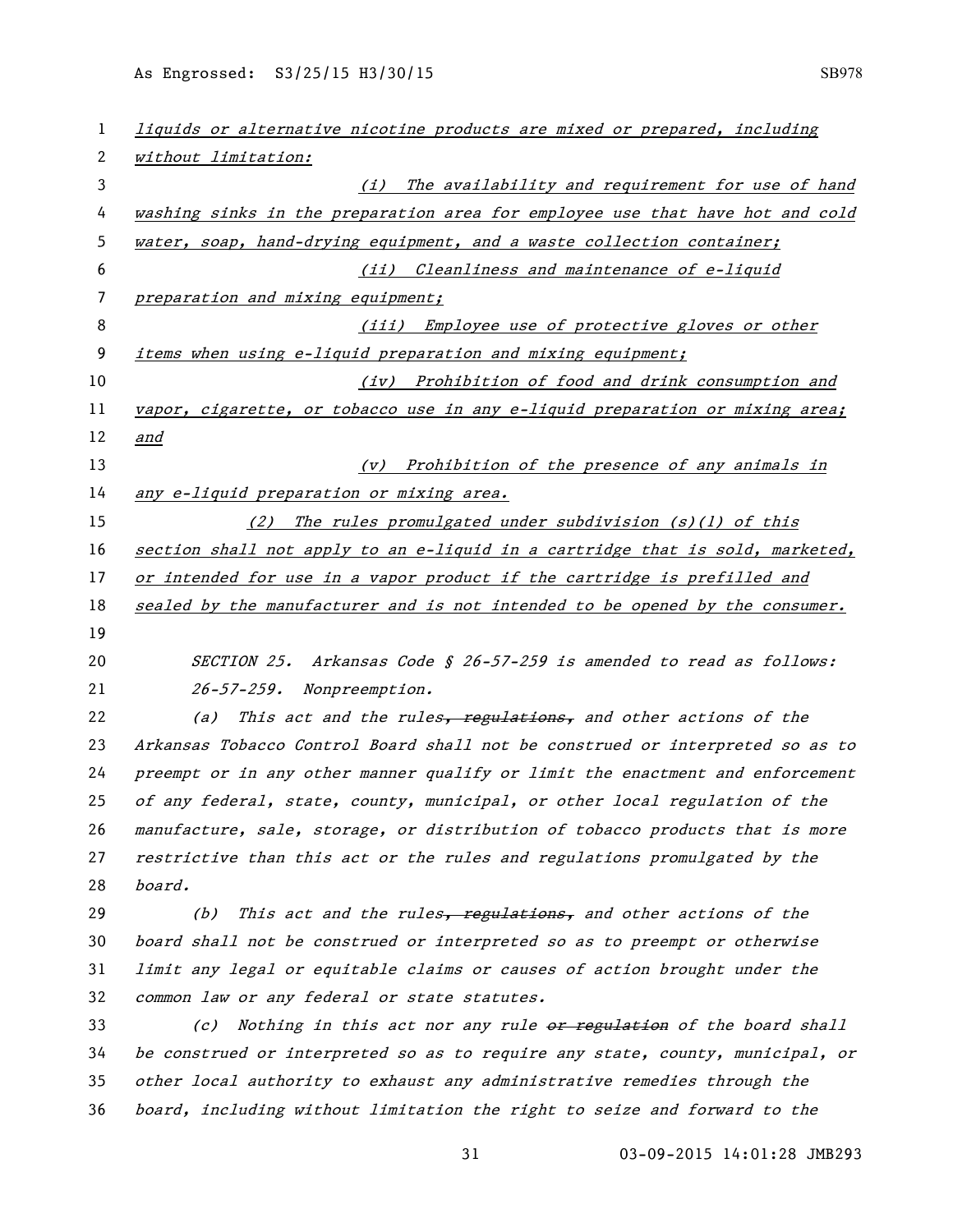| 1  | board the state license of any vendor or retailer found to have illegally     |
|----|-------------------------------------------------------------------------------|
| 2  |                                                                               |
|    | sold tobacco products, vapor products, alternative nicotine products, or e-   |
| 3  | liquid products to a person less than eighteen (18) years of age, provided    |
| 4  | that the vendor or retailer shall be given a hearing before the board at the  |
| 5  | board's next regularly scheduled meeting.                                     |
| 6  |                                                                               |
| 7  | SECTION 26. Arkansas Code § 26-57-265(b), concerning reports by               |
| 8  | wholesalers to Arkansas Tobacco Control, is amended to read as follows:       |
| 9  | The report required under subsection (a) of this section shall<br>(b)         |
| 10 | contain the following information for the preceding calendar month's          |
| 11 | deliveries:                                                                   |
| 12 | The name of each retailer or wholesaler;<br>(1)                               |
| 13 | (2)<br>The address of each retailer or wholesaler to which the                |
| 14 | wholesaler delivered cigarettes, cigars, or other tobacco products, vapor     |
| 15 | products, alternative nicotine products, or e-liquid products;                |
| 16 | The address of each retailer or wholesaler that obtained<br>(3)               |
| 17 | cigarettes, cigars, or other tobacco products, vapor products, alternative    |
| 18 | nicotine products, or e-liquid products from the wholesaler at the            |
| 19 | wholesaler's location;                                                        |
| 20 | The Arkansas permit number of each retailer or wholesaler or<br>(4)           |
| 21 | the equivalent permit number if the retailer or wholesaler resides outside of |
| 22 | the state; and                                                                |
| 23 | The monthly net deliveries made to each retailer or<br>(5)                    |
| 24 | wholesaler, including without limitation:                                     |
| 25 | The quantity, units, and brand styles of the<br>(A)                           |
| 26 | cigarettes in stamped and unstamped packages that were delivered to each      |
| 27 | retailer or wholesaler; and                                                   |
| 28 | (B) The quantity, units, and brand styles of the cigars                       |
| 29 | and other tobacco products delivered to the retailer or wholesaler; and       |
| 30 | The quantity, units, and brand styles of the vapor<br>(C)                     |
| 31 | products, alternative nicotine products, and e-liquid products delivered to   |
| 32 | the retailer or wholesaler.                                                   |
| 33 |                                                                               |
| 34 | SECTION 27. Arkansas Code Title 26, Chapter 57, Subchapter 2, is              |
| 35 | amended to add additional sections to read as follows:                        |
| 36 | $26-57-266$ . Enforcement Agents - Selection - Qualifications -               |
|    |                                                                               |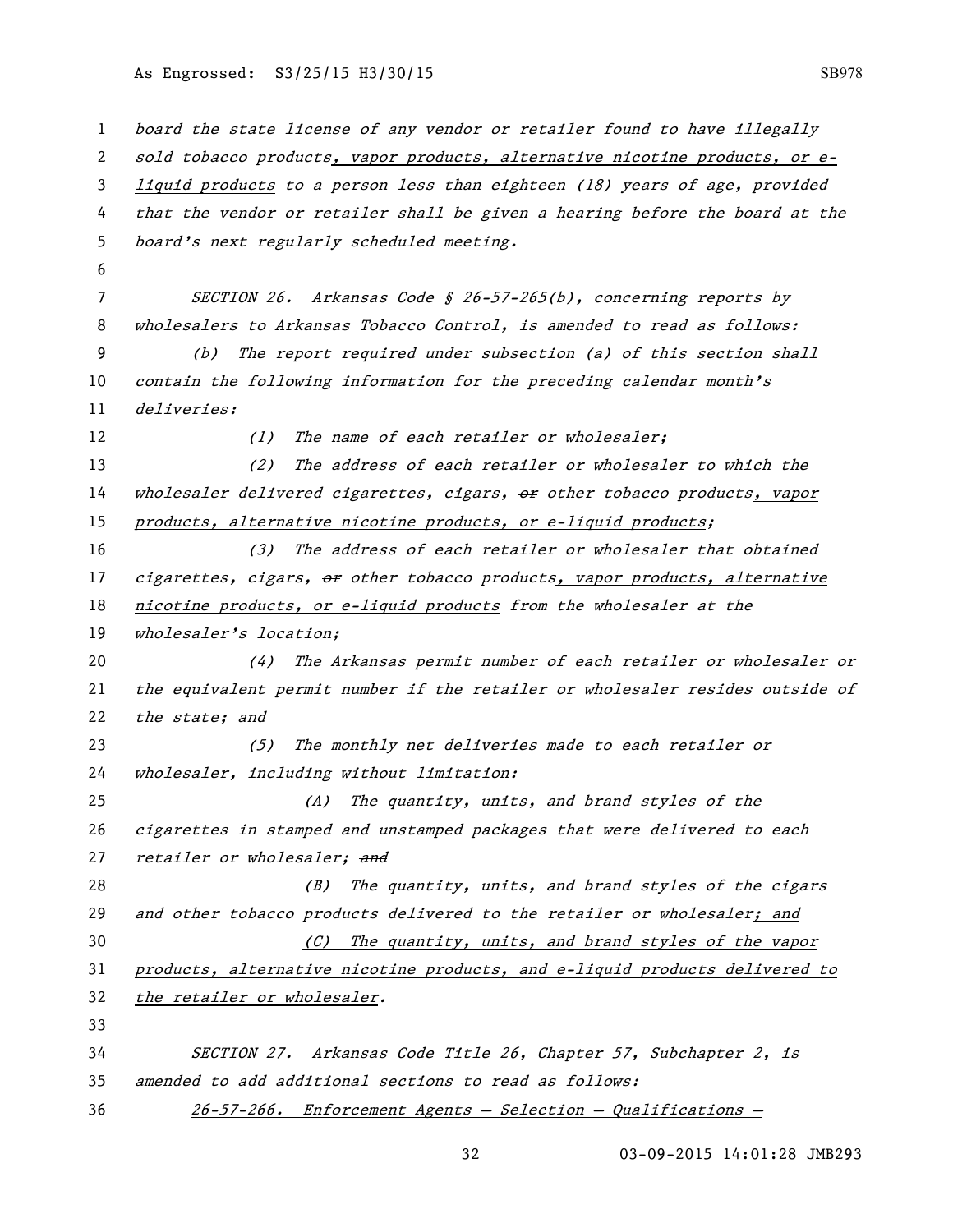| 1                     | Authority.                                                                    |
|-----------------------|-------------------------------------------------------------------------------|
| $\mathbf{2}^{\prime}$ | Arkansas Tobacco Control is designated as a law enforcement<br>(a)            |
| 3                     | agency.                                                                       |
| 4                     | The Director of Arkansas Tobacco Control shall assign personnel as<br>(b)     |
| 5                     | agents of Arkansas Tobacco Control to conduct investigations of violations of |
| 6                     | tobacco laws in this state.                                                   |
| 7                     | (c) Personnel assigned as agents of Arkansas Tobacco Control shall:           |
| 8                     | Be considered fulltime law enforcement officers by the<br>(1)                 |
| 9                     | Arkansas Commission on Law Enforcement Standards and Training under § 12-9-   |
| 10                    | 101 et seq.; and                                                              |
| 11                    | (2) Have statewide law enforcement authority.                                 |
| 12                    |                                                                               |
| 13                    | 26-57-267. Preemption for vapor products, alternative nicotine                |
| 14                    | products, and e-liquid products.                                              |
| 15                    | This subchapter and the rules and other actions of the Arkansas Tobacco       |
| 16                    | Control Board shall preempt the enactment and enforcement of any county,      |
| 17                    | municipal, or other local regulation of the manufacture, sale, storage, or    |
| 18                    | distribution of vapor products or alternative nicotine products that is more  |
| 19                    | restrictive than this act or the rules promulgated by the board.              |
| 20                    |                                                                               |
| 21                    | SECTION 28. Arkansas Code § 19-6-301, concerning the enumeration of           |
| 22                    | special revenues, is amended to add an additional subdivision to read as      |
| 23                    | follows:                                                                      |
| 24                    | (253) All permit and license fees received by Arkansas Tobacco Control        |
| 25                    | under the Arkansas Tobacco Products Tax Act of 1977, § 26-57-201 et seq.      |
| 26                    |                                                                               |
| 27                    | SECTION 29. Arkansas Code Title 19, Chapter 6, Subchapter 8, is               |
| 28                    | amended to add an additional section to read as follows:                      |
| 29                    | 19-6-829. Arkansas Tobacco Control Revenue Fund.                              |
| 30                    | (a) There is created on the books of the Treasurer of State, the              |
| 31                    | Auditor of the State, the Chief Fiscal Officer of the State a special revenue |
| 32                    | fund to be known as the "Arkansas Tobacco Control Revenue Fund".              |
| 33                    | (b)(1) All permit and license fees received by Arkansas Tobacco               |
| 34                    | Control under the Arkansas Tobacco Products Tax Act of 1977, § 26-57-201 et   |
| 35                    | seq., shall be deposited into the State Treasury as special revenues to the   |
| 36                    | credit of the fund.                                                           |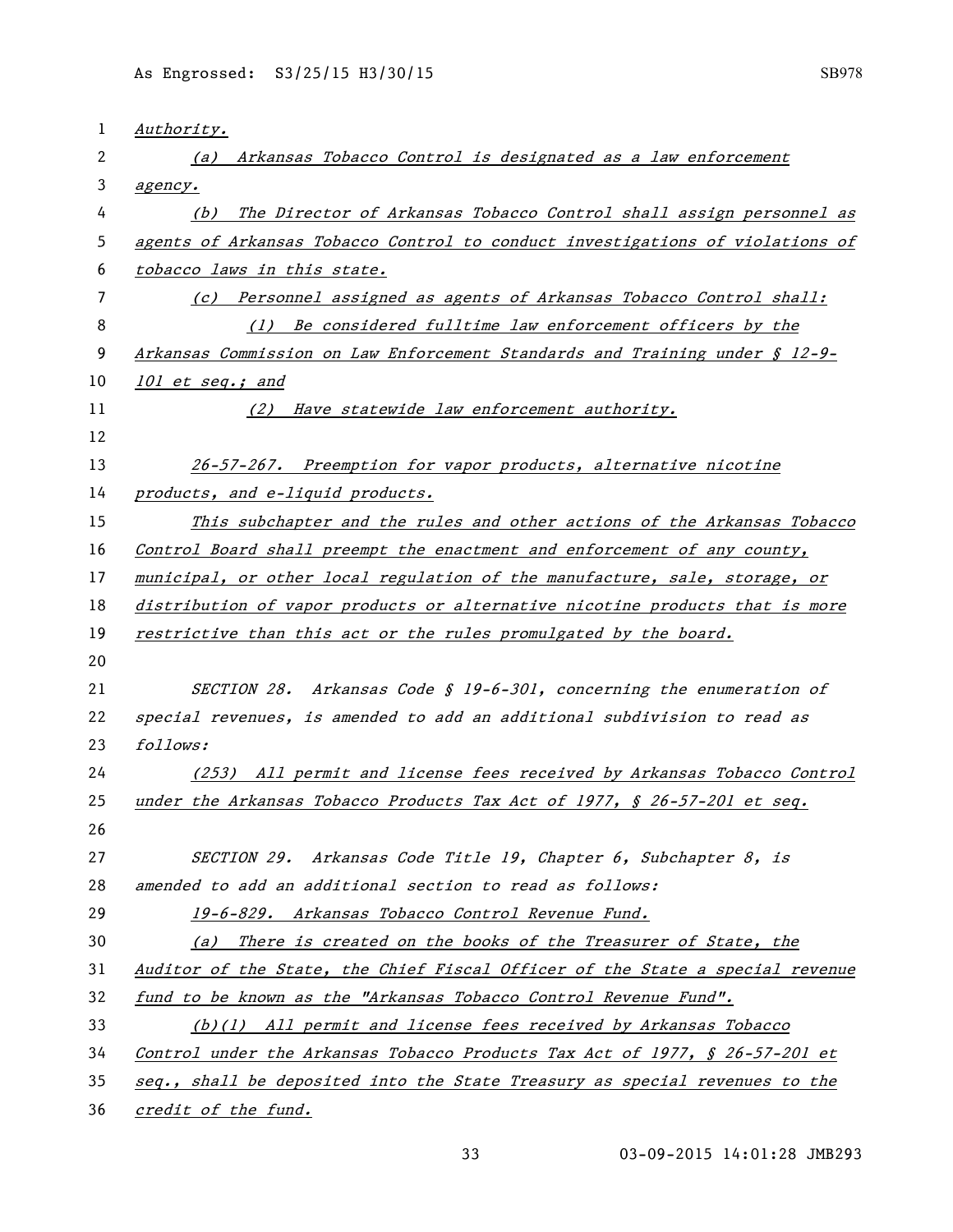| 1  | (2) The fund shall also consist of any other revenues authorized                    |
|----|-------------------------------------------------------------------------------------|
| 2  | by law.                                                                             |
| 3  | (c)(1) The fund shall be used for expenses incurred by Arkansas                     |
| 4  | Tobacco Control in the organization, maintenance, operation, and merchant           |
| 5  | education and training with regard to enforcement of $\zeta$ 5-27-227, the Arkansas |
| 6  | Tobacco Products Tax Act of 1977, § 26-57-201 et seq., and the Unfair               |
| 7  | Cigarette Sales Act, § 4-75-701 et seq.                                             |
| 8  | (2) Expenditures of moneys in the fund are subject to the                           |
| 9  | General Accounting and Budgetary Procedures Law, § 19-4-101 et seq., the            |
| 10 | Arkansas Procurement Law, § 19-11-201 et seq., and other applicable fiscal          |
| 11 | laws.                                                                               |
| 12 | The receipts and disbursements of Arkansas Tobacco Control<br>(3)                   |
| 13 | shall be audited annually by the Division of Legislative Audit.                     |
| 14 |                                                                                     |
| 15 | SECTION 30. Arkansas Code § 5-27-227 is amended to read as follows:                 |
| 16 | 5-27-227. Providing minors with tobacco products, vapor products,                   |
| 17 | alternative nicotine products, e-liquid products, and cigarette papers -            |
| 18 | Purchase, use, or possession prohibited - Self-service displays prohibited -        |
| 19 | Placement of tobacco vending machines.                                              |
| 20 | $(a)(1)$ It is unlawful for any person to give, barter, or sell to a                |
| 21 | minor:                                                                              |
| 22 | Tobacco in any form; or<br>(A)                                                      |
| 23 | (B)<br>A cigarette Cigarette paper; or                                              |
| 24 | A vapor product, alternative nicotine product, e-<br>(C)                            |
| 25 | liquid product, or any component of a vapor product, alternative nicotine           |
| 26 | product, or e-liquid product.                                                       |
| 27 | A Except as provided in subdivision (a)(3) of this section,<br>(2)                  |
| 28 | a person who pleads guilty or nolo contendere to or is found guilty of              |
| 29 | violating subdivision (a)(1) of this section is guilty of a violation and is        |
| 30 | subject to a fine not to exceed one hundred dollars (\$100) per violation           |
| 31 | Class A misdemeanor.                                                                |
| 32 | (3) An employee or owner of an Arkansas Retail Cigarette, and                       |
| 33 | Tobacco permit holder a retail location permitted under § 26-57-215 who             |
| 34 | violates subdivision (a)(1) of this section while inside the retail location        |
| 35 | upon conviction is subject to a fine not to exceed one hundred dollars (\$100)      |
| 36 | per violation.                                                                      |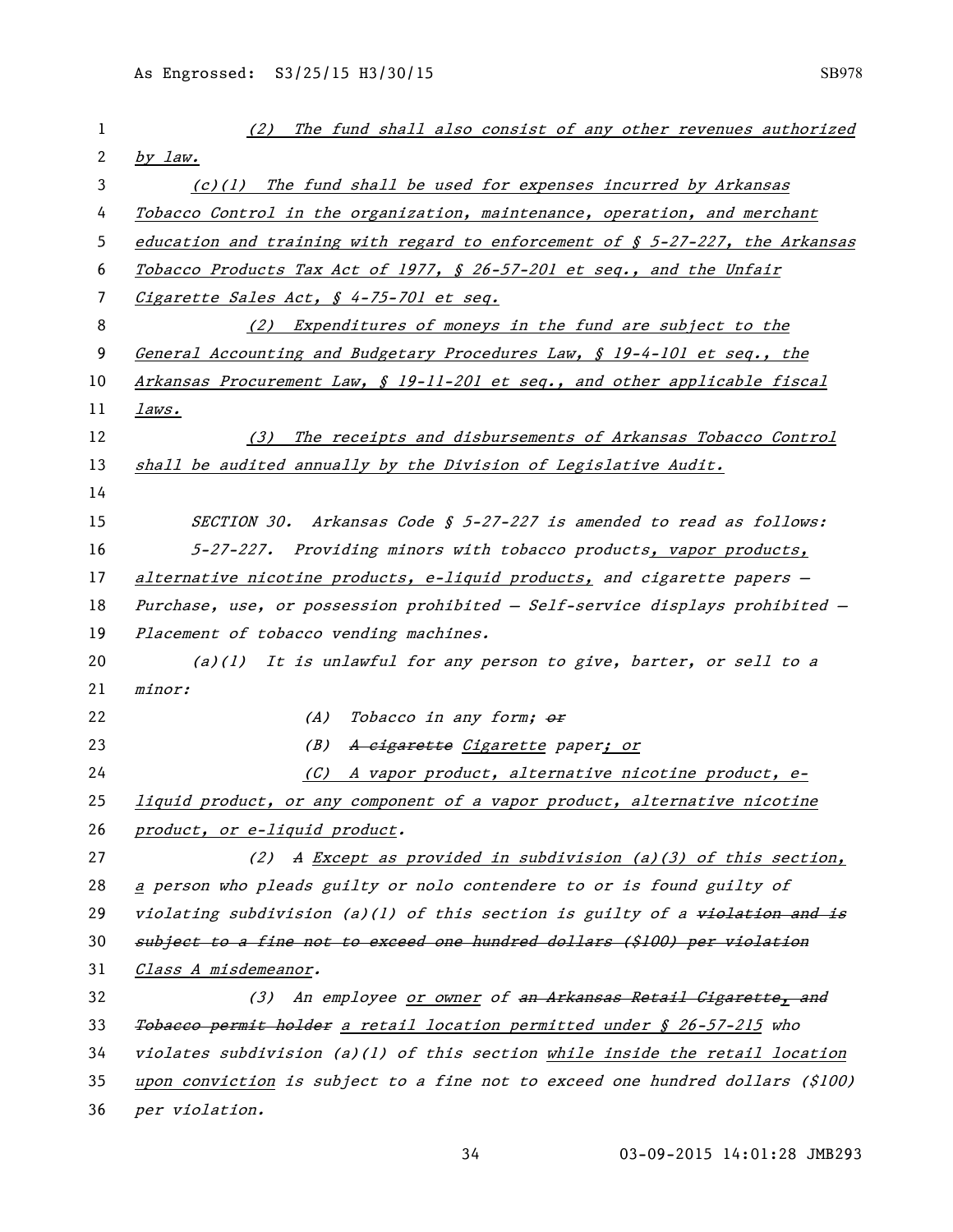| 1  | $(b)(1)$ It is unlawful for a minor to:                                      |
|----|------------------------------------------------------------------------------|
| 2  | (A) Use or possess or to purchase, or attempt to purchase:                   |
| 3  | Tobacco in any form; or<br>(i)                                               |
| 4  | (ii)<br>Cigarette papers; or                                                 |
| 5  | (iii) A vapor product, alternative nicotine product,                         |
| 6  | e-liquid product, or any component of a vapor product, alternative nicotine  |
| 7  | product, or e-liquid product; or                                             |
| 8  | (B) For the purpose of obtaining or attempting to obtain                     |
| 9  | tobacco in any form, a vapor product, alternative nicotine product, e-liquid |
| 10 | product, any component of a vapor product, alternative nicotine product, or  |
| 11 | e-liquid product, or cigarette papers, falsely represent himself or herself  |
| 12 | to be eighteen (18) years of age or older by displaying proof of age that is |
| 13 | false, fraudulent, or not actually proof of the minor's age.                 |
| 14 | (2) Any cigarettes, tobacco products, or cigarette papers found              |
| 15 | in the possession of a minor may be confiscated and destroyed by a law       |
| 16 | enforcement officer.                                                         |
| 17 | $(c)(1)$ It is not an offense under subsection (b) of this section if:       |
| 18 | The minor was acting at the direction of an authorized<br>(A)                |
| 19 | agent of the Arkansas Tobacco Control Board to enforce or ensure compliance  |
| 20 | with laws relating to the prohibition of the sale of tobacco in any form, a  |
| 21 | vapor product, alternative nicotine product, e-liquid product, any component |
| 22 | of a vapor product, alternative nicotine product, or e-liquid product, or    |
| 23 | cigarette papers to minors;                                                  |
| 24 | The minor was acting at the direction of an authorized<br>(B)                |
| 25 | agent of the Division of Behavioral Health Services to compile statistical   |
| 26 | data relating to the sale of tobacco in any form, a vapor product,           |
| 27 | alternative nicotine product, e-liquid product, any component of a vapor     |
| 28 | product, alternative nicotine product, or e-liquid product, or cigarette     |
| 29 | papers to minors;                                                            |
| 30 | (C) The minor was acting at the request of an Arkansas                       |
| 31 | Retail Cigarette, and Tobacco, Vapor Product, and Alternative Nicotine       |
| 32 | Product permit holder or a retail exclusive vapor product and alternative    |
| 33 | nicotine product store permit holder to assist the permit holder by          |
| 34 | performing a check on the permit holder's own retail business to see if the  |
| 35 | permit holder's employees would sell tobacco, a vapor product, alternative   |
| 36 | nicotine product, e-liquid product, any component of a vapor product,        |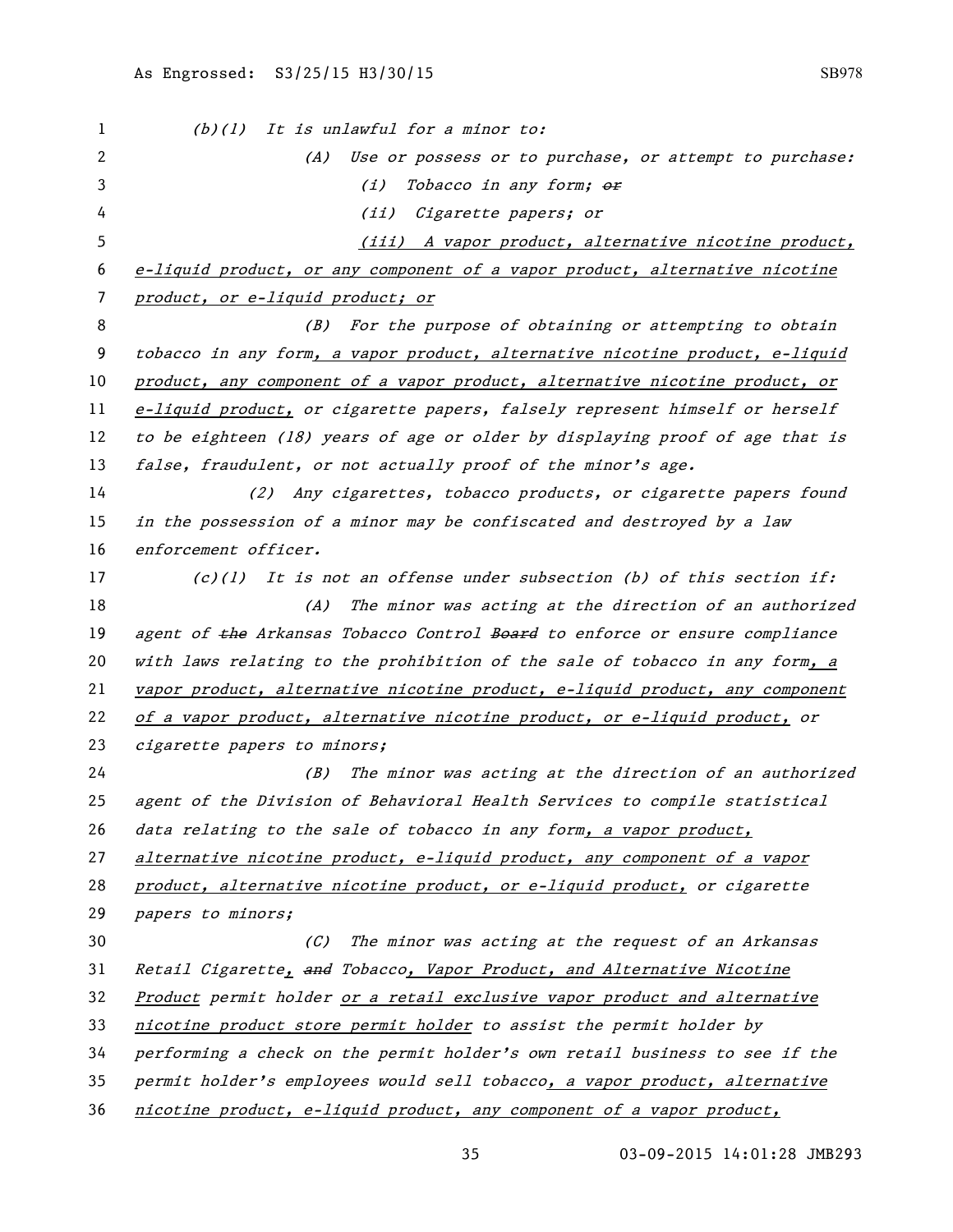alternative nicotine product, or e-liquid product, or cigarette papers to the minor; or (D) The minor was acting as an agent of a retail permit holder within the scope of employment. (2) A minor performing activities under subdivision (c)(1) of this section shall: 7 (A) Display the appearance of a minor; (B) Have the written consent of the minor's parent or guardian to perform the activity on file with the agency utilizing the minor; and (C)(i) Present a true and correct identification if asked. (ii) Any failure on the part of a minor to provide 13 true and correct identification upon request is a defense to any action under 14 this section or a civil action under § 26-57-256. (d) Any person who sells tobacco in any form, a vapor product, alternative nicotine product, e-liquid product, any component thereof, or a cigarette paper has the right to deny the sale of any tobacco in any form, a 18 vapor product, alternative nicotine product, e-liquid product, any component of a vapor product, alternative nicotine product, or e-liquid product, or a cigarette paper to any person. (e) It is unlawful for any person who has been issued a permit or a license under the Arkansas Tobacco Products Tax Act of 1977, § 26-57-201 et seq., to fail to display in a conspicuous place or on each vending machine a sign indicating that the sale of tobacco products, vapor products, 25 alternative nicotine products, e-liquid products, or any component of a vapor product, alternative nicotine product, or e-liquid product to or purchase or possession of tobacco products by a minor is prohibited by law. (f) It is unlawful for any manufacturer whose tobacco product, vapor 29 product, alternative nicotine product, e-liquid product, or any component of a vapor product, alternative nicotine product, or e-liquid product is distributed in this state and any person who has been issued a permit or license under the Arkansas Tobacco Products Tax Act of 1977, § 26-57-201 et seq., to distribute a free sample of any tobacco product, vapor product, alternative nicotine product, e-liquid product, or any component of a vapor product, alternative nicotine product, or e-liquid product or coupon that entitles the holder of the coupon to any free sample of any tobacco product,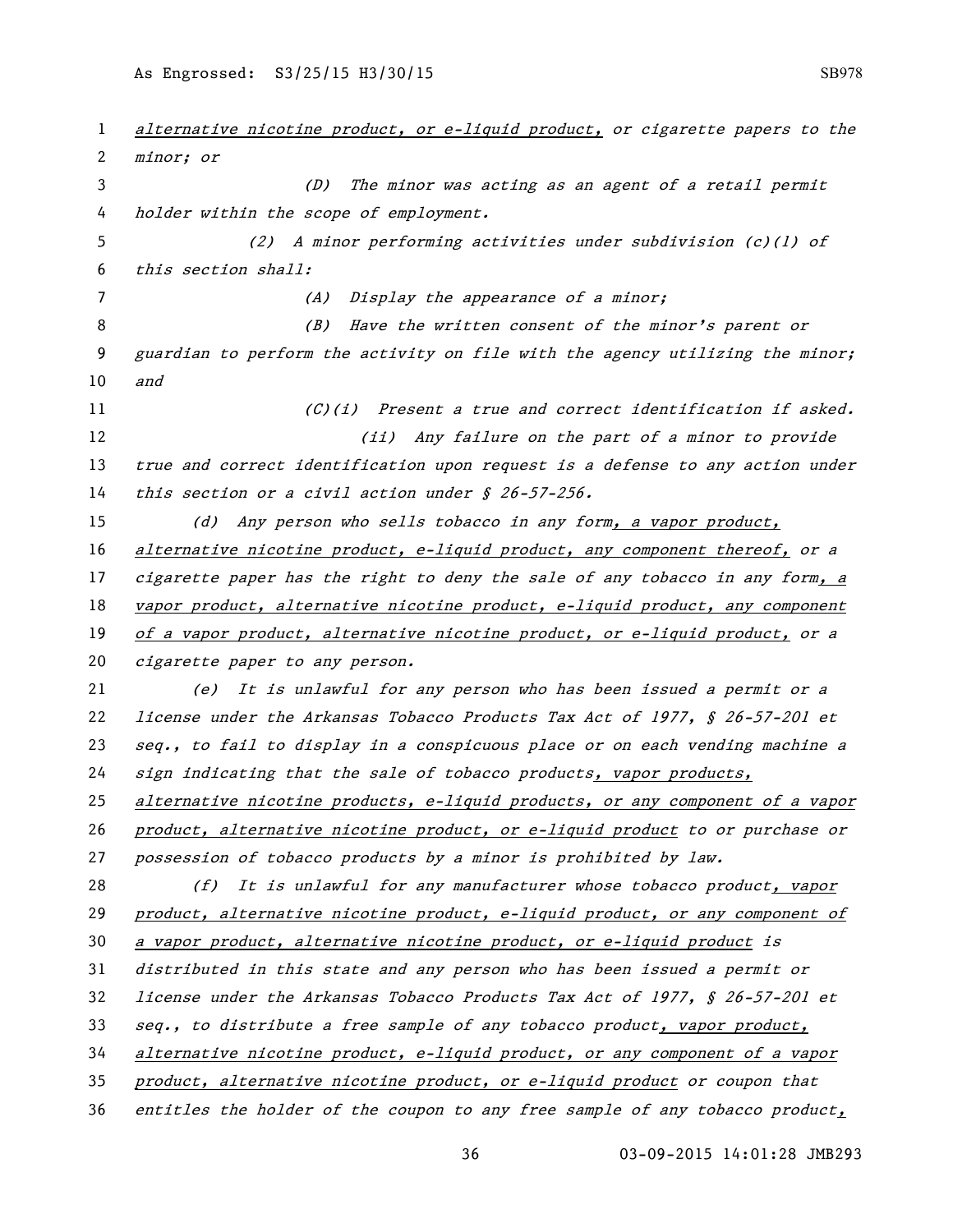vapor product, alternative nicotine product, e-liquid product, or any component of a vapor product, alternative nicotine product, or e-liquid product: (1) In or on any public street or sidewalk within five hundred feet (500') of any playground, public school, or other facility when the playground, public school, or other facility is being used primarily by minors for recreational, educational, or other purposes; or 8 (2) To any minor. (g)(1)(A) It is unlawful for any person that has been issued a permit or license under the Arkansas Tobacco Products Act of 1977, § 26-57-201 et 11 seq., to sell or distribute a cigarette product, vapor product, alternative 12 nicotine product, e-liquid product, or any component of a vapor product, 13 alternative nicotine product, or e-liquid product through a self-service display. (B) Subdivision (g)(1)(A) of this section does not apply to a: 17 (i) Vending machine that complies with subdivision 18 (h)(1)(A) of this section;  $\theta$ r 19 (ii) Retail tobacco store; or (iii) Retail exclusive vapor product or alternative nicotine product store. (2) As used in subdivision (g)(1) of this section: (A) "Retail exclusive vapor product or alternative 24 nicotine product store" means the same as defined in  $$26-57-203$ ; (B) "Retail tobacco store" means a retail store utilized 26 primarily for the sale of tobacco products, other than vapor products, 27 alternative nicotine products, e-liquid products, and accessories, and in 28 which the sale of other products is merely incidental; and (C) "Self-service display" means a display: 30 (i) That contains a cigarette product, vapor product, alternative nicotine product, e-liquid product, or any component of a vapor product, alternative nicotine product, or e-liquid product; (ii) That is located in an area where customers are permitted; and (iii) In which the cigarette product, vapor product, alternative nicotine product, e-liquid product, or any component of a vapor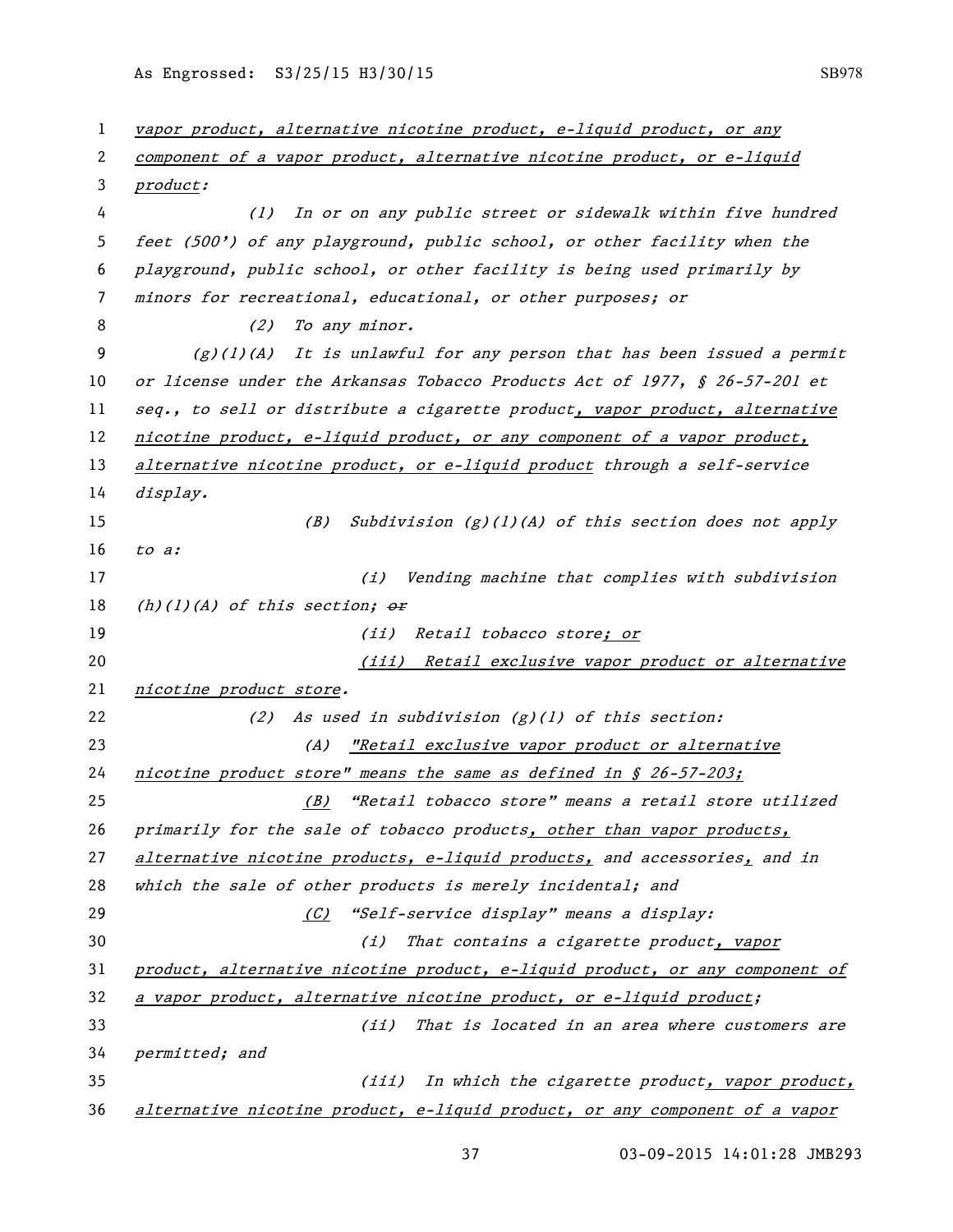product, alternative nicotine product, or e-liquid product is readily accessible to a customer without the assistance of a salesperson. (h)(1)(A) Except as provided in subdivision (h)(2) of this section, it is unlawful for any person who owns or leases a tobacco, vapor product, alternative nicotine product, or e-liquid product vending machine to place a tobacco, vapor product, alternative nicotine product, or e-liquid product vending machine in a public place. 8 (B) As used in subdivision (h)(1)(A) of this section, "public place" means a publicly or privately owned place to which the public 10 or a substantial number of people have access. (2) A tobacco, vapor product, alternative nicotine product, or 12 e-liquid product vending machine may be placed in a: (A) Restricted area within a factory, business, office, or other structure to which a member of the general public is not given access; (B) Permitted premises that has a permit for the sale or dispensing of an alcoholic beverage for on-premises consumption that restricts entry to a person twenty-one (21) years of age or older; or 18 (C) Place where the tobacco, vapor product, alternative nicotine product, or e-liquid product vending machine is under the 20 supervision of the owner or an employee of the owner. (i) Any retail permit holder or license holder who violates any provision in this section is deemed guilty of a violation and subject to penalties under § 26-57-256.  $(1)(1)$  A notice of alleged violation of this section shall be given to the holder of a retail permit or license or an agent of the holder within ten (10) days of the alleged violation.  $(2)(A)$  The notice shall contain the date and time of the alleged violation. 29 (B)(i) The notice shall also include either the name of the person making the alleged sale or information reasonably necessary to determine the location in the store that allegedly made the sale. (ii) When appropriate, information under subdivision 33 (j)(2)(B)(i) of this section should include, but not be limited to, the: (a) Cash register number; (b) Physical location of the sale in the store; and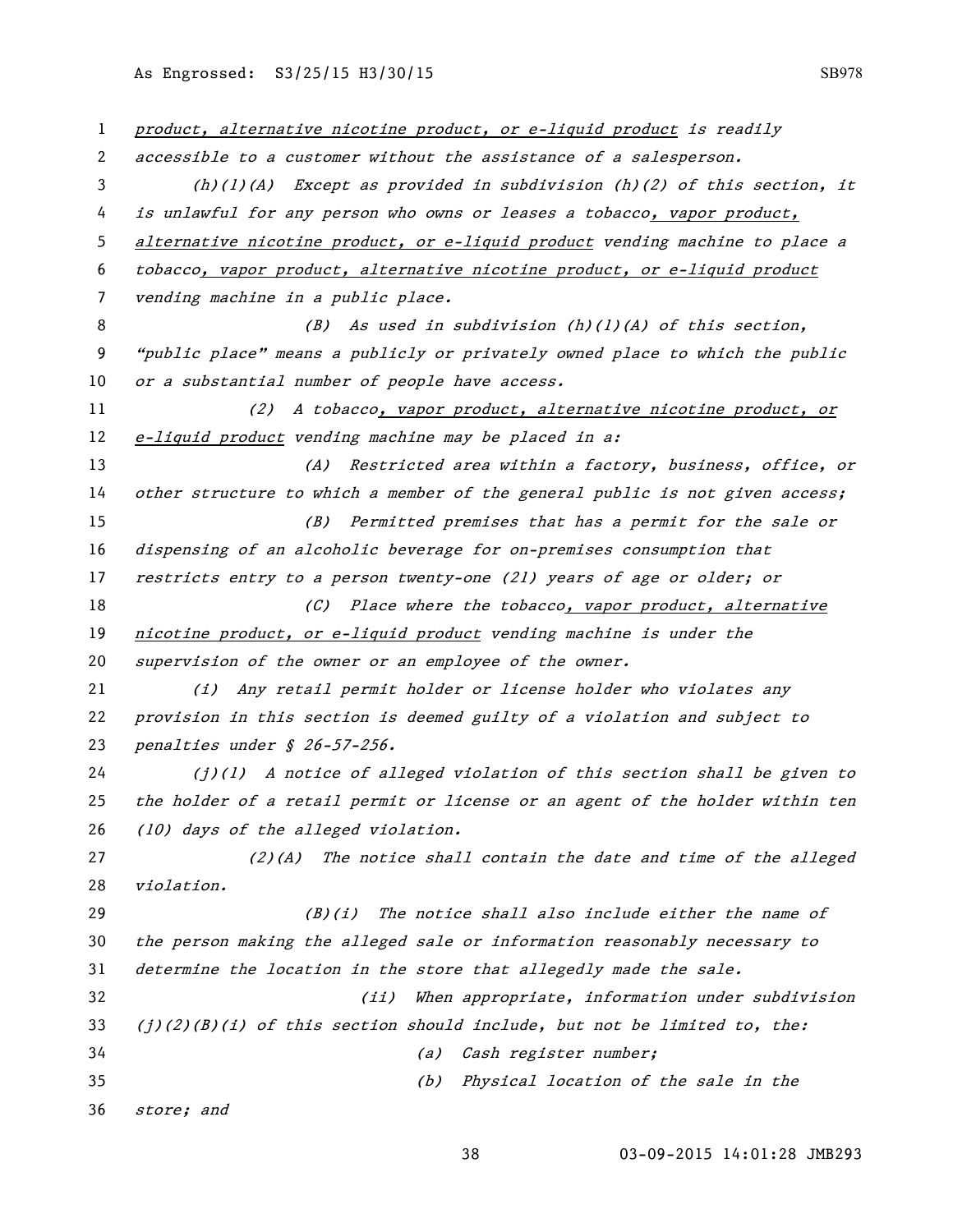1 (c) If possible, the lane or aisle number. (k) Notwithstanding the provisions of subsection (i) of this section, the court shall consider the following factors when reviewing a possible violation: (1) The business has adopted and enforced a written policy 6 against selling cigarettes,  $\theta$  tobacco products, vapor products, alternative nicotine products, or e-liquid products to minors; (2) The business has informed its employees of the applicable 9 laws regarding the sale of cigarettes, and tobacco products, vapor products, alternative nicotine products, and e-liquid products to minors; (3) The business has required employees to verify the age of a 12 cigarette, or tobacco product, vapor product, alternative nicotine product, 13 or e-liquid product customer by way of photographic identification; (4) The business has established and imposed disciplinary 15 sanctions for noncompliance; and (5) That the appearance of the purchaser of the tobacco in any form, vapor product, alternative nicotine product, e-liquid product, or cigarette papers was such that an ordinary prudent person would believe him 19 or her to be of legal age to make the purchase. (l) A person convicted of violating any provision of this section whose permit or license to distribute or sell a tobacco product, vapor product, alternative nicotine product, or e-liquid product is suspended or revoked upon conviction shall surrender to the court any permit or license to distribute or sell a tobacco product, and the court shall transmit the permit or license to distribute or sell a tobacco product, vapor product, 26 alternative nicotine product, or e-liquid product to the Director of the Department of Finance and Administration and instruct the Director of Arkansas Tobacco Control: (1) To suspend or revoke the person's permit or license to 30 distribute or sell a tobacco product, vapor product, alternative nicotine product, or e-liquid product and to not renew the permit or license; and (2) Not to issue any new permit or license to that person for the period of time determined by the court in accordance with this section. SECTION 31. Arkansas Code § 4-16-101 is repealed. 4-16-101. Providing alternative nicotine products to minors prohibited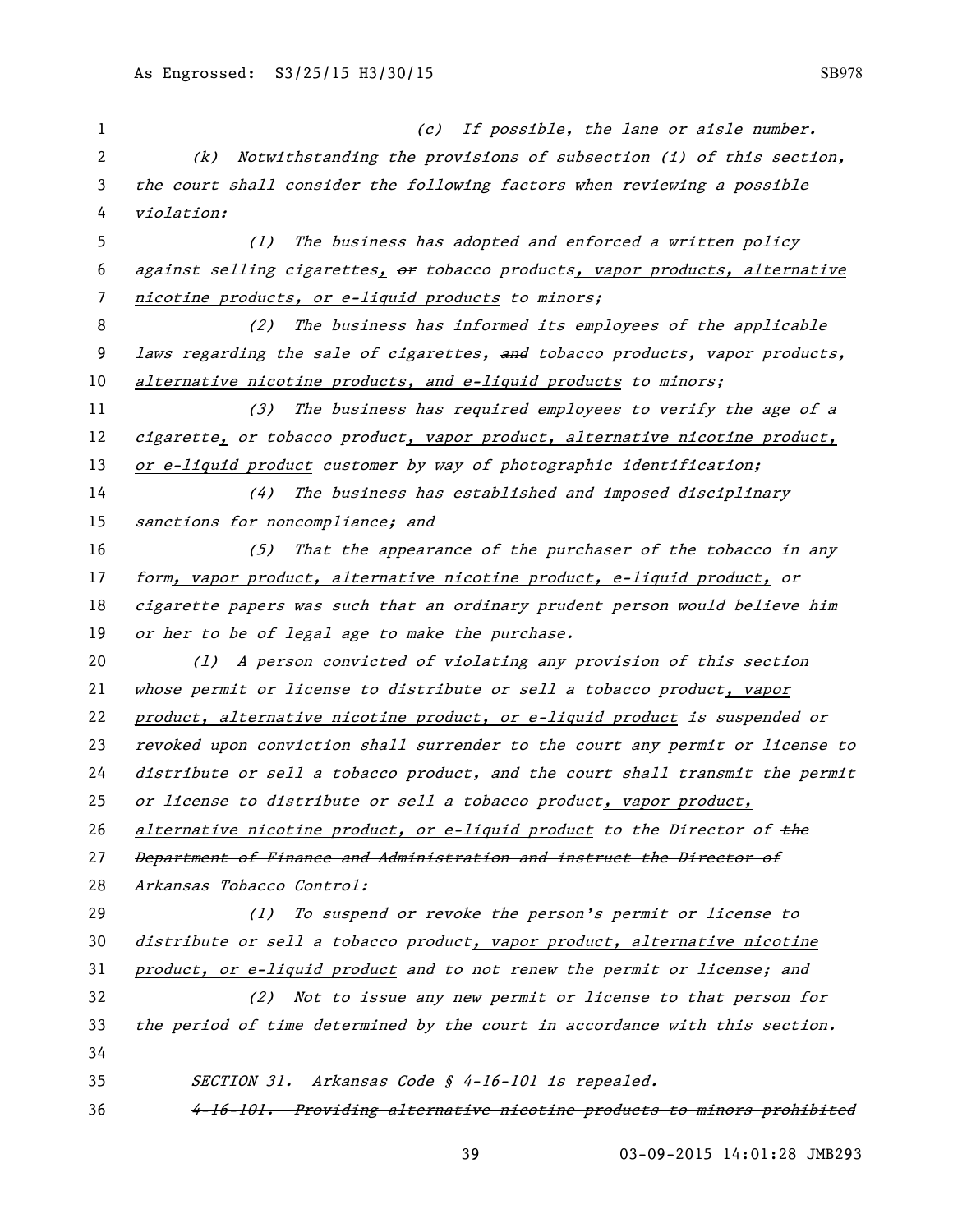| 1  | <i>- Procedures.</i>                                                         |
|----|------------------------------------------------------------------------------|
| 2  | (a) As used in this section:                                                 |
| 3  | (1)(A) "Alternative nicotine product" means:                                 |
| 4  | (i) An electronic cigarette; or                                              |
| 5  | (ii) Any other product that consists of or contains                          |
| 6  | nicotine that can be ingested into the body by chewing, smoking, absorbing,  |
| 7  | dissolving, inhaling, or by any other means.                                 |
| 8  | (B) "Alternative nicotine product" does not include a:                       |
| 9  | (i) Cigarette as defined in § 20-27-2103 or other                            |
| 10 | tobacco product as defined in § 20-27-705;                                   |
| 11 | (ii) Product that is a drug under 21 U.S.C. §                                |
| 12 | 321(g)(1);                                                                   |
| 13 | (iii) Product that is a device under 21 U.S.C. §                             |
| 14 | <del>321(h); or</del>                                                        |
| 15 | (iv) Combination product described in 21 U.S.C. §                            |
| 16 | <del>353(g); and</del>                                                       |
| 17 | (2)(A) "Electronic cigarette" means an electronic product or                 |
| 18 | device that produces a vapor that delivers nicotine or another substance to  |
| 19 | the person inhaling from the device to simulate smoking, and that is likely  |
| 20 | to be offered to or purchased by consumers as an electronic cigarette,       |
| 21 | electronic cigar, electronic cigarillo, or electronic pipe.                  |
| 22 | (B) "Electronic cigarette" does not include a:                               |
| 23 | (i) Cigarette as defined in § 20-27-2103 or other                            |
| 24 | tobacco product;                                                             |
| 25 | (ii) Product that is a drug under 21 U.S.C. §                                |
| 26 | 321(g)(1);                                                                   |
| 27 | (iii) Product that is a device under 21 U.S.C. §                             |
| 28 | $321(h)$ ; or                                                                |
| 29 | (iv) Combination product described in 21 U.S.C. §                            |
| 30 | $353(g)$ .                                                                   |
| 31 | (b) A person shall not sell, offer for sale, give, or furnish any            |
| 32 | alternative nicotine product, or a cartridge or component of an alternative  |
| 33 | nicotine product, to an individual under eighteen (18) years of age either   |
| 34 | directly or indirectly by an agent or employee or by a vending machine owned |
| 35 | by the person or located in the person's establishment.                      |
| 36 | (e) Before selling, offering for sale, giving, or furnishing an              |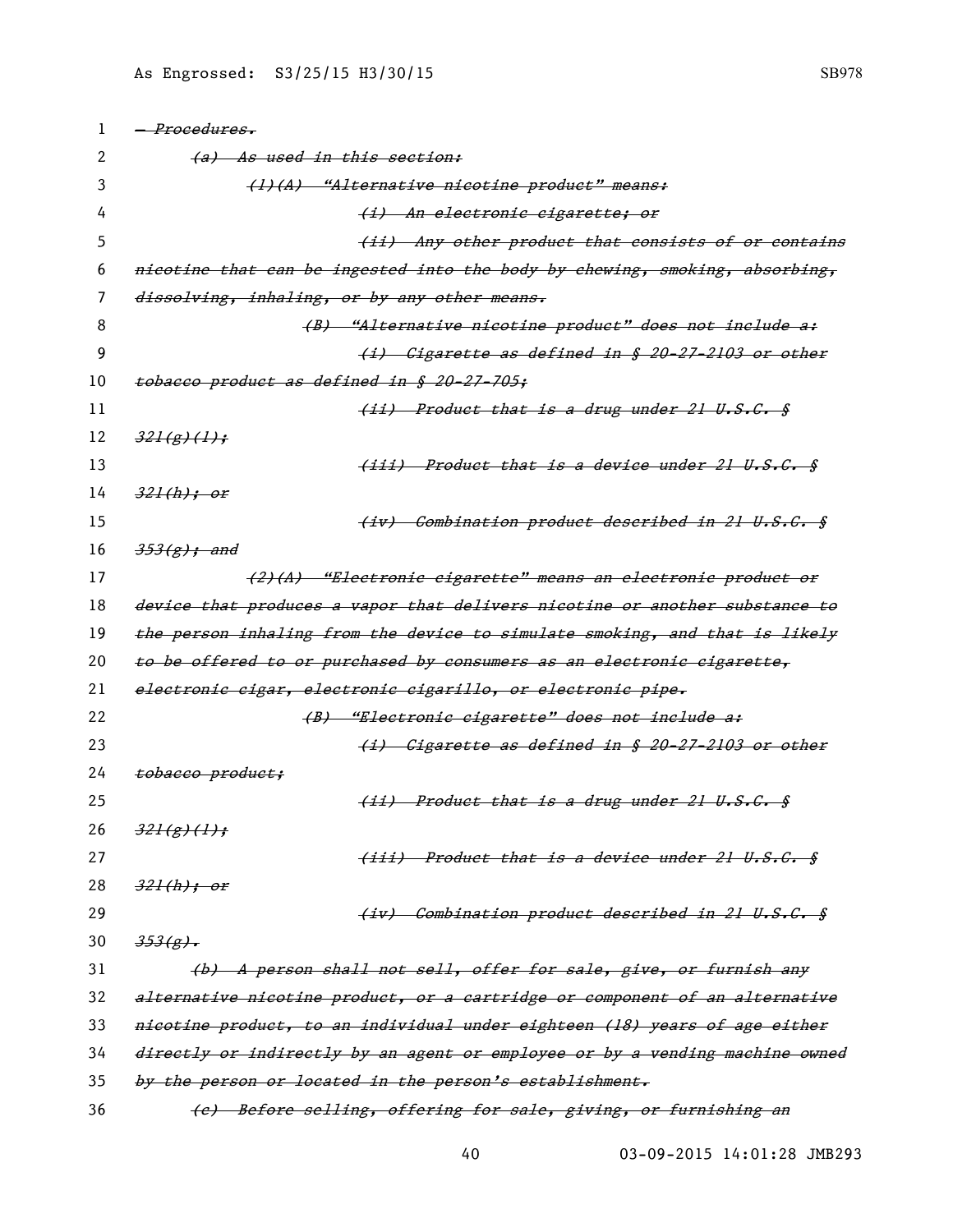| ш |  |
|---|--|

| 1  | alternative nicotine product or a cartridge or component of an alternative        |
|----|-----------------------------------------------------------------------------------|
| 2  | nicotine product to an individual, the person shall verify that the               |
| 3  | individual is at least eighteen (18) years of age by:                             |
| 4  | (1) Examining from an individual that appears to be under                         |
| 5  | twenty-seven (27) years of age a government-issued photographie                   |
| 6  | identification card that establishes the individual is at least eighteen (18)     |
| 7  | years of age; or                                                                  |
| 8  | (2) For sales made through the Internet or another remote sales                   |
| 9  | method, performing an age verification through an independent, third party        |
| 10 | age verification service that compares information available from public          |
| 11 | records to the personal information entered by the individual during the          |
| 12 | ordering process that establishes that the individual is eighteen (18) years      |
| 13 | of age or older.                                                                  |
| 14 |                                                                                   |
| 15 | SECTION 32. Arkansas Code § 4-75-714 is repealed.                                 |
| 16 | <del>4-75-714. Enforcement Agents - Selection - Qualifications - Authority.</del> |
| 17 | (a) Arkansas Tobacco Control is designated as a law enforcement                   |
| 18 | ageney.                                                                           |
| 19 | (b) The Director of Arkansas Tobacco Control shall assign personnel as            |
| 20 | agents of Arkansas Tobacco Control to conduct investigations of violations of     |
| 21 | tobacco laws in this state.                                                       |
| 22 | (e) Personnel assigned as agents of Arkansas Tobacco Control shall:               |
| 23 | (1) Be considered a law enforcement officer by the Arkansas                       |
| 24 | Commission on Law Enforcement Standards and Training under § 12-9-101 et          |
| 25 | seq.; and                                                                         |
| 26 | (2) Have statewide law enforcement authority.                                     |
| 27 |                                                                                   |
| 28 | SECTION 33. Arkansas Code § 5-27-233 is repealed.                                 |
| 29 | 5-27-233. Providing minors with e-eigarettes and e-eigarette products             |
| 30 | prohibited - Purchase, use, or possession prohibited - Self-service displays      |
| 31 | and vending machines prohibited.                                                  |
| 32 | (a) As used in this section:                                                      |
| 33 | (1) "E-cigarette" means an electronic oral device that provides                   |
| 34 | a vapor of nicotine or another substance that, when used or inhaled,              |
| 35 | simulates smoking, including without limitation a device that:                    |
| 36 | (A) Is composed of a heating element, battery, electronic                         |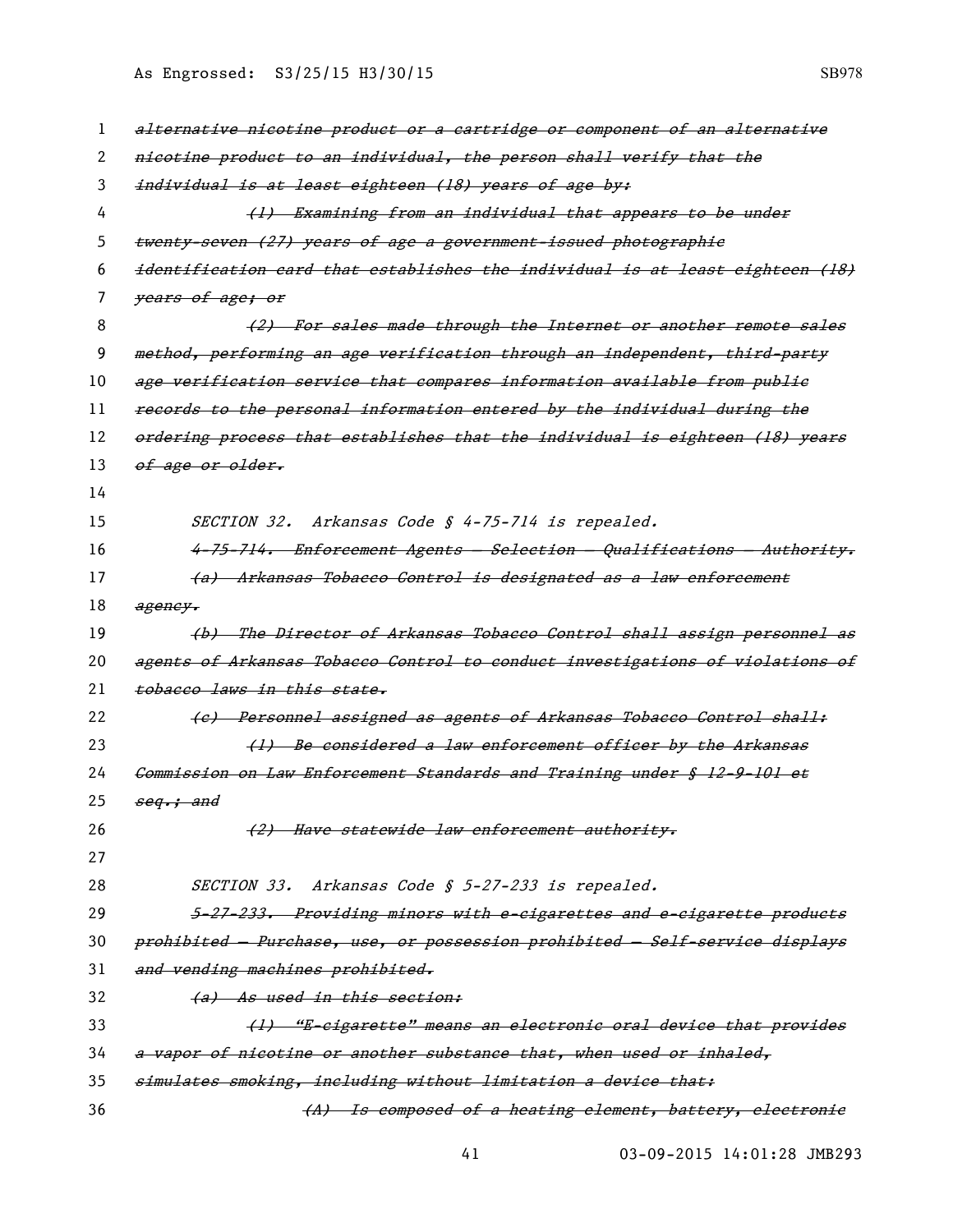| 1  | eireuit, or a combination of heating element, battery, or electronic circuit;     |
|----|-----------------------------------------------------------------------------------|
| 2  | (B) Works in combination with a liquid nicotine delivery                          |
| 3  | device composed either, in whole or in part, of pure nicotine and                 |
| 4  | manufactured for use with e-cigarettes; and                                       |
| 5  | (C) Is manufactured, distributed, marketed, or sold as an                         |
| 6  | e-eigarette, e-eigar, e-pipe, or under any other product name or descriptor;      |
| 7  | and                                                                               |
| 8  | (2) "Self-service display or vending machine" means a display or                  |
| 9  | vending machine:                                                                  |
| 10 | <u>That contains e-cigarettes or e-cigarette products;</u><br>- <del>(</del> A) — |
| 11 | (B) That is located in an area where customers are                                |
| 12 | <del>permitted; and</del>                                                         |
| 13 | <del>(C) In which e-cigarettes or e-cigarette products are</del>                  |
| 14 | readily accessible to a customer without the assistance of a salesperson.         |
| 15 | (b)(1) It is unlawful for a person or business to give, barter, or                |
| 16 | sell to a minor:                                                                  |
| 17 | <del>(A) An e-cigarette; or</del>                                                 |
| 18 | <del>(B) An e-cigarette product.</del>                                            |
| 19 | (2) A business owner who pleads guilty or nolo contendere to or                   |
| 20 | is found guilty of violating subdivision (b)(l) of this section is guilty of      |
| 21 | a violation and is subject to a fine not to exceed one hundred dollars (\$100)    |
| 22 | per violation.                                                                    |
| 23 | (3) An employee of a business who violates subdivision (b)(l) of                  |
| 24 | this section is subject to a fine not to exceed one hundred dollars (\$100)       |
| 25 | per violation.                                                                    |
| 26 | (e)(1) It is unlawful for a minor to:                                             |
| 27 | (A) Use or possess or to purchase or attempt to purchase:                         |
| 28 | <del>(i) An e-cigarette; or</del>                                                 |
| 29 | (ii) An e-cigarette product; or                                                   |
| 30 | (B) For the purpose of obtaining or attempting to obtain                          |
| 31 | e-eigarettes or e-eigarette products, falsely represent himself or herself to     |
| 32 | be eighteen (18) years of age or older by displaying proof of age that is         |
| 33 | false, fraudulent, or not actually proof of the minor's age.                      |
| 34 | (2) An e-eigarette or e-eigarette product found in the                            |
| 35 | possession of a minor may be confiscated and destroyed by a law enforcement       |
| 36 | officer.                                                                          |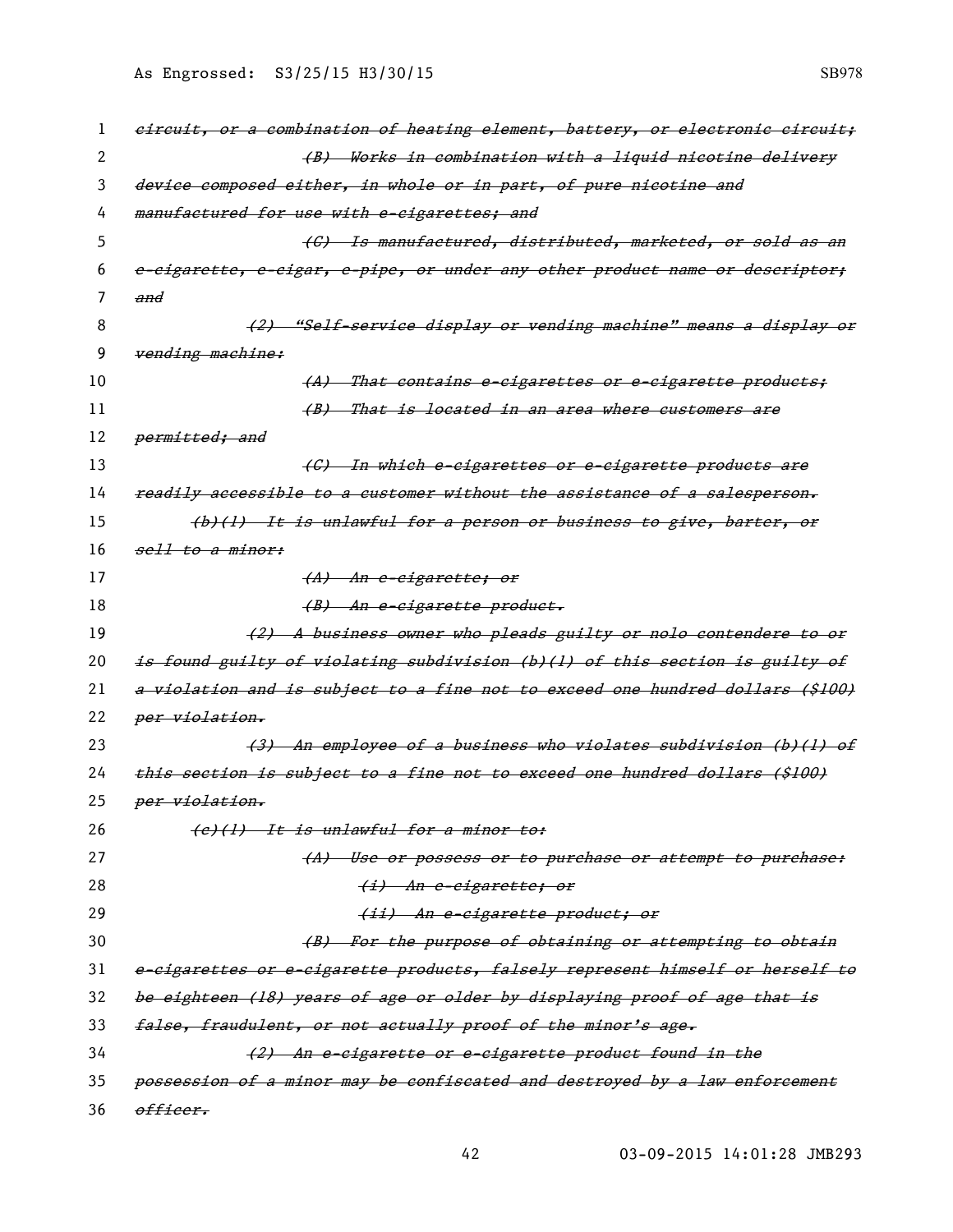| 1  | (d) It is not an offense under subsection (e) of this section if the          |
|----|-------------------------------------------------------------------------------|
| 2  | minor was acting as an agent of a business within the scope of employment.    |
| 3  | (e) A person or business that sells e-eigarettes or e-eigarette               |
| 4  | products has the right to deny the sale of e-cigarettes or e-cigarette        |
| 5  | products to any person.                                                       |
| 6  | (f) It is unlawful for a business to fail to display in a conspicuous         |
| 7  | place or on each vending machine a sign indicating that the sale of e-        |
| 8  | eigarettes or e-cigarette products to or purchase or possession of e-         |
| 9  | eigarettes or e-eigarette products by a minor is prohibited by law.           |
| 10 | (g) It is unlawful for a manufacturer to distribute a free sample of          |
| 11 | an e-eigarette or e-eigarette product or a coupon that entitles the holder of |
| 12 | the coupon to a free sample of an e-eigarette or e-eigarette product:         |
| 13 | (1) In or on a public street or sidewalk within five hundred                  |
| 14 | feet (500') of a playground, public school, or other facility when the        |
| 15 | playground, publie school, or other facility is being used primarily by       |
| 16 | minors for recreational, educational, or other purposes; or                   |
| 17 | <del>(2) To a minor.</del>                                                    |
| 18 | (h) It is unlawful for a person or business to sell or distribute e-          |
| 19 | eigarettes or e-eigarette produets through a self-service display or vending  |
| 20 | machine that is accessible to minors.                                         |
| 21 | (i) A court shall consider the following factors when reviewing a             |
| 22 | possible violation of this section:                                           |
| 23 | (1) The business has adopted and enforced a written policy                    |
| 24 | against selling e-eigarettes or e-eigarette products to minors;               |
| 25 | (2) The business has informed its employees of the applicable                 |
| 26 | laws regarding the sale of e-cigarettes or e-cigarette products to minors;    |
| 27 | (3) The business has required employees to verify the age of an               |
| 28 | e-eigarette or e-eigarette products customer by way of photographie           |
| 29 | identification:                                                               |
| 30 | (4) The business has established and imposed disciplinary                     |
| 31 | sanctions for noncompliance; and                                              |
| 32 | (5) That the appearance of the purchaser of the e-cigarettes or               |
| 33 | e-cigarette products was such that an ordinary prudent person would believe   |
| 34 | him or her to be of legal age to make the purchase.                           |
| 35 |                                                                               |
| 36 | SECTION 34. EMERGENCY CLAUSE. It is found and determined by the               |